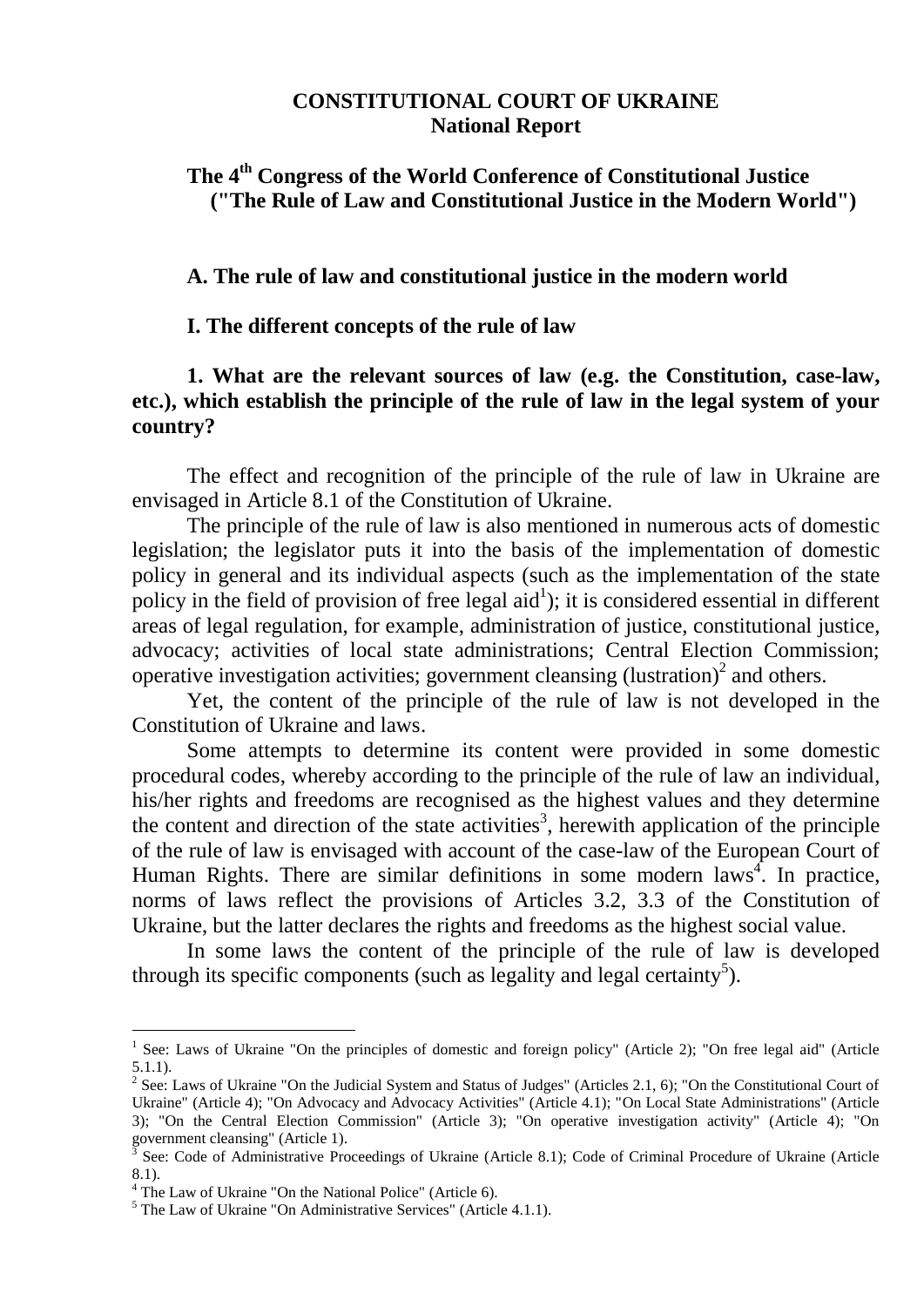International legal acts which are effective in Ukraine also do not provide for comprehensive understanding of the principle of the rule of law. Some of them contain a reference to this principle, the others define its individual aspects (for example, the rule of law should provide fair, impartial and independent judicial proceedings<sup>6</sup>).

This situation is not accidental, as no one can provide a comprehensive definition of this universal legal value that would fit all situations. The case-law of the European Court of Human Rights, which emphasised the need for meaningful interpretation of the concept of rule of law, according to the situation testifies to it<sup>7</sup>. However, it is common both in legal theory as well as in international practice to consider this notion through certain components, the list of which is not exhaustive $8$ . It seems therefore logical that an essential place in determining the content of the principle of the rule of law should belong not to the legislator but to the courts, which in each situation define its legal aspects and adopt practical decisions at the appropriate basis.

Domestic courts have explained the content of this principle, for example, through the need to implement guarantees for judicial independence and integrity of judges<sup>9</sup>; through observance of the principle of legal certainty<sup>10</sup>.

Yet a key role in filling the content of the principle of the rule of law is played by the Constitutional Court of Ukraine, which has been applying it almost from the beginning of its establishment. Moreover, it tried to define the principle of the rule of law at the conceptual level in one of its decisions, having declared it one of the basic principles of a democratic society and formulated it as a supremacy of law in society, stressing that it requires that the state implements it in law-making and law enforcement activities, in particular, in a laws which by their purpose have to be permeated, first and foremost, by the ideas of social justice, freedom, equality and so on. According to the Constitutional Court of Ukraine, one of manifestations of the rule of law is that law is not restricted to legislation only as one of its forms, but rather comprises other social regulatory means such as ethical norms, traditions, customs etc. legitimised by society and caused by a historically achieved cultural level of its development $11$ .

The jurisprudence of the Constitutional Court of Ukraine regarding the content of the principle of the rule of law is described in reply to question 4 of the same section of the questionnaire.

Thus, the principle of the rule of law can be considered not only as doctrinal fundamental, but also as the practical basis of modern legal system of Ukraine, laid down, in particular, by the efforts of the Constitutional Court of Ukraine, which plays

<sup>&</sup>lt;sup>6</sup> See: European Convention on Human Rights of November 4, 1950; European Parliament Resolution "On the current situation in Ukraine" dated 25 October 2011.

 $^7$  General Theory of Law: Textbook/edited by M. Koziubra. - K.: Vaite, 2016. - pp. 359-361.

<sup>8</sup> http://www.venice.coe.int/webforms/documents/default.aspx?pdffile=CDL-AD(2011)003rev-rus

<sup>&</sup>lt;sup>9</sup> Decision of the Supreme Court of Ukraine "On the judicial independence" dated June 13, 2007 №8 http://zakon4.rada.gov.ua/laws/show/v0008700-07

<sup>&</sup>lt;sup>10</sup> Decision of the Supreme Court of Ukraine "On invalidation and cancellation of tax notices" dated December 2, 2014 № 21-532a14.

<sup>&</sup>lt;sup>11</sup>Item 4.1 of the reasoning part of the Decision of the Constitutional Court of Ukraine dated November 2, 2004 № 15-rp/2004 (the case on more lenient penalty).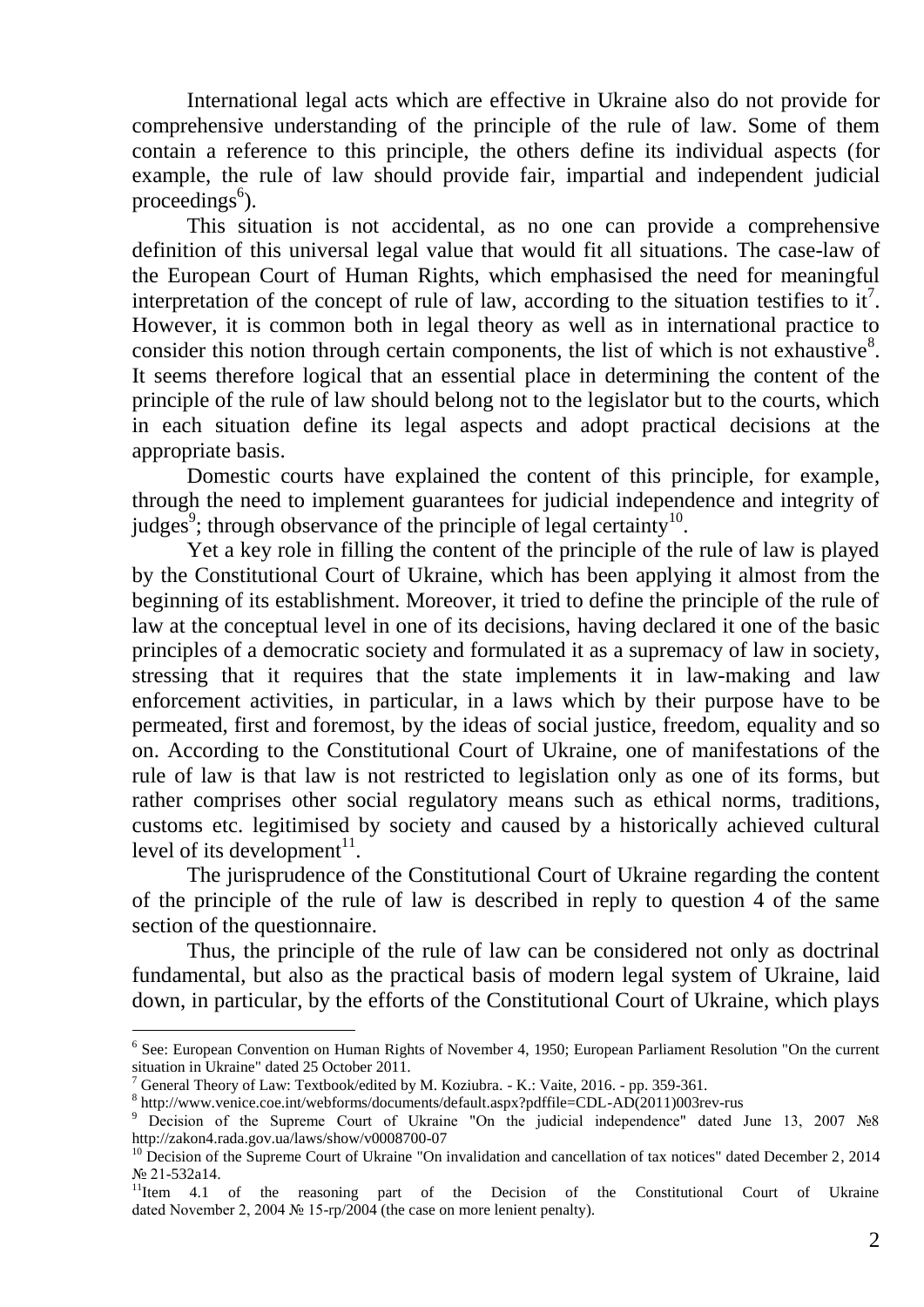a leading role in asserting and creative development of the content of this principle today. However, a realistic view of things shows that in the practice of legal regulation of social life of Ukraine the principle of the rule of law is applied in a contradictory manner; to become vital it will take much time to reform key institutions of the legal system (primarily the system of courts of general jurisdiction).

### **2. How is the principle of the rule of law interpreted in your country? Are there different concepts of the rule of law: formal, substantive or other?**

There is no generally accepted approach to understanding of the principle of "rule of law" in academic community of Ukraine. Summary of the views of those who researched this issue allow to single out six basic approaches $^{12}$ .

1) identification of the rule of law with the supremacy of statute laws in its narrow sense;

2) understanding of the rule of law as the supremacy of statute laws in the broad sense, i.e. as supremacy of all normative legal acts;

3) identification of the rule of law with the supremacy of reason and justice;

4) priority of generally recognised principles and norms of international law over national legislation;

5) identification of the rule of law with the supremacy of the constitution;

6) identification of the rule of law with fundamental human rights.

Thus, the range of opinions existing in Ukraine is extremely wide - from identification of the rule of law with the supremacy of statue law to understanding of the rule of law as purely the rule of reason and justice. In reply to question 5 of this section of the questionnaire, leading legal ideas are provided by which representatives of specific approaches are guided.

The latitude of the specified range is narrowed and to some extent regulated by the legal positions of the Constitutional Court of Ukraine, first of all, expressed in the Decision № 15-rp/2004 dated November 2, 2004 in the case on more lenient penalty: "The rule of law implies the supremacy of statute law in society. The rule of law implies that the state implements it in law-making and law enforcement activities, in particular, in laws which by its content have to be permeated by the ideas of social justice, freedom and equality. One of the manifestations of the rule of law is that law is not restricted to legislation only as one of its forms, but rather comprises other social regulatory means such as ethical norms, traditions and customs legitimised by society and caused by a historically achieved cultural level of its development. All these elements are of law are united by quality consistent with the ideology of justice and the idea of law largely reflected in the Constitution of Ukraine. This interpretation of law by no means justifies identifying it with legislation. The latter may well be unjust, for example, by restricting freedom and equality of an

 $12$  S. Seriohin. The rule of law in Ukraine: problems of understanding and application. Monograph. - Dnipropetrovsk: Seredniak TK, 2014.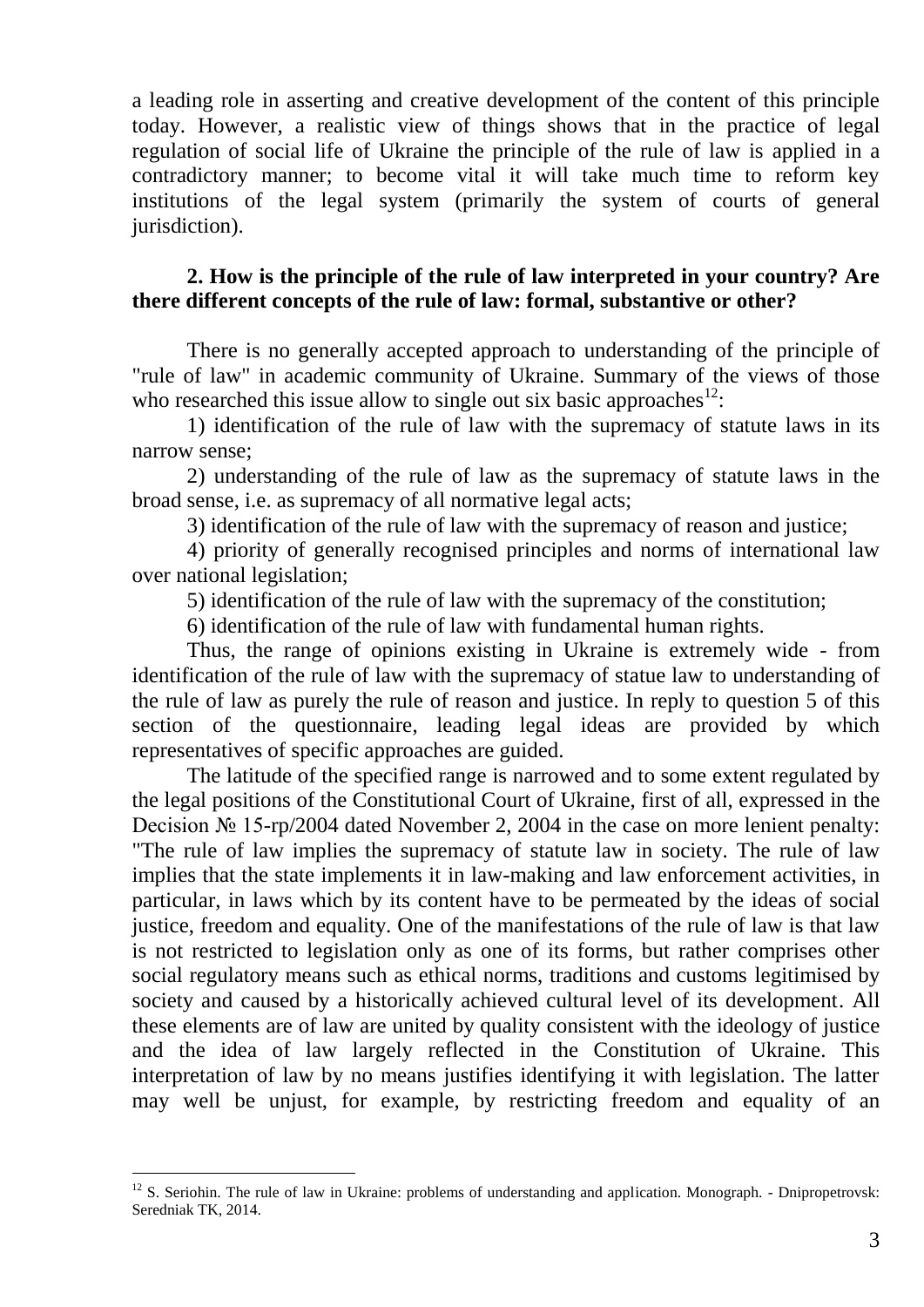individual". In other decisions the Court develops and specifies the content of the rule of law (see reply to question 4 of this section of the questionnaire).

Such understanding of the rule of law by the Court (distinction between "law" and "statute") gives reason to state that the material (substantive, essential) concept of the rule of  $law<sup>13</sup>$ , not a formal one is typical for Ukraine.

Numerous achievements of national experts on the rule of law enable individual researchers to speak about two major conceptual and methodological approaches to definition of the above principle in Ukraine: a) "element by element approach" and b) "integrated one"<sup>14</sup>.

"Element by element" approach to the interpretation of the rule of law is characterised by attempts to examine the aforementioned phenomenon by combining the definitions of each of the two separate notions: "law" and "rule". Given this, it is proposed to classify the concepts of the rule of law, which are built on the principles of "element by element" approach, into the following four groups:

- Natural law concepts based on the distinction between law, namely human rights and statutes (in the broad sense of the latter);

- Legist and positivist concepts which identify the rule of law with the supremacy of statute laws;

- Sociologically positivist concepts based on sociological legal understanding, i.e. interpretation of law organically related to certain social phenomena (first and foremost, certain social relations);

- Complex (mixed) concepts characterised by attempts to combine elements of the concepts of the previous types. The author includes the above-mentioned position of the Constitutional Court to this approach.

The essence of the "integrated" approach implies the denial of the opportunity to provide the definition of the general concept of the rule of law and the definition of the content of the rule of law only through the reference to its "components" (aspects, requirements, features, implications, and features).

# **3. Are there specific fields of law in which your Court ensures respect for the rule of law (e.g. criminal law, electoral law, etc.)?**

The task of the Constitutional Court of Ukraine is to guarantee the supremacy of the Constitution of Ukraine as the Fundamental Law of the state throughout the territory of Ukraine; the basic principles of its activity include the rule of law (Article 147 of the Constitution of Ukraine, Articles 2 and 4 of the Law on the Constitutional Court of Ukraine). In implementing its constitutional powers, the Court is also guided

 $<sup>13</sup>$  The most concise and clear distinction between formal and material concepts of the rule of law can be represented in</sup> the following way. The formal theory of the rule of law, the basic idea (as defined by Austrian scholar Friedrich von Hayek): Government must follow the rules established and proclaimed beforehand - rules which allow safe to predict how the government will use its powers of coercion in certain circumstances and to plan their own affairs based on this knowledge. Hayek distinguishes three aspects of the rule of law: laws must be shared, equally applicable to all and clearly defined. Material theories of the rule of law are more complex concepts. They include formal requirements of legality, but do not stop at this and develop evaluation criteria for the content of laws. They duly take into account the values of human dignity and personal autonomy, in particular individual rights.

<sup>&</sup>lt;sup>14</sup> P. Rabinovich. Rule of Law: doctrinal interpretation in Ukraine / P.Rabinovych // Law of Ukraine. - 2013. - №: 9.pp. 162-175.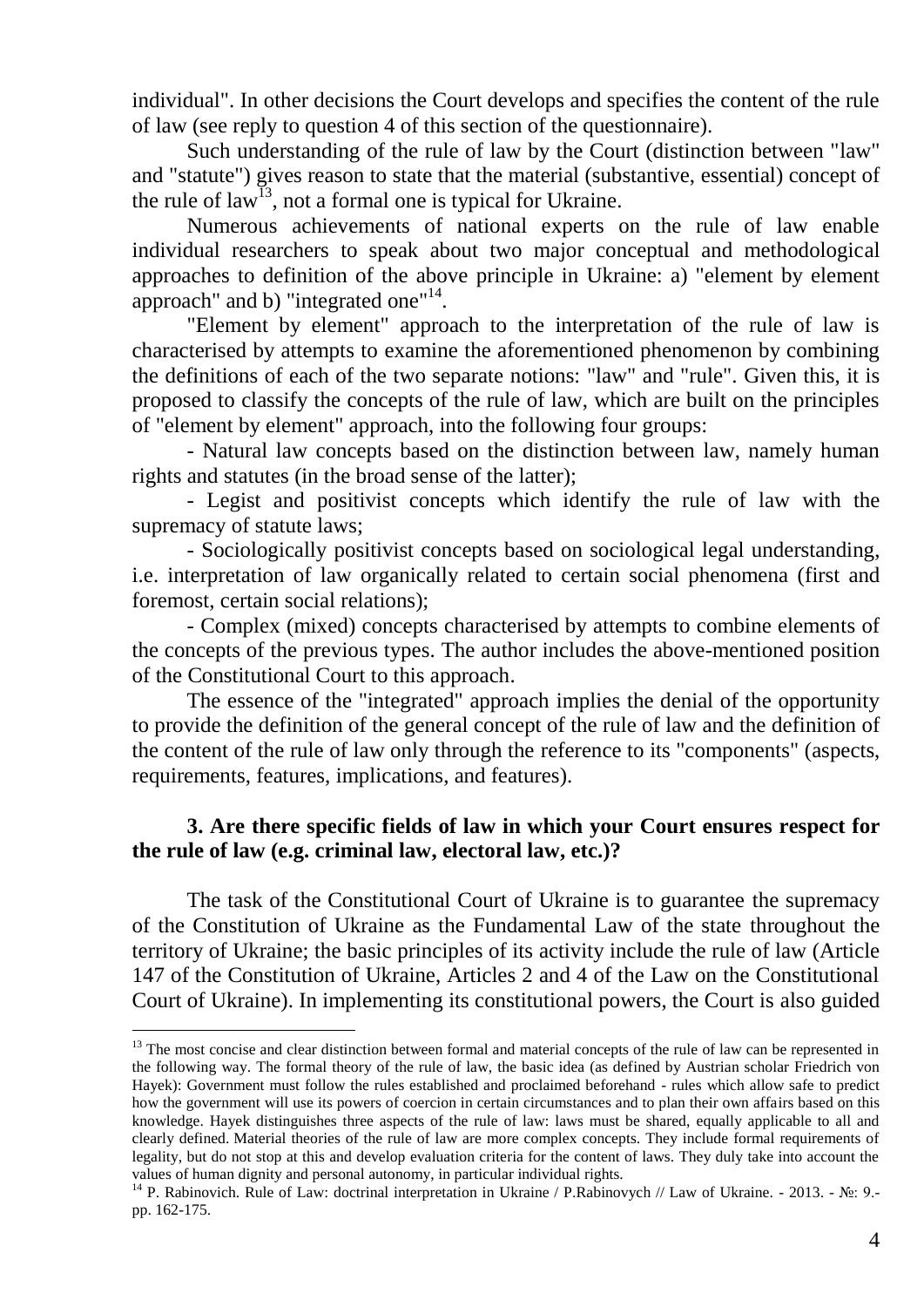by Article 8 of the Constitution of Ukraine, which establishes that in Ukraine the principle of the rule of law is recognised and effective. Thus, resolving the current legal issues of various social and political focus and importance, one can say that the Court ensures implementation of the rule of law in any area of law to which relevant problem is related; the jurisdiction of the Court is not limited by certain (specific) areas of law. This said, one should point out two reservations: 1) such provision is made within the Court's understanding of the meaning of "the rule of law" that is being gradually developing; 2) one can speak about this provision provided the decision (opinion) of the Constitutional Court has been executed.

### **4. Is there case-law on the content of the principle of the rule of law? What are the core elements of this principle according to the case-law? Please provide relevant examples from case-law.**

Academic debates demonstrate a significant number of approaches to understanding of the rule of law and the definition of its components, while the practical rules seek clearer, unified vision of it.

Domestic constitutional jurisprudence includes the principles of fairness, integrity, intelligence, legal certainty, proportionality, limitation of discretion to the components of the rule of law. At the same time, it contains both formulation of a common vision, meanings for their understanding and explanation of their application in specific situations. The Constitutional Court of Ukraine also mentions other principles which in the theory of law are considered to be components of the principle of the rule of law (respect for human rights and freedoms, supremacy of the constitution, equality, separation of powers, legality, independence of courts and judges). They are not directly determined by the Court as elements of the principle of the rule of law, but they are often applied in the appropriate context. Apart from the cases of application of these elements of the rule of law along with the principle of the rule of law as it is<sup>15</sup>, the Court often applies them in conjunction. For example, the principles of separation of powers and legality are commonly applied by the Constitutional Court of Ukraine together in solving disputes on the competence of the bodies of state power<sup>16</sup>; the principles of equality and proportionality are often combined $17$ .

<sup>15</sup> Decisions of the Constitutional Court of Ukraine dated April 1, 2008 № 4-rp/2008 (the case on the Rules of Procedure of the Verkhovna Rada of Ukraine) (items 4.1, 4.2 of the reasoning part); dated January 25, 2009 № 5-rp / 2009 (item 2.4 of the reasoning part); dated June 21, 2011 № 7-rp/2011 (the case on the powers of state bodies in the sphere of judiciary) (item 3 of the reasoning part); dated September 30, 2010 № 20-rp/2010 (the case on the observance of the procedure for amending the Constitution of Ukraine).

<sup>&</sup>lt;sup>16</sup> Decisions of the Constitutional Court of Ukraine dated July 11, 1997 № 3-rp/1997 (the case on the constitutionality of the interpretation by Verkhovna Rada of Ukraine of Article 98 of the Constitution of Ukraine) (item 1 of the reasoning part); dated February 10, 2000 № 2-rp/2000 (the case on prices and tariffs for housing and other services) (item 2 of the reasoning part); dated May 7, 2002 № 8-rp/2002 (the case on jurisdiction acts on appointment or dismissal of officials) (item 3 of the reasoning part); dated December 11, 2007 № 12-rp/2007 (the case on the order of termination of powers of the Cabinet of Ministers of Ukraine) (item 5 of the reasoning part).

<sup>&</sup>lt;sup>17</sup> Item 3.5 of the reasoning part of the Decision of the Constitutional Court of Ukraine dated February 16, 2010 № 5rp/2010.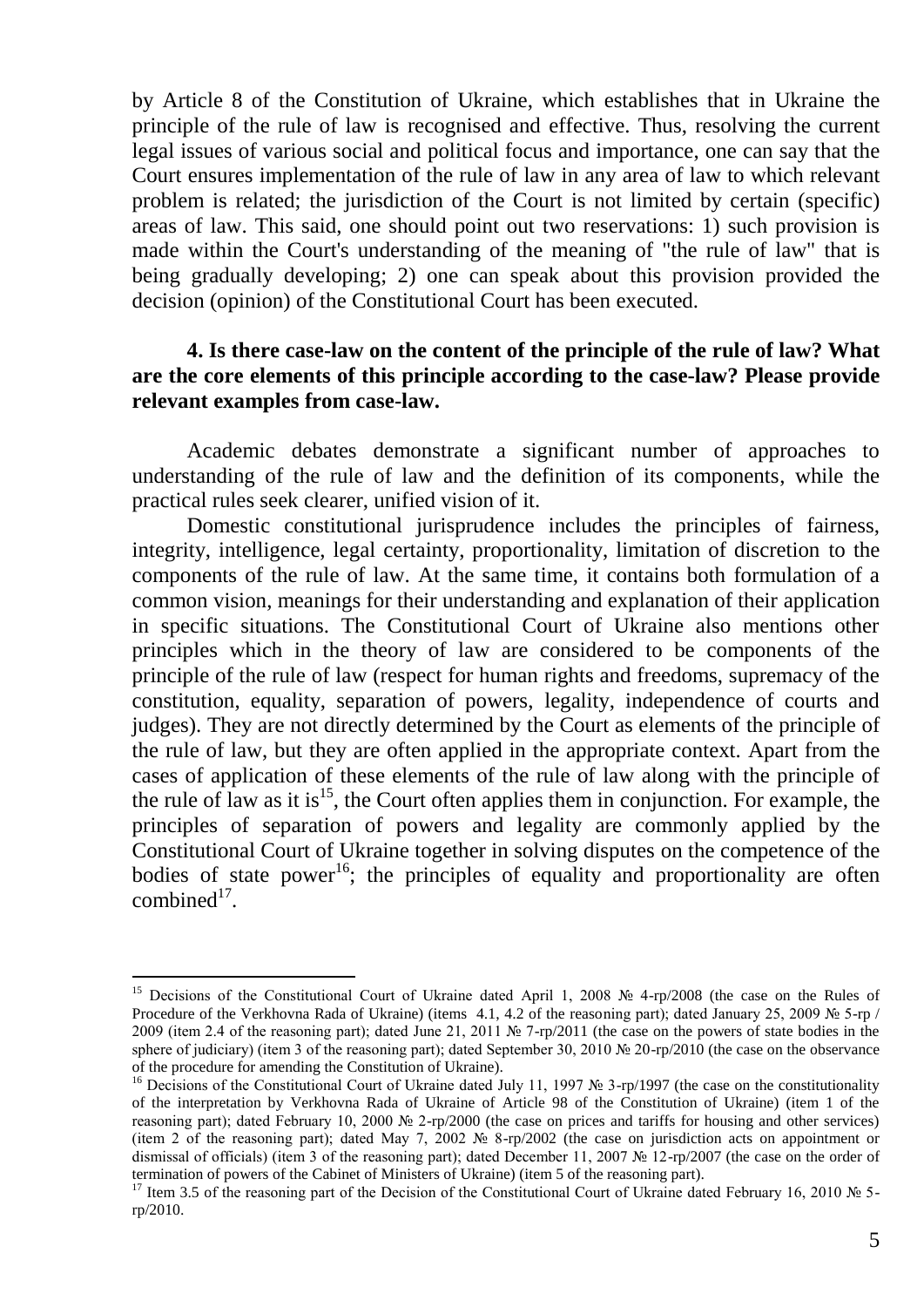The Constitutional Court of Ukraine in its very first decisions expressed the positions regarding the key elements of the principle of the rule of law - respect for human rights and freedoms, supremacy of the Constitution of Ukraine, separation of powers, equality before the law, proportionality, legal certainty etc. In particular, the Constitutional Court of Ukraine in the Decision dated December 29, 1999 № 11 rp/99 (the case on the death penalty) stated on inalienability and inviolability of the right to life as an inalienable right of every person; the Constitutional Court of Ukraine in the Decisions dated July 1, 1998 № 9-rp/98 (the case on privatisation of state property) and October 10, 2001 № 13-rp/2001 (the case on savings of citizens) stressed on the equality of all subjects of property rights before the law; the Constitutional Court of Ukraine emphasised the highest legal force of the Constitution of Ukraine and the direct effect of its rules in the Decision dated March 27, 2000 №3-rp/2000 (the case on a national referendum upon popular initiative).

As it was noted above, an attempt to determine the principle of the rule of law at the conceptual level was made in the Decision of the Constitutional Court of Ukraine dated November 2, 2004 № 15-rp / 2004 (the case on more lenient penalty).

In this decision the Court also explained the concept of justice<sup>18</sup>: "Justice is one fundamentals of the law and is a crucial element in determining its role as social relations regulator, one of the general human dimensions of law. As a rule, justice is often seen as a property of law, which, for example, is reflected in equal legal scale and proportionality of legal responsibility to the gravity of offence.

In the sphere of implementation of law, justice is particularly reflected in equality of all individuals before the law, conformity of the offence to punishment, the legislator's purpose and the means chosen to achieve that purpose.

A separate manifestation of justice is the conformity of offence and punishment; the category of justice requires that the punishment for an offence should be commensurate with that offence. A just application of the norms of law implies first and foremost absence of discrimination and impartiality" (item 4.1 of the reasoning part).

The Court applied the notion of justice in many further decisions. For example, it pointed out that the elements of the law (in particular, proportionality, equality, morality) are combined by the quality that meets the ideology of justice, the idea of law, which was largely reflected in the Constitution of Ukraine<sup>19</sup>; that the category of legally protected interest is protected not only by the law but also by objective law in general that prevails in society, including justice, since interest in the narrow sense is predetermined by the general content of such law and is its element<sup>20</sup>; that failure to execute a court decision threatens the essence of the right to a fair trial<sup>21</sup> etc.

<sup>&</sup>lt;sup>18</sup> Justice as a crucial element of administering justice was previously mentioned in the Decision of the Constitutional Court of Ukraine dated January 30, 2003 № 3-rp/2003 (the case on consideration by the court of individual resolutions of investigator and prosecutor). The Court then noted that "justice is inherently acknowledged only if it meets the requirements of justice and provides effective renovation in rights" (item 9.10 of the reasoning part).

<sup>&</sup>lt;sup>19</sup> Item 4.3.4 of the reasoning part of the Constitutional Court of Ukraine dated March 24, 2005 № 2-rp/2005 (the case on a tax lien).

<sup>&</sup>lt;sup>20</sup> Item 3.4.1 of the reasoning part of the Constitutional Court of Ukraine dated December 1, 2004 № 18-rp/2004 (the case on interest protected by law).

<sup>&</sup>lt;sup>21</sup> Item 3 of the reasoning part of the Constitutional Court of Ukraine dated April 25, 2012 № 11-rp/2012 in the case upon the constitutional appeal of citizen Oleksii Leonidovych Shapovalov concerning official interpretation of the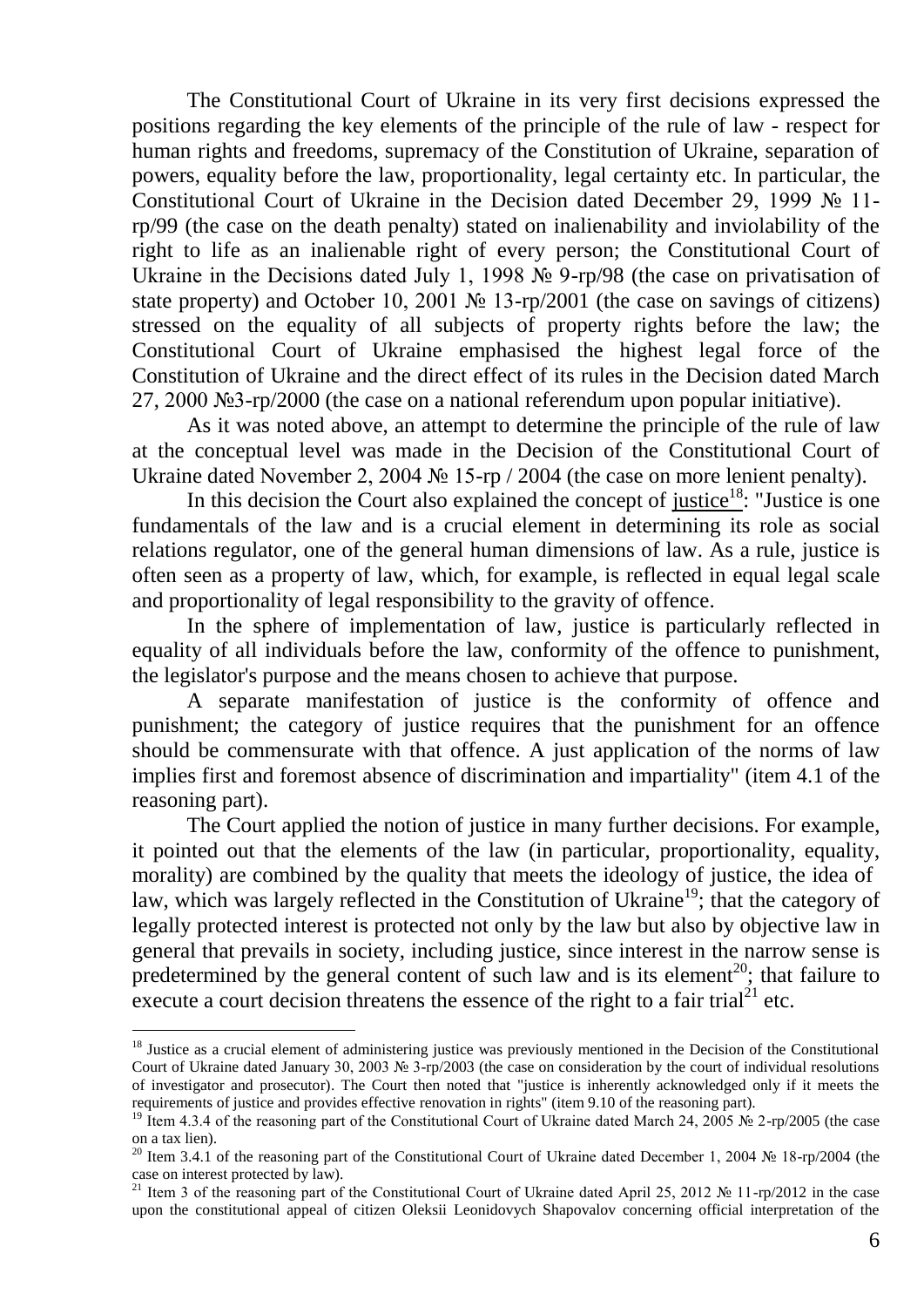In assessing the lawfulness of human rights restriction by the rules of laws challenged for their compliance with the Constitution of Ukraine or through relevant interpretation of these rules, the Constitutional Court of Ukraine has repeatedly referred to the principle of proportionality as a component of the rule of law. For example, in the Decision dated June 20, 2007 № 5-rp/2007 (the case on creditors of enterprises of municipal ownership) the Court stated that in order to determine the proportionality of the restriction of the rights of creditors of enterprises of municipal ownership for a fair trial it is necessary to take into account the purpose of the institute of municipal ownership and real social need in the functioning of economic entities, based on this form of ownership (item 3.4.1 of the reasoning part). The In the Decision dated October 19, 2009 №26-rp/2009 (the case on introducing amendments to some legislative acts of Ukraine on elections of the President of Ukraine) the Court stated that the establishment of restrictions on human and citizen's rights and freedoms is admissible only on condition that such a restriction is balanced (proportional) and socially necessary (item 3.3.6 of the reasoning part). In the Decision dated June 1, 2016 № 2-rp/2016 (the case on judicial control over hospitalisation of disabled persons to psychiatric institution) the Court noted that such hospitalisation by its nature and consequences is a disproportionate restriction of the constitutional right of incapable persons to freedom and personal inviolability, therefore it should be carried out in compliance with the constitutional guarantees of the protection of human and citizens' rights and freedoms, with account of the mentioned international legal standards, legal positions of the Constitutional Court and exclusively upon the court's decision pursuant to Article 55 of the Fundamental Law (item 2.5.3 of the reasoning part).

In a number of its decisions, the Constitutional Court of Ukraine has interpreted such an important element of the principle of the rule of law as the principle of legal certainty. For instance, in the Decision dated September 22, 2005  $\mathbb{N}_{\mathbb{P}}$  5-rp/2005 (the case on permanent use of land plots) the Court stated that the constitutional principles of equality and justice entails the requirement of certainty, clarity and inambiguity of a legal norm as nothing else may ensure its uniform application, precludes unboundedness of interpretation in enforcement practice and inevitably leads to arbitrariness (item 5.4.2 of the reasoning part).

In the Decision dated October 11, 2005 № 8-rp/2005 (the case on the pension level and lifetime monthly monetary allowance) the principle of legal certainty was specified, and the requirement of predictability of legislative policy in the sphere of pension provision, which allows participants to pension legal relationships predict the consequences of their actions and be sure of their legitimate expectation that their acquired right on the basis of current legislation, its content and scope will be implemented and not be cancelled or restricted was declared its manifestation (item 4 of the reasoning part).

In the Decision dated 29 June 2010 № 17-rp/2010 in the case upon the constitutional petition of the Authorised Human Rights Representative of the

provisions of Articles 106.1.20, 111-13.1 of the Commercial Procedural Code of Ukraine in conjunction with the provisions of Articles 129.3.2, 129.3.8 of the Constitution of Ukraine.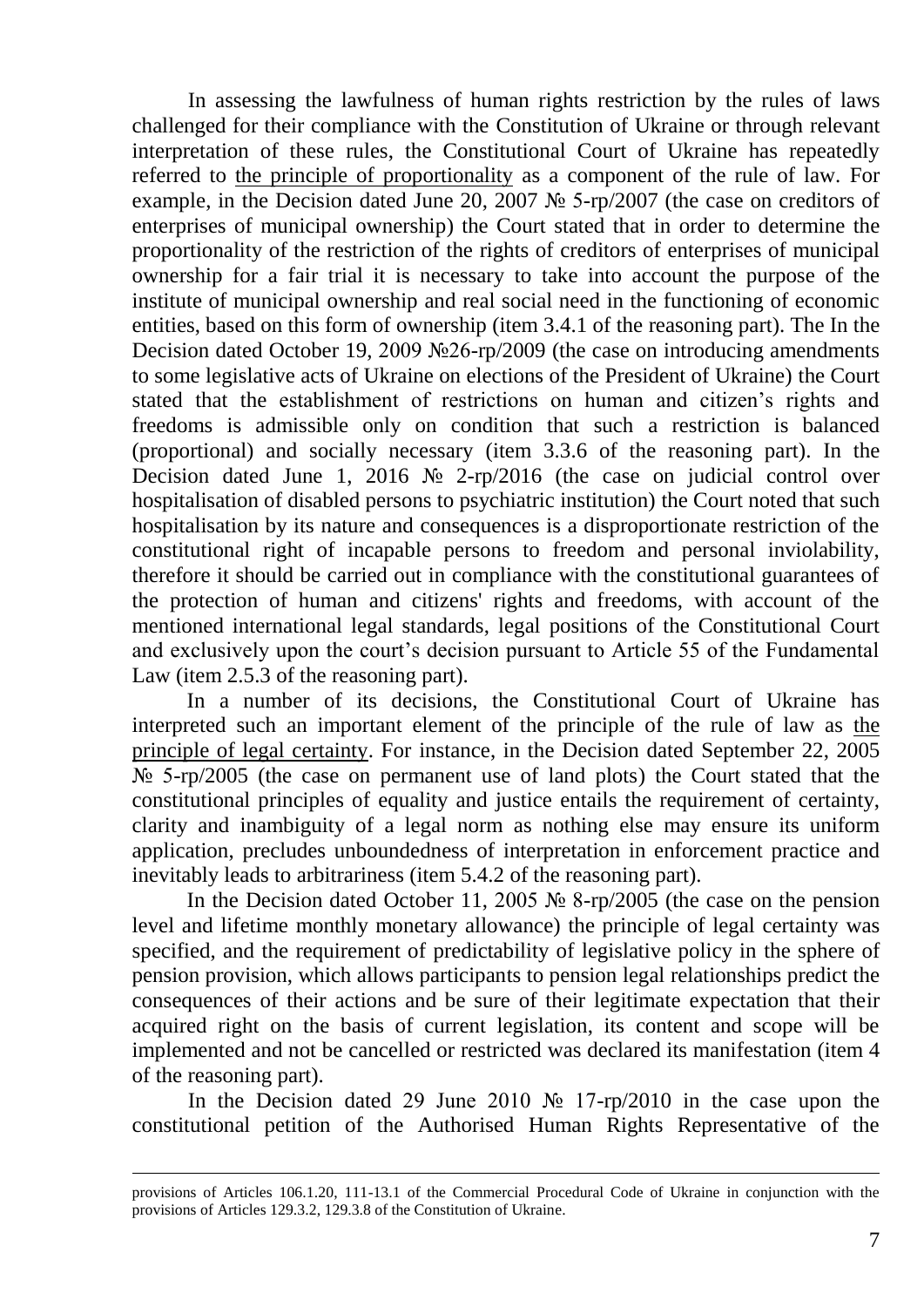Verkhovna Rada of Ukraine on conformity with the Constitution of Ukraine (constitutionality) of paragraph 8 of Article 11.1.5 of the Law of Ukraine "On Militia" the Court pointed to the legal certainty as an element of the rule of law, which provides that "restriction of the fundamental human and citizen's rights and implementation of these restrictions are acceptable only on condition of ensuring predictability of application of the legal norms established by these restrictions. In other words, restriction of any right should be based on the criteria which would provide a person the possibility to distinguish lawful behaviour from unlawful one, and to foresee legal consequences of his/her behaviour" (item 3.1.3 of the reasoning part).

The legal certainty of laws and other normative acts and predictability of legislative policy related thereto are mentioned in the Decisions dated October 11, 2011 № 10-rp/2011 (the case on terms of the administrative arrest)<sup>22</sup>, June 8, 2016 № 3-rp/2016 (the case on the termination of payment of childbirth allowance)<sup>23</sup> and others.

A number of decisions of the Constitutional Court of Ukraine refer to the principle of independence of courts and judges, economic independence inclusive. Foe example, in the Decision dated June 24, 1999  $\mathcal{N}_2$  6-rp/99 (the case on maintenance of judicial institutions) the Court indicated that funding of the judicial institutions, which should ensure appropriate economic conditions for full and independent administration of justice, should limit any impact on the court and be directed to guarantee judicial activities based on the principles and regulations of the Constitution of Ukraine (item 2.3 of the reasoning part). In the case upon the constitutional petition of 54 People's Deputies of Ukraine on the conformity with the Constitution of Ukraine (constitutionality) of certain provisions of the Law of Ukraine "On the Judicial System and Status of Judges" the Court noted that the Constitution of Ukraine guarantees the independence of judges (item 3.2 of the reasoning part of the Decision dated July 12, 2011 № 8-rp/2011); in the Decision dated June 8, 2016, № 4-rp/2016 (the case on lifelong monthly monetary allowance of retired judges) the Court stated that the constitutional principle of judicial independence ensures the important role of the judiciary in the mechanism of human and citizen's rights and freedoms protection and is the key to implementation of the right to judicial protection, envisaged by Article 55.1 of the Constitution of Ukraine (item 2.2.3 of the reasoning part).

Given the principle of the rule of law, the Constitutional Court of Ukraine in the Decision dated June 3, 2013 № 3-rp/2013 (the case on changing conditions of pension payment and lifelong monthly monetary allowance of retired judges) noted that the legislator, having appropriate discretion, may not introduce regulation, under which a person while implementing one constitutional right, is deprived of the opportunity to implement another right (guarantee) (item 6.2.3 of the reasoning part). In the case on the termination of payment of childbirth allowance the Constitutional Court of Ukraine noted that the discretionary powers of a public authority to

 $22$  Items 4.2-3, 4.1.5 of the reasoning part of the Decision.

<sup>&</sup>lt;sup>23</sup> Items 2.4.2, 2.4.3, 2.4.5 of the reasoning part of the Decision.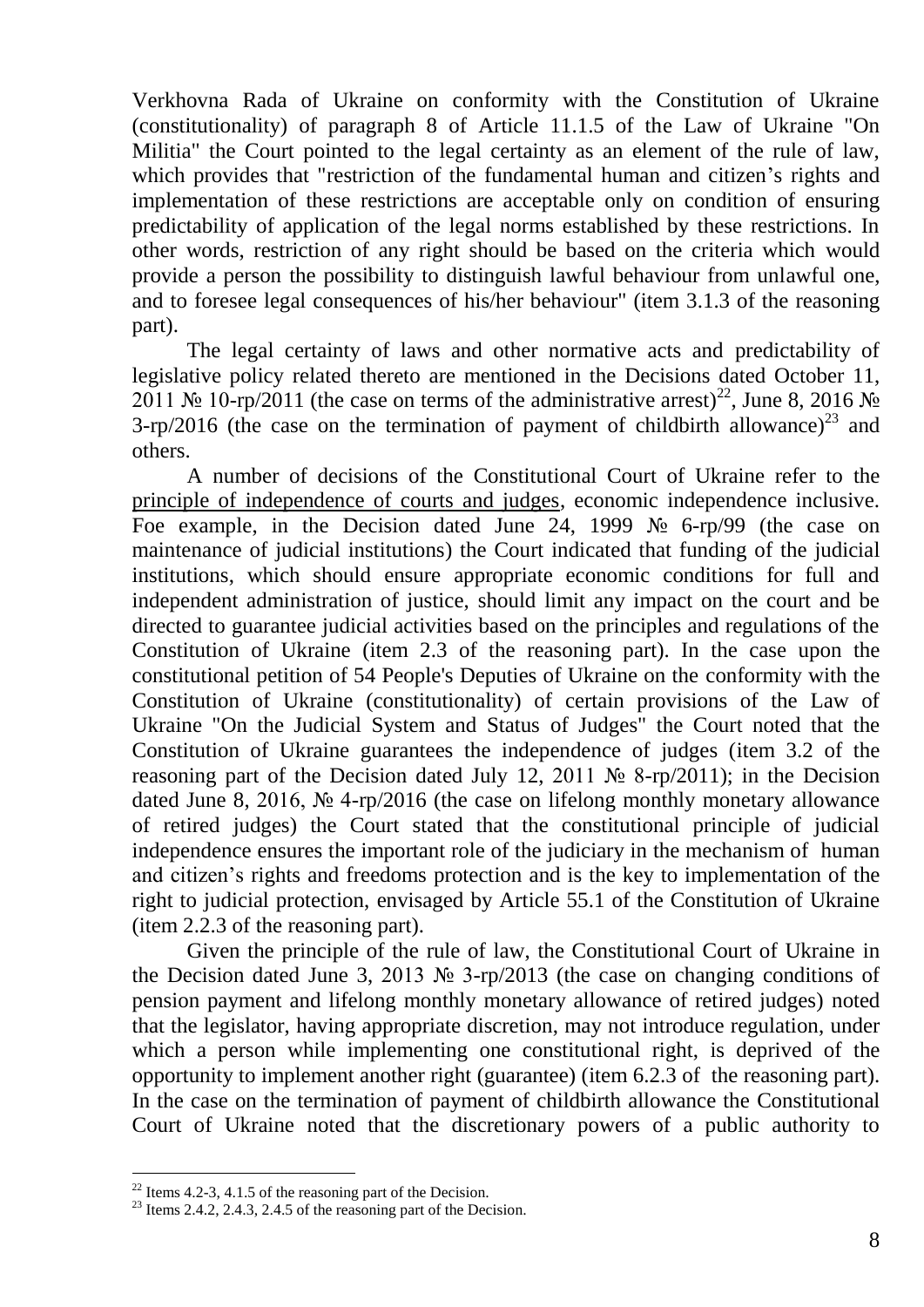terminate such payment should be clearly defined in a relevant law (item 2.2.5 of the reasoning part of the Decision dated 8 June 2016 № 3-rp/2016).

# **5. Has the concept of the rule of law changed over time in your country? If so, please describe these changes referring to examples.**

Attempts to provide general theoretical explanation of the content of the principle of the rule of law were made in the domestic legal science immediately after the adoption of the Constitution of Ukraine in 1996, Article 8.1 of which envisages that "In Ukraine, the principle of the rule of law is recognised and effective."

The interpretation of the principle of the rule of law by the Constitutional Court of Ukraine is reflected in the reply to the previous question, therefore, below only information about the development of Ukrainian academic opinion on the matter is provided.

It was traditional for the post-Soviet legal theory and practice (dogmatic domestic science, caused by its great adherence to legal positivism) to identify the principle of the rule of law with the supremacy of statute law or the supremacy of all normative acts.

In the first 2-3 years after the adoption of the Constitution of Ukraine, Ukrainian researchers expressed, in particular, the following opinions $24$ .

M.Orzykh (1997) understands the principle of the rule of law as "the principle of the supremacy of the legal law over all other normative legal and law enforcement regulations of the state."

Ye.Nazarenko (1997) believes that "legal laws" are only those laws which "implement the rule of law." She defines the concept of "rule of law" as "the main principle of the activity of the bodies and officials of the state." The author considers that the Constitution of Ukraine does not oppose "the rule of law" to "the supremacy of statute law", that "the rule of law" is implemented through the Constitution and laws of Ukraine, the "the rule of law" imposes the basic requirement to the laws - "to fix only those norms and rules of behaviour that determine a person as the highest value of society, i.e. legitimise the principles of humanism and justice in the relations between people as well as between person and the state."

P.Rabinovych (1997) determines the principle of "the rule of law" as "subordination of the state and its institutions to human rights, recognition of priority of law over other social norms (morality, customs, etc.)." Acknowledging the fact that the principle of the rule of law is not identical to that of the supremacy of statute law, the author notes that the basis of the difference between them is "the difference in understanding law and statute", and, according to the author, "the principle of the rule of law is more specific," and "the supremacy of statute law means first and foremost the supremacy of a legal law, because not every law is such." The author believes that the concept of "the rule of law" acquires "self-importance" only when the term "law" is understood as "a phenomenon that arises and exists independently

<sup>&</sup>lt;sup>24</sup> S. Holovatyi.: "Rule of Law" as understood by the Ukrainian scholars / S. Holovatyi // Ukrainian law. - 2002. - №: 1  $(15)$ . – pp. 8-28.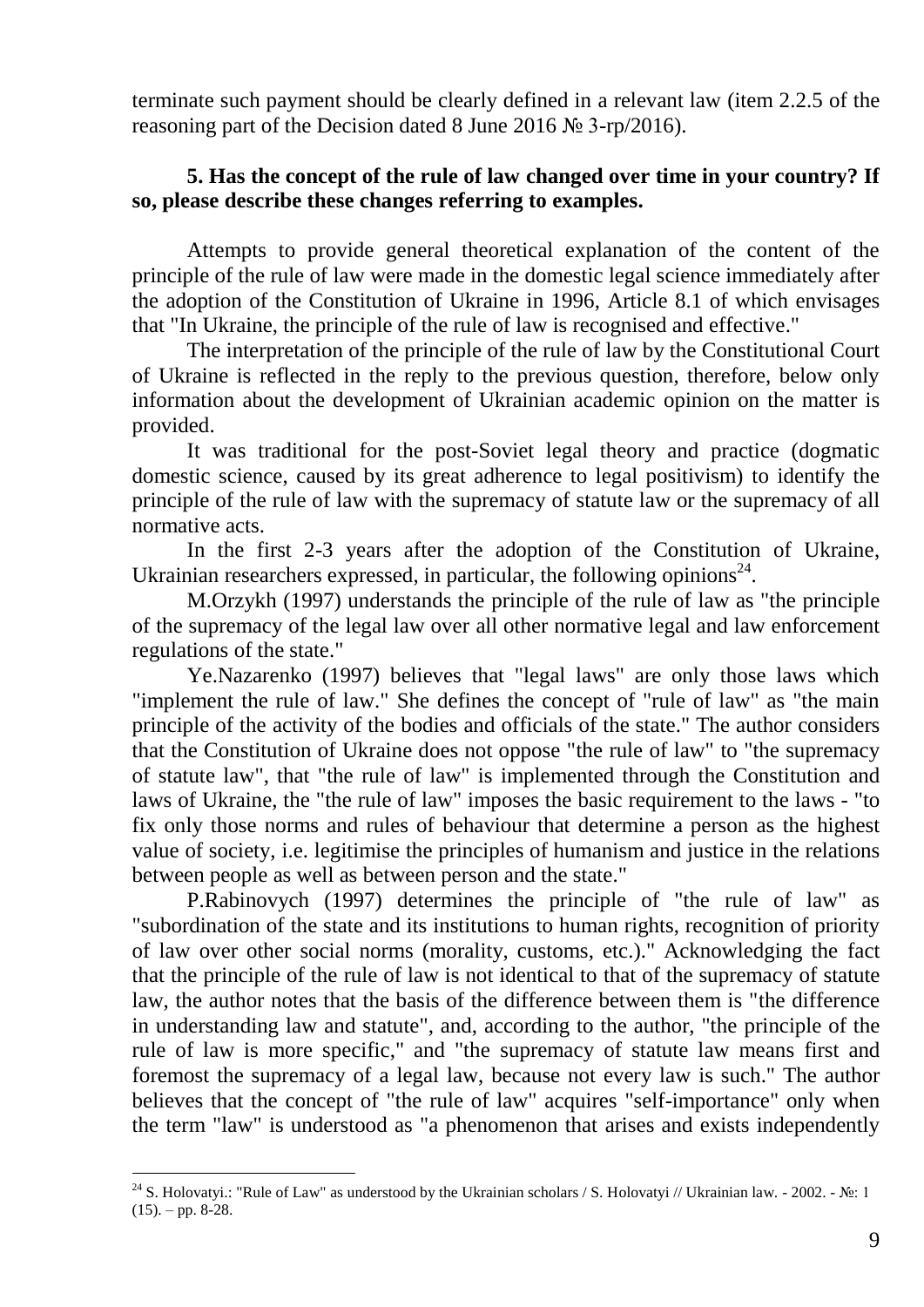from the state, from its legislative and other bodies." He believes that in such case the rule of law is manifested in the following:

- "Consolidation of fundamental human rights in the constitutional and other laws";

- "Domination in society and public life of the laws, which express the will of the majority or the entire population";

- "Regulation of relations between the individual and the state based on ... the principle that "a person is allowed to do everything that is not expressly prohibited by law";

- "Mutual responsibility of the individual and state."

These elements of "the rule of law" are, in his opinion, "in fact, the essential features of the law-based state", which Ukraine proclaimed itself.

V.Pohorilko (1998) names this principle "of the priority in a law-based state" and one that "reflects the place and role of law in the state and society." The content of this principle, according to the author, is that it implies "correlation between law and the state," "correlation between law and politics", "correlation between law and economics", "correlation between law and ideology", "correlation between law and other social norms (morals, customs, etc.). The author says that this "correlation" is in "the priority of law" over "state," "politics," "economy," "ideology," "ethics," "customs." The author states that "the principle of the rule of law" is often called the principle of the supremacy of statute law." He considers it to be a "reasonable" approach, whereby the concept of "statute law" has the same meaning as the concept of "law", that is, when the term "statute law" implies "any normative legal act."

A.Zaiets (1999) points, in particular, to the relationship between the concepts of "law-based state" and the principle of the rule of law where the principle of the rule of law "is a part of the characteristics of a law-based state in terms of the nature of law as the embodiment of popular sovereignty." He believes that this principle is specified through a number of "other elements", including:

- "Minimal sufficiency of legal regulation of social relations and universality of law";

- "Impartiality of law, its relative independence as to political parties and deideologisation";

- "Relative autonomy of law regarding judicial and executive power";

- "Supremacy of the Constitution and laws of Ukraine."

-

S. Shevchuk  $(1998)^{25}$  believes that the principle of the rule of statute law in its generally recognised meaning is a formal characteristic of the principle of the rule of law. But the principle of the rule of law has a different, "organic" characteristic and meaning, which, unfortunately, is not yet recognised in Ukrainian academic community.

As of 2000 there are four basic approaches to the understanding of the principle of the rule of law in Ukraine<sup>26</sup>:

 $25$  S. Shevchuk. Formal and organic characteristics of the principle of the rule of law: new methods of interpretation of the Constitution / S.Shevchuk // Ukrainian law. - 1998. -  $N_2$  2. - pp. 56-68.

<sup>&</sup>lt;sup>26</sup> M.Koziubra. The principle of the rule of law and the constitutional jurisdiction//Bulletin of the Constitutional Court of Ukraine. - 2000. - № 4. – pp. 24-32.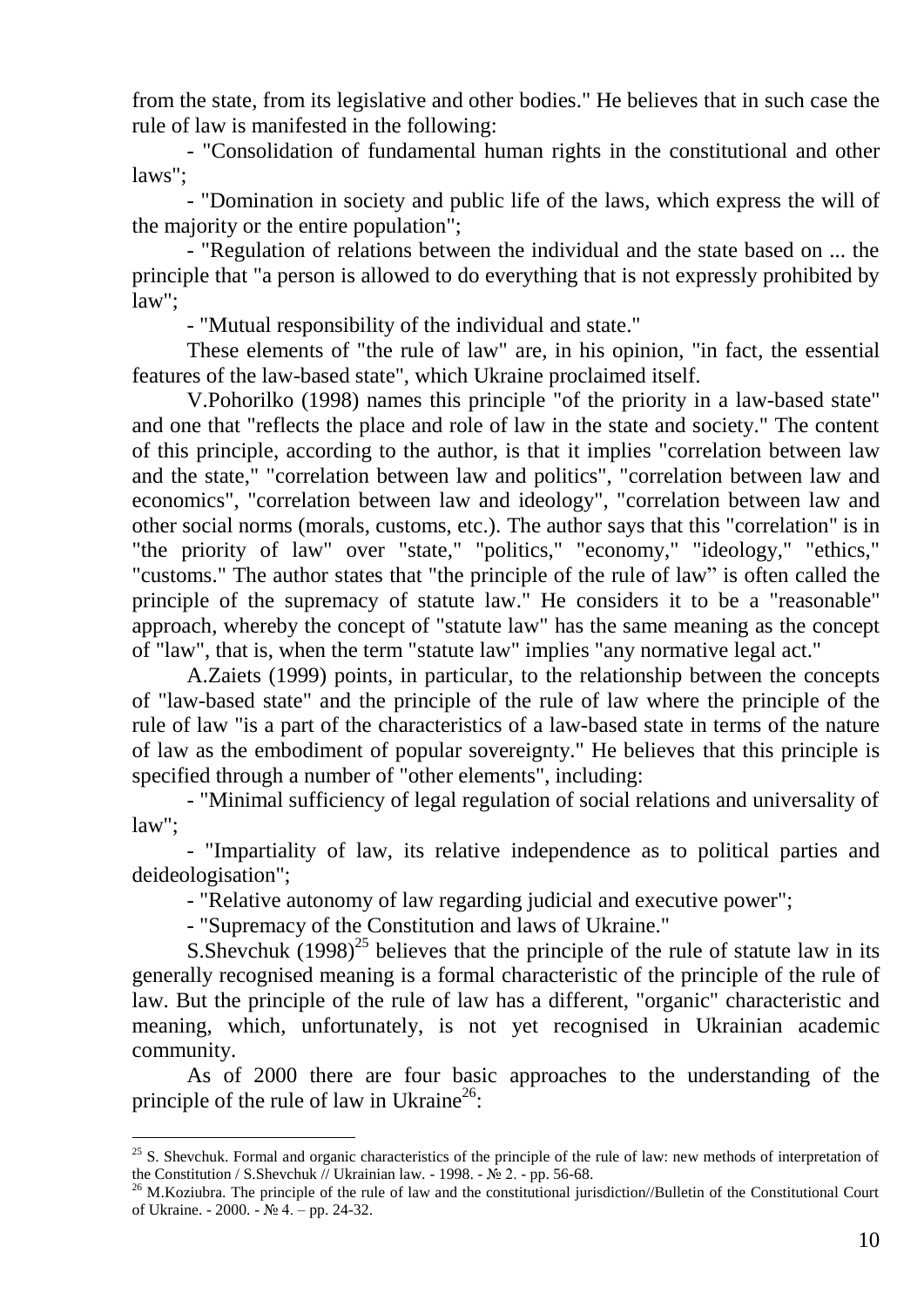1) identification of the principle of the rule of law with "the traditional for the Soviet law" principle of the supremacy of statute law "in the narrow sense of it";

2) identification of the rule of law with the supremacy of reason and justice;

3) understanding of the rule of law as the supremacy of statute law "in the broad sense", i.e. the supremacy of "all normative legal acts";

4) "priority of generally recognised principles and norms of international law over national legislation."

M.Koziubra (2000) entirely rejected a purely positivist understanding of law as such phenomenon, which is identified with the legislation. This approach is perceived as a new one. He considers "law" "as a social phenomenon" (and not "as a result of law-making activity of the state," "as an act of state power", "as a tool of the state"), "as a phenomenon directly linked with such fundamental categories as justice, freedom, equality, humanism."

Substantiating the need for a comprehensive legal analysis, S. Holovatyi  $(2006)^{27}$  argues that in the Ukrainian academic community an opinion prevails that "the principle of the supremacy of statute law" exists (must exist) along with the "principle of the rule of law" or even acts as a "manifestation" of the latter. This resulted in fairly widespread theses that the "supremacy of statute law" is "one of the meanings of the principle of the rule of law"; that "the principle of the rule of law" does not deny "the principle of the supremacy of statute law"; that " the principle of the rule of law" is "a supremacy of a legal law"; that " the principle of the supremacy of statute law" should be seen as "a formal characteristic of the rule of law."

The author believes that the result of the evolution of the two formulas borrowed from legal positivism of the Soviet period (from "the supremacy of statute law in all spheres of public life" to "the rule of law in society", and from "the supremacy of statute law as a characteristic of a law-based state" to "the rule of law as a characteristic of a law-based state") is the emergence of two trends (approaches) in the Ukrainian academic community regarding the perception and interpretation of the rule of law:

- The first approach is characterised by the search of essential meaning of this phenomenon in general (concept, doctrine, and principle) in the way, relatively speaking, which is *straight mechanistic*. This is when there is combination (adding) of two separate words - "rule" and "law" - for a clear purpose: to determine what should be understood by the term "law" in order to reach the "correct" conclusion what exactly "rules" and as to what (or over what) it "rules" if it is perceived as such that is at the highest level of hierarchy?

- The second approach can be characterised as a *restricting and narrowing* when the authors develop an understanding of the rule of law and explain it without going beyond the correlation between two variables within the "small - large", "share – the whole". In this approach, the rule of law is reduced all-in-all to one of a number of elements (principles) and thus acts as a "small" ("share") of the bigger concept which is, according to the overwhelming majority of Ukrainian authors, the concept of "a law-based state "(as "large", "the whole").

<sup>-</sup> $27$  S. Holovatyi. Rule of law: in 3 books. - K., 2006.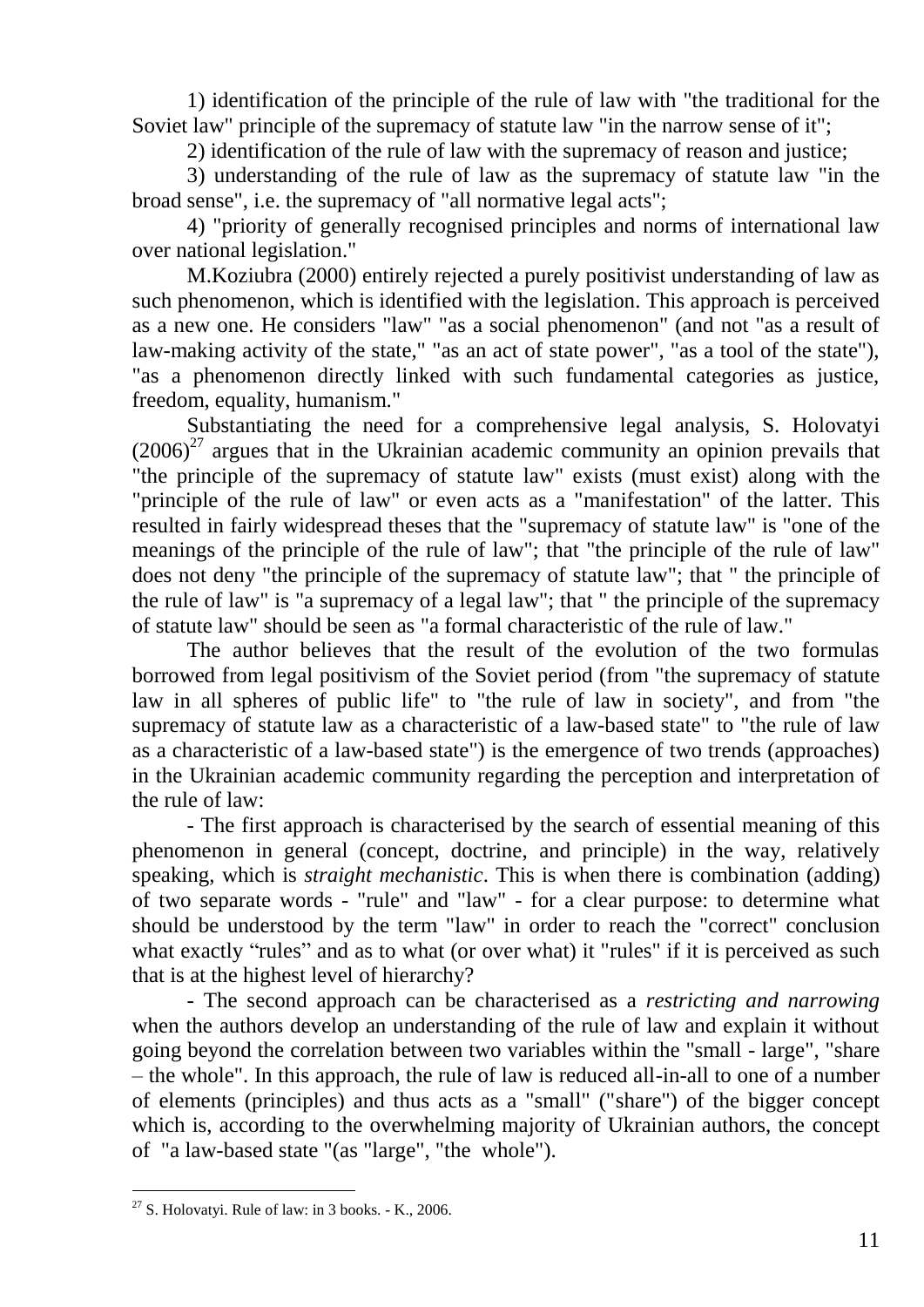It is noted that the straight mechanistic perception of the concept of "the rule of law" is dominant in the modern Ukrainian legal literature; but it is definitely false.

S. Holovatyi considers that "... there is no need for a formal determination of the notion of "the rule of law" or of the relevant legal principle formed on its conceptual basis." In his view, it would be best if the philosophical and legal content of "the rule of law" construction were transmitted by the introduction of one newlycreated word "law-rule" into a legal Ukrainian language. The "law-rule" is a denial of arbitrary power of an individual at all, or one, or group, or one of the political bodies (e.g., in the form of the dictatorship of the parliamentary majority) etc. The core of the essential meaning of the principle of the "law-rule" is a categorical and unequivocal denial of any implication of arbitrary and selfish rule of an individual.

Yu.Shemshuchenko  $(2008)^{28}$  believes that "law is a virtual category, i.e. a set of abstract regulations enshrined in various laws and other normative legal acts. Unlike the principle of the rule of law which is vague, with a formal uncertainty of specific requirements, the principle of the supremacy of statute law is a fundamental basis of the regime of legitimacy. No court will adopt the decision, referring to law as it is. Moreover, practical implementation of the principle of the rule of law is provided through the principle of the supremacy of statute law as objective rules of behaviour are reflected in a law."

According to S.Shevchuk  $(2011)^{29}$ , due to recognition and effectiveness of the principle of the rule of law, law cannot be identified only with a set of normative legal acts but it is considered as a phenomenon which is directly related to such values of natural law as justice, rationality, equality, purposefulness, proportionality and so on. The principle of the rule of law does not deny the principle of legality, which is its integral part given the fact that laws must be legal and comply with the fundamental rights and freedoms. The author points out that the principle of the rule of law has formal and material (organic) aspect. The formal aspect of the principle of the rule of law implies that the state must act in accordance with law and be subject to its effect, whereas the material (organic) aspect provides for that there are standards that define the essence, value and moral characteristic of positive law, they are derived from the constitutional rights and fundamental freedoms and the principles of natural law.

As to the ratio of the principle of the rule of law and the Constitution of Ukraine, the author notes that the validity of the principle of the rule of law cannot be higher than that of the Constitution of Ukraine. One must note that the Constitution contains not only positive (written) principles and norms, but also unwritten principles and values, derived from natural law and integrally tied up with the constitutional text.

 $^{28}$  The rule of law: problems of theory and practice: in two books /edited by Yu.Shemshuchenko / Book One: The rule of law as a principle of the legal system: problems of theory / edited by N. Onishchenko. - K., 2008.

<sup>&</sup>lt;sup>29</sup> S. Shevchuk. The rule of law and the highest legal force of the Constitution of Ukraine / S.Shevchuk // Law of Ukraine. - 2011. - №: 5. - pp. 175-186.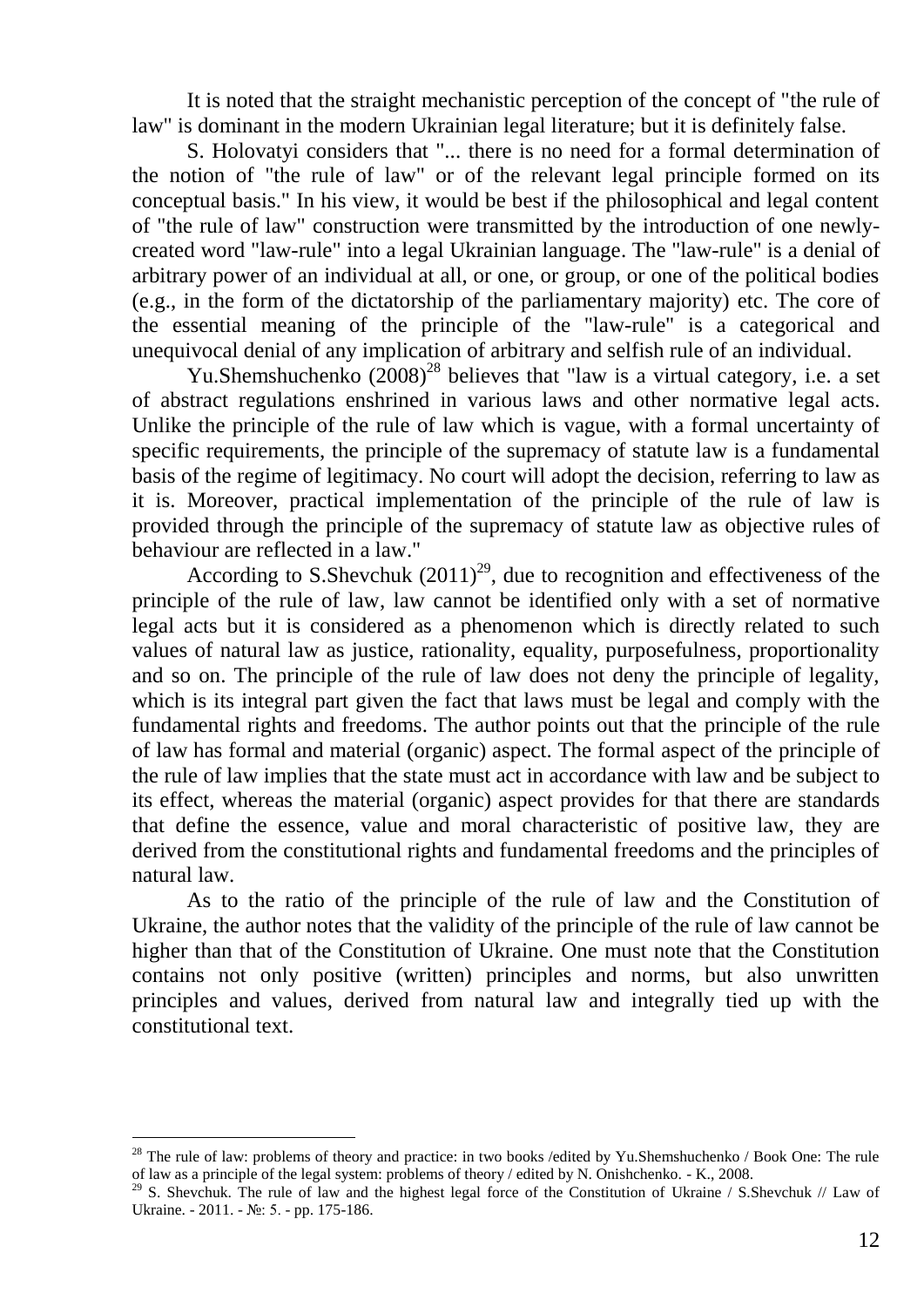According to B.Malyshev  $(2012)^{30}$ , the rule of law exists in two moduses. Firstly, the rule of law is the rule of human rights over the duty of the state to ensure all rights and freedoms. Secondly, the rule of law is supremacy of natural human rights over the rights of the state, the rights of social groups, and those of society.

According to the author, the principle of the rule of law and the principle of the supremacy of statute law are interrelated legal regimes. The relationship between them is shown in the fact that ensuring the principle of the supremacy of statute law is the first and necessary step in establishing the principle of the rule of law. The difference between the principle of the rule of law and that of the supremacy of statute law is that the supremacy of statute law makes a legal system effective and the rule of law - fair.

P.Rabinovych  $(2013)^{31}$  notes that "interpretation of the rule of law is not the same, but for legal practice it seems quite necessary to provide a certain level of clear, unified understanding".

The author highlights the so-called "element by element" approach (understanding of the "rule of law" through separate explanation of the phenomena of "law" and "rule") and "integrated" approach (where the phenomenon of "the rule of law" is interpreted by specifying those "elements", "principles", "institutions", "mechanisms", "procedures", which it consists of). The author substantiates the dialectical relationship of these two approaches and considers himself to be its follower.

M.Koziubra  $(2013)^{32}$  is convinced that the extreme complexity and diversity of this concept makes futile any attempt to give any universal definition of the principle of the rule of law, suitable for all occasions. The author gives the elements of the rule of law, noting that the establishment of the rule of law and the functioning of a lawbased state are possible in a situation where society consistently and steadily puts into practice the following requirements:

1) Respect for human rights and freedoms (natural, inherent and inalienable human rights and freedoms become crucial in the relationship between him/her and state authorities);

2) supremacy of the Constitution - one of the key elements of the rule of law and a law-based state;

3) the principle of separation of powers, preventing the usurpation of all state power or most of it in the hands of a state body or a person;

4) legality;

 $\overline{a}$ 

5) limitation of the discretionary powers of government;

6) the principle of certainty;

7) the principle of proportionality;

8) the principle of legal security and protection of trust;

 $30$  B. Malyshev. The rule of law (theoretical and legal aspects) / B.Malyshev // Bulletin of the Ministry of Justice of Ukraine. - 2012. - №: 8. - pp. 14-20.

<sup>&</sup>lt;sup>31</sup>P. Rabinovich. The Rule of Law: doctrinal interpretation in Ukraine / P.Rabinovych //Law of Ukraine. - 2013. - №: 9. - pp. 162-175.

 $32$  M. Koziubra. The Rule of Law and Ukraine / M. Koziubra//Bulletin of the Constitutional Assembly. - 2013. -№: 1. - pp. 146-178.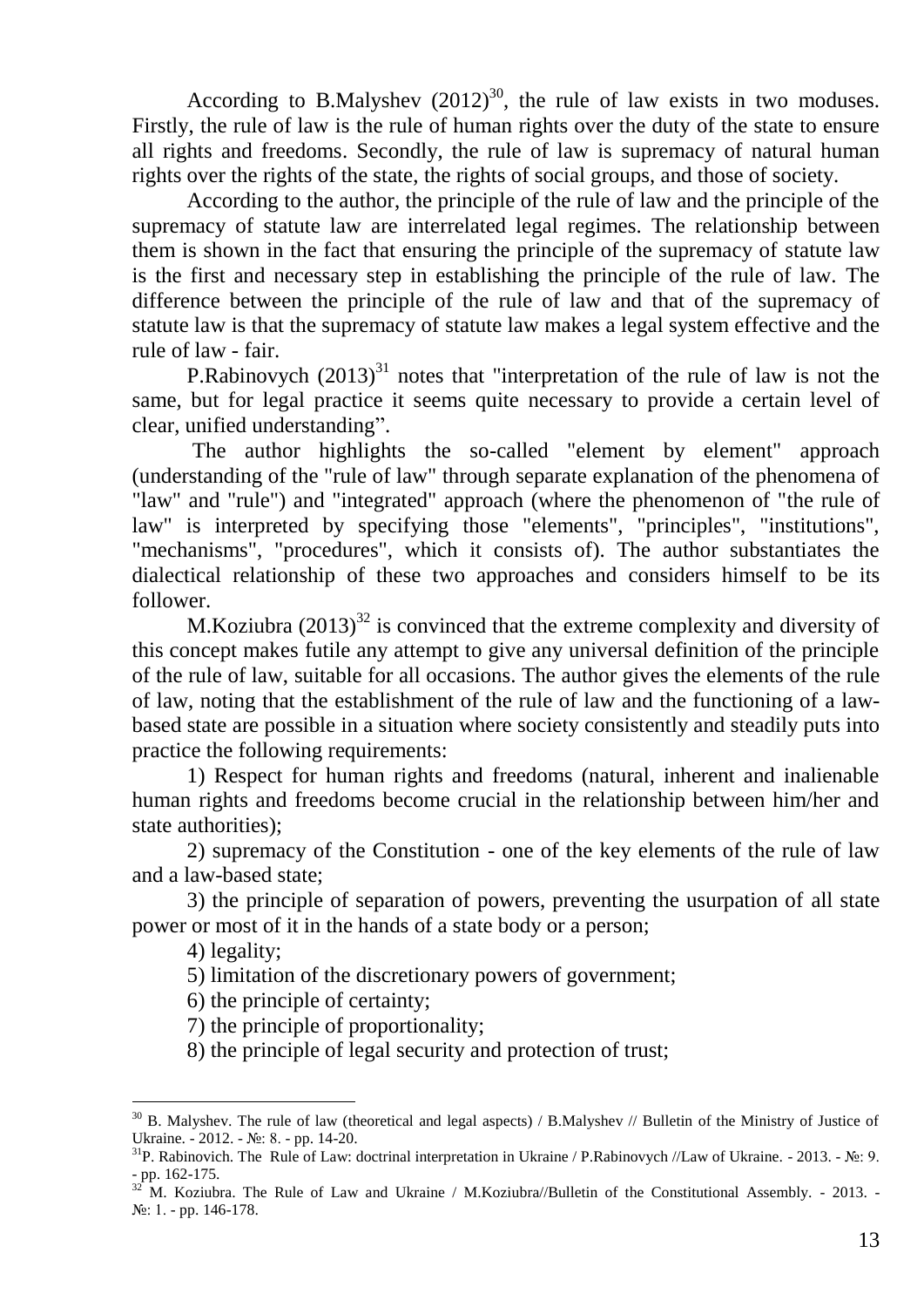9) independence of courts and judges.

N.Onischenko and S.Suniehin  $(2014)^{33}$  consider, inter alia, that the basis of the principle of the rule of law is composed of the natural and legal values, among which one should highlight the natural human rights, which are enshrined, first and foremost, in the relevant international legal conventions and agreements, as well as other values of natural law, particularly the principles of freedom, justice, equality and humanism. In their view, the construction of the principle of the rule of law is, firstly, too abstract to be a reliable guide for its practical application and, secondly, these elements of this principle include many purely evaluative categories and concepts which, being unspecified with account to definite social and cultural dimensions, cannot objectively be the basis of a court decision.

S.Seriohin  $(2014)^{34}$  points out that when trying to determine the essence and content of the principle of the rule of law we ignore significant differences between the English and Ukrainian legal languages, which is, in particular, in the absence of appropriate equivalent for the word "law" in the modern Ukrainian legal language which is present in the name of the principle of "the rule of law", whereby during the translation of legal texts the word "law" is translated by the word "statute law" or the word "law" that does not fully meet it. These circumstances, in his opinion, are the result of distortion of the content of legal texts and distortion of the nature of concepts such texts apply.

The author believes that in order to make the principle of the rule of law an effective constitutional principle, one needs to move away from attempts to invent a "Ukrainian version" of this principle and, first of all, to refer to the appropriate papers of lawyers-researchers and lawyers-practitioners of the legal system of common law, bearing in mind that in these countries this principle gained its first doctrinal interpretation, and to pay more attention to reputable international organisations' documents, which set out current views on its content and essence.

## **6. Does international law have an impact on the interpretation of the principle of the rule of law in your country?**

In exercising the constitutional jurisdiction, the Constitutional Court of Ukraine has always relied on the provisions of relevant international instruments, and international jurisprudence. This is confirmed by the Constitutional Court of Ukraine in its Decisions dated October 10, 2001 № 13-rp/2001 (the case on the savings of the citizens)<sup>35</sup>, April 10, 2003 № 8-rp/2003 (the case on dissemination of information)<sup>36</sup>,

 $33$  Rule of law and legitimacy as the principles of administrative justice: the relationship and interdependence. //Bulletin of the Supreme Administrative Court of Ukraine of 2014., № 2.- K .: Yurinkom Inter, 2014

<sup>&</sup>lt;sup>34</sup> S. Seriohin. The rule of law in Ukraine: problems of understanding and application. Monograph. - Dnipropetrovsk: Seredniak T., 2014.

<sup>&</sup>lt;sup>35</sup> The Court referred to the legal position as set out in the judgment of the European Court of Human Rights in the case "James and others v. the United Kingdom" (item 5.4.6 of the reasoning part of the Decision).

<sup>&</sup>lt;sup>36</sup> The Court referred to the provisions of Article 10 of the Convention for the Protection of Human Rights and Fundamental Freedoms in the judgments of the European Court of Human Rights "Nikula v. Finland", "Janowski v. Poland" (item 3.6 of the reasoning part of the Decision).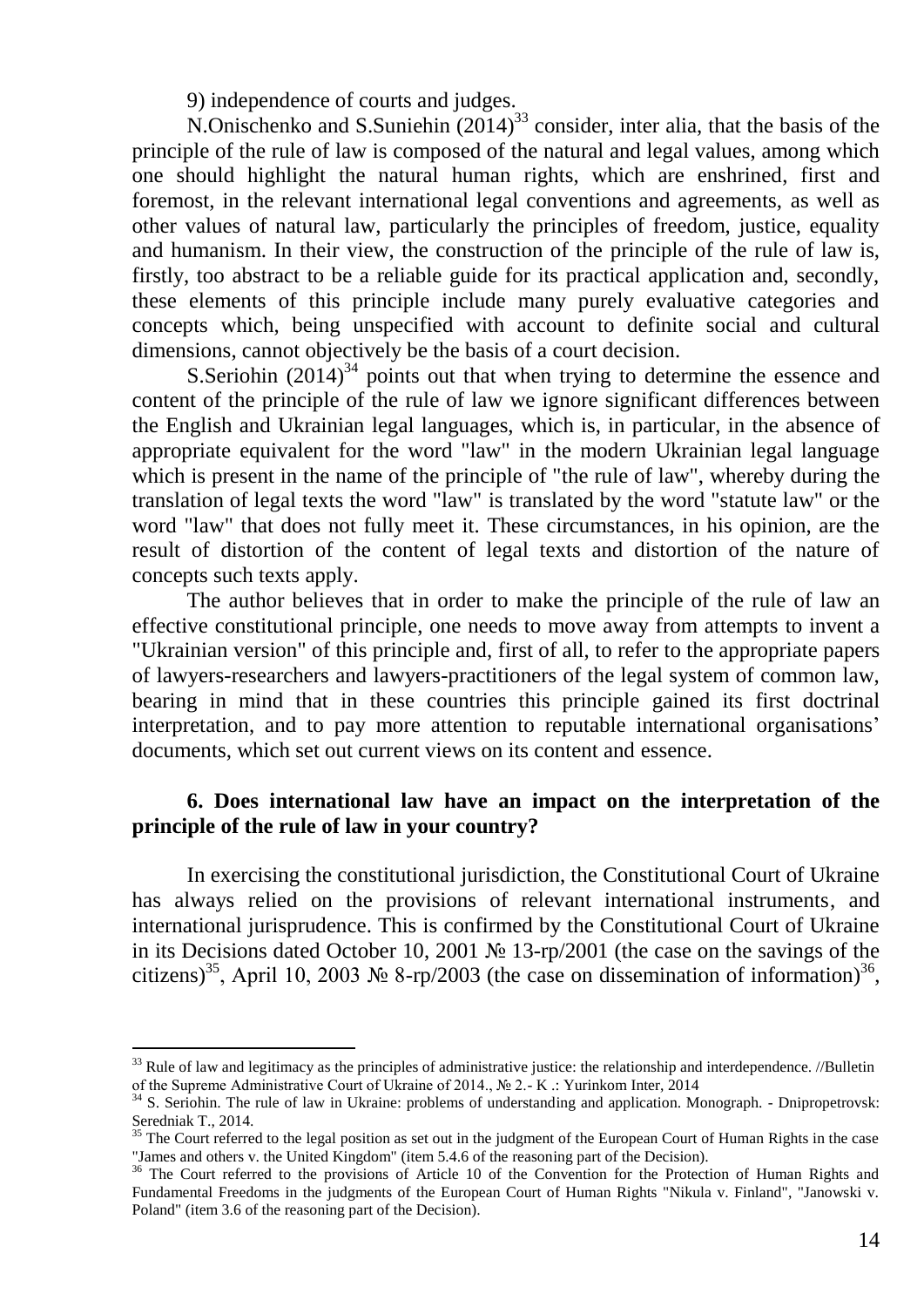September 30, 2009 № 23-rp/2009 (the case on the right to legal assistance)<sup>37</sup>, June 1, 2016 № 2-rp/2016 (the case on judicial control over hospitalisation of disabled persons to psychiatric institution) $38$  and others. The development of the principle of the rule of law in the unity of its many elements in the activity of the Constitutional Court of Ukraine was largely carried out under the influence of international institutions, especially the European Court of Human Rights.

For example, in the Decision dated June 20, 2007 № 5-rp/2007 (the case on creditors of enterprises of municipal ownership) the Constitutional Court of Ukraine put proportionality of the restriction of the rights of creditors of enterprises of municipal ownership in the communal sector of economy to meet their claims in proceedings in the cases on bankruptcy dependent on the established principles of justice, referring herein to Article 6.1 of the Convention for the Protection of Human Rights and Fundamental Freedoms of 1950 and the judgment of the European Court of Human Rights in the case "Osman v. United Kingdom" (item 3.2 of the reasoning part of the Decision).

In determining the content of the category of justice in criminal law, the Constitutional Court of Ukraine in its Decision dated January 26, 2011 № 1-rp/2011 (the case on substitution of death penalty with life imprisonment) referred to the European Court of Human Rights in the case "Scoppola v. Italy" (item 4.5 of the reasoning part of the Decision), Article 15.1 of the International Covenant on Civil and Political Rights, paragraph 2 of the Resolution 1984/50 of the UN Economic and Social Council "Safeguards guaranteeing protection of the rights of those facing the death penalty" dated May 25, 1984, Article 7 of the Convention for the Protection of Human Rights and Fundamental Freedoms 1950 (item 5.4 of the reasoning part of the Decision).

In the Decision dated October 11, 2011 № 10-rp/2011 (the case on terms of the administrative arrest) the Constitutional Court of Ukraine formulated the principle of legal certainty, taking into account the case-law of the European Court of Human Rights developed in its judgments in the cases "Baranowski v. Poland", "Novik v. Ukraine," "Soldatenko v. Ukraine" (item 4 of the reasoning part of the Decision).

A number of decisions of the Constitutional Court of Ukraine refer to fundamental element of the principle of the rule of law - independence of courts and judges. For example, adopting the Decision dated May 16, 2007  $\mathcal{N}_2$  1-rp/2007 (the case on dismissal of a judge from administrative position), the Court took into account the principles of judicial independence developed by the international community and set out, inter alia, in the recommendations of the Committee of Ministers of the Council of Europe dated October 13, 1994 № (94)12 "On the Independence, Efficiency and Role of Judges"; the European Charter on the Law On the Status of Judges dated July 10, 1998; UN Basic Principles of Judicial Independence 1985, approved by Resolutions № 40/32 dated November 29, 1985 and

 $37$  The Court referred to Article 6.1 of the Convention for the Protection of Human Rights and Fundamental Freedoms in the judgments of the European Court of Human Rights "Yaremenko v. Ukraine", "Lutsenko v. Ukraine," "Shabelnik v. Ukraine" (item 4.2 of the reasoning part of the Decision).

<sup>&</sup>lt;sup>38</sup> The Court referred to paragraph 30 of the judgment of the European Court of Human Rights in the case of "McKay v. United Kingdom (item 2.3.4 of the reasoning part of the Decision).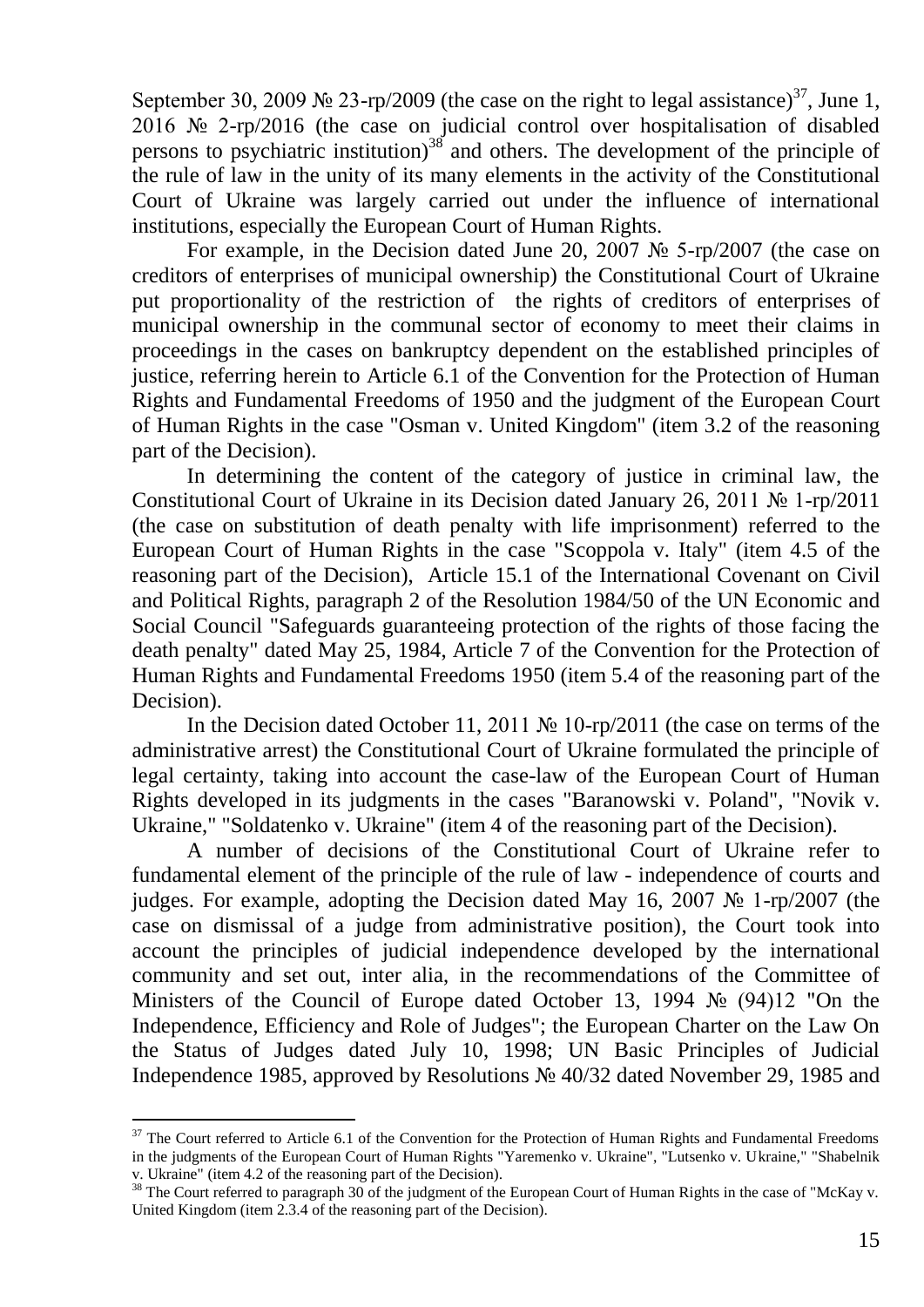№ 40/146 dated December 13, 1985 of the UN General Assembly (item 7.1 of the reasoning part of the Decision).

In the case upon the constitutional petition of 46 People's Deputies of Ukraine concerning the official interpretation of the notions "the highest judicial body", "superior judicial body" and "challenge in cassation" contained in Articles 125 and 129 of the Constitution of Ukraine, the Court noted that the principle of the rule of law implies that the distribution of judicial authorities between the Supreme Court of Ukraine and high courts, determination of stages of justice and forms of court proceedings shall be governed by the guarantees of everyone's right to a fair trail, with account, at the same time, of the legal position of the European Court of Human Rights in "Ponomariov v. Ukraine," "Sokurenko and Strygun v. Ukraine" (item 3.2 of the reasoning part of the Decision dated March 11, 2010 № 8-rp/2010).

In the Decision dated June 21, 2011 № 7-rp/2011 (the case concerning the authorities of the state bodies in the sphere of judiciary) the Constitutional Court of Ukraine, referring to paragraph 4 of Chapter I of Appendix to the Recommendations of the Committee of Ministers of the Council of Europe to member states on judges: independence, efficiency and obligations (dated November 17, 2010) stressed that the independence of judges is guaranteed by independence of the judiciary in general, which is one of the principles of a law-based state (item 3.2.4 of the reasoning part of the Decision).

References to paragraphs 6.1, 6.4 of the European Charter on the Law On the Status of Judges dated July 10, 1998 were made by the Court in the Decision dated June 8, 2016 № 4-rp/2016 (the case on lifelong monthly monetary allowance of retired judges) addressing the remuneration of judges for the performance of their professional duties (item 2.2.7 of the reasoning part of the Decision).

#### **ІІ. New challenges to the rule of law**

 $\overline{a}$ 

## **7. Are there major threats to the rule of law at the national level or have there been such threats in your country (e.g. economic crises)?**

Corruption, which is considered a serious threat to the rule of law at the national level, remains a major problem existing in many countries, including Ukraine. This is evidenced, in particular from Parliamentary Assembly of the Council of Europe Resolution 1943 (2013) on corruption as a threat to the rule of law<sup>39</sup>, whereby corruption jeopardises the good functioning of public institutions and diverts public action from its purpose, which is to serve the public interest. It disrupts the legislative process, affects the principles of legality and legal certainty, introduces a degree of arbitrariness in the decision-making process and has a devastating effect on human rights. Furthermore, corruption undermines citizens' trust in the institutions. The past and the current level of corruption in Ukraine can be found in the reports on the implementation of international commitments made by Ukraine in the field of

 $39$  Parliamentary Assembly of the Council of Europe Resolution 1943 (2013) on corruption as a threat to the rule of law http://assembly.coe.int/nw/xml/XRef/Xref-XML2HTML-en.asp?fileid=19948&lang=en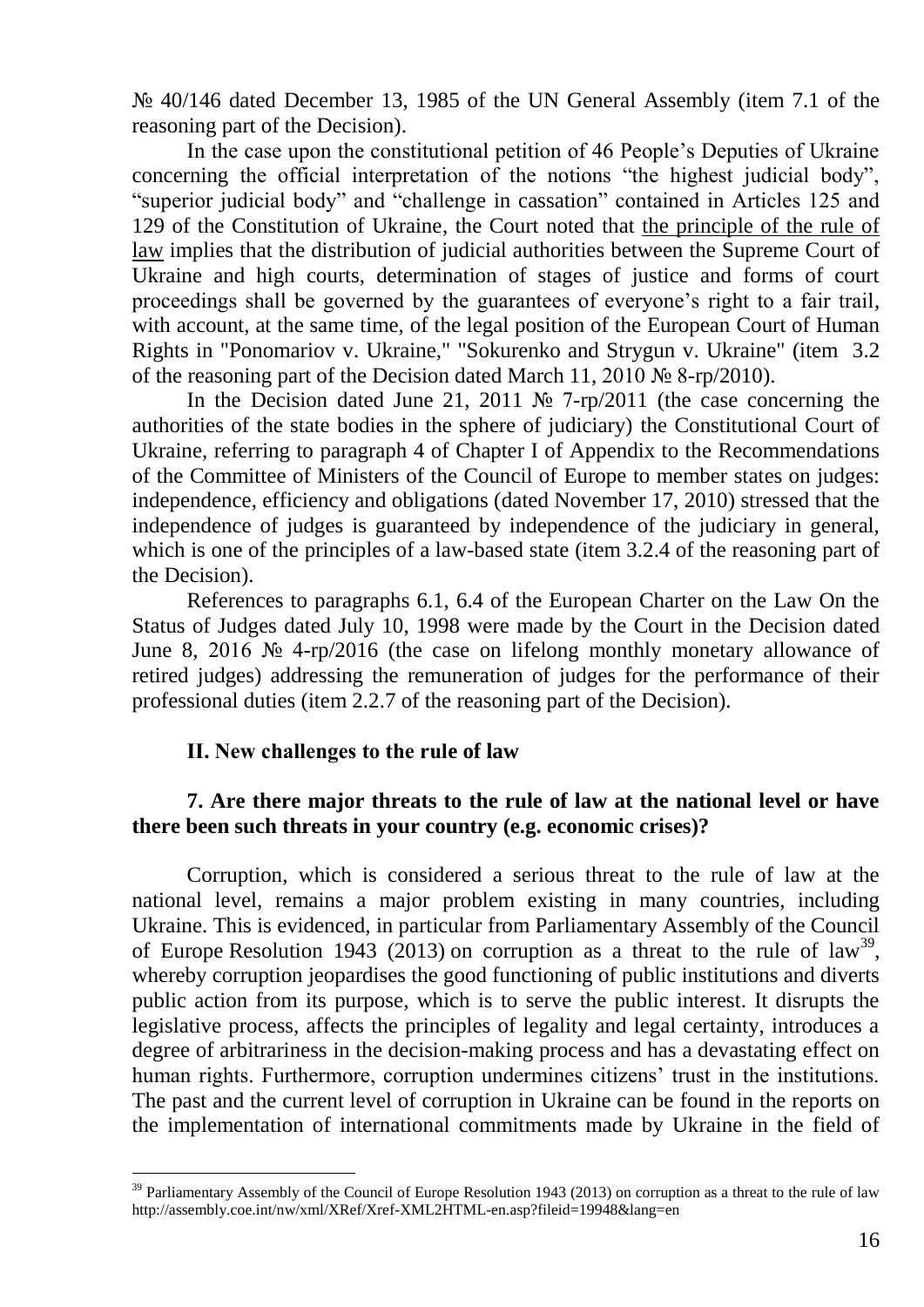anti-corruption<sup>40</sup>, and investigations of corruption in Ukraine<sup>41</sup>, on the official website of the National Agency for prevention of corruption.

Since the declaration of independence of Ukraine in 1991 our country has experienced many economic crises upon various reasons. In particular, the economic crisis of 2008-2009 was a result of the global economic crisis and the economic crisis of 2014-2015 years was the result of a national political crisis and armed conflict in the east of the country. The above economic crises have undoubtedly impacted and continue to affect the level of guaranteeing social and economic rights in Ukraine, being, therefore, a serious threat to the rule of law at the national level.

Another well-known serious threat to the rule of law at the national level was the political crisis of 2013-2014 years, which attracted attention of the international community. In particular, in the Resolution 1974 (2014) "The functioning of democratic institutions in Ukraine"<sup>42</sup> the Parliamentary Assembly expressed its deep concern about the political crisis which erupted in Ukraine as a result of the unexpected decision of the Ukrainian authorities to suspend the Association Agreement, including the Deep and Comprehensive Free Trade Agreement with the European Union. The Assembly expressed its concern about damage and excessive use of violence by police against protesters. The Assembly also expressed regret when the Verkhovna Rada adopted a package of so-called "anti-protest laws" under chaotic circumstances on January 16, 2014, which undermined their legitimacy. These were recognised as having infringed the principles of freedom of expression, freedom of assembly and demonstrations, as well as media freedom and freedom of information, and infringed on the right to a fair trial. These laws were undemocratic and repressive and were contrary to the obligations of Ukraine within the European Convention on Human Rights and as a member state of the Council of Europe. The Assembly welcomed the decision of the Verkhovna Rada dated January 28, 2014 to abolish such laws.

Due to the armed conflict the crisis in Eastern Ukraine remains a generally known serious threat to the rule of law at the national level. This is shown in the reports of the UN High Commissioner for Human Rights on the human rights situation in Ukraine, which can be found on the official web site of the UN Office in Ukraine<sup>43</sup> They, inter alia, acknowledge that after two years of the conflict the situation in Eastern Ukraine remains volatile and continues to affect seriously the rights of people, especially those living near the contact line and in areas controlled by armed groups.

<sup>&</sup>lt;sup>40</sup> Reports on the implementation of international commitments undertaken by Ukraine in the field of anti-corruption [electronic resource] - Access: https://nazk.gov.ua/zvity-shchodo-vykonannya-mizhnarodnyh-zobovyazan-vzyatyhukrayinoyu-v-antykorupciyniy-sferi

<sup>41</sup> Research on corruption in Ukraine [electronic resource] - Access: https://nazk.gov.ua/doslidzhennya-shchodokorupciyi-v-ukrayini

<sup>&</sup>lt;sup>42</sup> Parliamentary Assembly of the Council of Europe Resolution 1974 (2014) The functioning of democratic institutions in Ukraine [electronic resource] - Access: http://assembly.coe.int/nw/xml/XRef/Xref-XML2HTML-en.asp ? fileid = 20488  $&$  lang = en

<sup>43</sup> UN publications in Ukraine [electronic resource] - Access: http://www.un.org.ua/ua/publikatsii-ta-zvity/un-inukraine-publications/3688-dopovidi-oon-shchodo-sytuatsii- z-pravamy-liudyny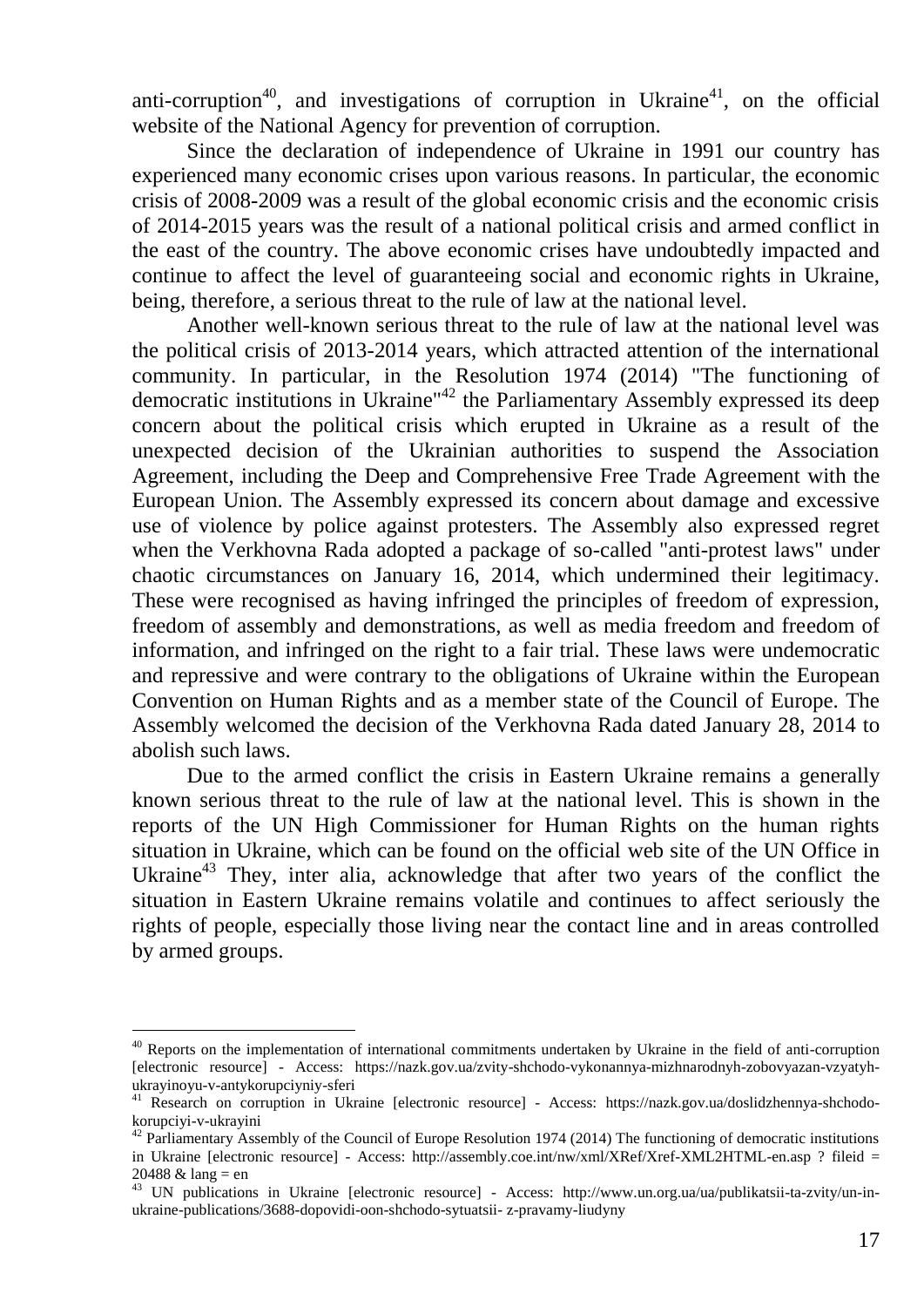#### **8. Have international events and developments had a repercussion on the interpretation of the rule of law in your country (e.g. migration, terrorism)?**

Such international events as migration and terrorism have not affected the interpretation of the rule of law by the Constitutional Court of Ukraine, since during its activity it has not considered cases, which would have raised the issue of constitutionality or a need of the official interpretation of the legislation in the sphere of regulation of migration processes or legislation on combating against terrorism. Thus, the Constitutional Court of Ukraine has no had a chance to interpret the rule of law in terms of these issues.

**9. Has your Court dealt with the collisions between national and international legal norms? Have there been cases of different interpretation of a certain right or freedom by your Court compared to regional / international courts (e.g. the African, Inter-American or European Courts) or international bodies (notably, the UN Human Rights Committee)? Are there related difficulties in implementing decisions of such courts / bodies? What is the essence of these difficulties? Please provide examples.** 

*As to the collisions between the norms of the Constitution of Ukraine and international treaties in the case-law of the Constitutional Court of Ukraine.*

According to the Fundamental Law of Ukraine, conclusion of international treaties that contravene the Constitution of Ukraine is possible only after introducing relevant amendments to the Constitution of Ukraine (Article 9.2), opinions on the conformity with the Constitution of Ukraine of international treaties of Ukraine that are in force, submitted to the Verkhovna Rada of Ukraine for granting agreement on their binding nature are provided by the Constitutional Court of Ukraine (Article 151.1). In practice there have only been one case of implementation of this authority, i.e. the case on the Rome Statute of the International Criminal Court (hereinafter - the Rome Statute), in which the Constitutional Court of Ukraine found a controversy (collision) between its specific norms and the norms of the Constitution of Ukraine. Therefore, in the Opinion  $\mathcal{N}_2$  3-v / 2001 dated July 11, 2001 the Court declared the Rome Statute as such that does not meet the Constitution of Ukraine, in the part concerning the provisions of paragraph ten of its preamble and Article 1, in which "An International Criminal Court ... shall be complementary to national criminal jurisdictions" because the opportunity to complement the judicial system of Ukraine is not provided by Chapter VIII "Justice" of the Constitution of Ukraine. As a result, ratification of the Rome Statute became possible only after the adoption of appropriate amendments to the Constitution of Ukraine, which were implemented with the adoption of the Law of Ukraine № 1401-VIII "On Amendments to the Constitution of Ukraine (on justice)" dated June 2, 2016, pursuant to which Article 124.6 of the Constitution of Ukraine reads: "Ukraine may recognise the jurisdiction of the International Criminal Court as provided for by the Rome Statute of the International Criminal Court".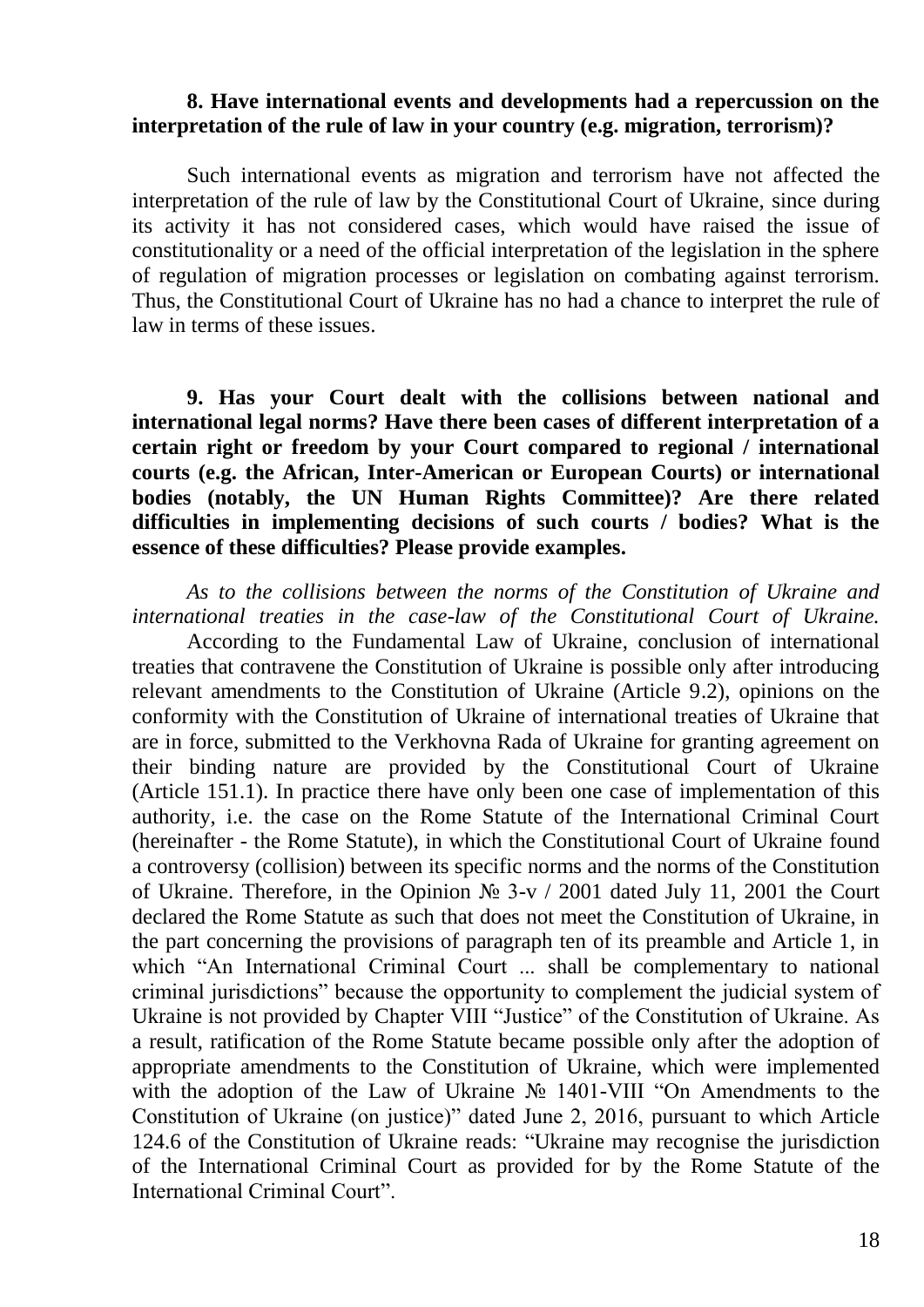The Fundamental Law of Ukraine empowers the Constitutional Court of Ukraine also to provide opinions on the conformity with the Constitution of Ukraine of international treaties of Ukraine that are in force (Article 151.1). However, currently the sole body of the constitutional jurisdiction of Ukraine has not had an occasion to consider any case of such character, and therefore to detect collisions (contradictions) between the norms of the Constitution of Ukraine and international treaties of Ukraine.

*As to the collisions between the norms of laws and bylaws and international treaties in the case-law of the Constitutional Court of Ukraine.*

Given the prescriptions of Article 9 of the Constitution of Ukraine, Article 26 of the Vienna Convention on the Law of Treaties 1969, Articles 15, 19 of the Law of Ukraine № 1906-IV "On International Agreements of Ukraine" dated June 29, 2004, the international legal principle of honest compliance of international obligations, the Constitutional Court of Ukraine while implementing justice comes from that there is a priority of an international treaty of Ukraine, ratified by the Verkhovna Rada of Ukraine over the national law and other laws except the Constitution of Ukraine. In view of the above, and the principle of friendly attitude to international law, in a number of its decisions the Constitutional Court of Ukraine stated not only incompliance of the disputed norms of national legislation to the norms of the Constitution of Ukraine, but also their contradiction (collision) with the corresponding norms of international law.

The Constitutional Court of Ukraine has been applying such practice from the beginning of its activity. Among its examples it is appropriate to remind its Decision in the case on the death penalty  $N_2$  11-rp / 1999 dated December 29, 1999, where it recognised unconstitutional certain provisions of the Criminal Code of Ukraine, which provided the death penalty as a type of punishment, and stated that, "Death penalty as a type of punishment is also contrary to Article 28 of the Constitution of Ukraine, according to which "No one shall be subjected to torture, cruel, inhuman or degrading treatment or punishment that violates his or her dignity". This article reproduces the provisions of Article 3 of the European Convention on Human Rights of 1950. Inconsistency of death penalty with this article of the Convention is reaffirmed by the European Court of Human Rights ..." (item 6.1 of the reasoning part of the Decision).

*On the cases of different interpretation of a specific right or freedom by the Constitutional Court of Ukraine, compared with the regional / international courts (like African, Inter-American or European courts) or international organisations (including the United Nations Human Rights Committee)*

The Constitutional Court of Ukraine in its case law takes into account the requirements of international treaties ratified by the Verkhovna Rada of Ukraine, and the practice of interpretation and application of these treaties by international bodies which jurisdiction was recognised by Ukraine, in particular the European Court of Human Rights (hereinafter – the ECHR), usually agreeing its own interpretation of a particular right or freedom with them. In this regard, currently there are only a few cases of slightly different approaches of the Constitutional Court of Ukraine and the ECHR to the interpretation of the content or scope of a particular right or freedom.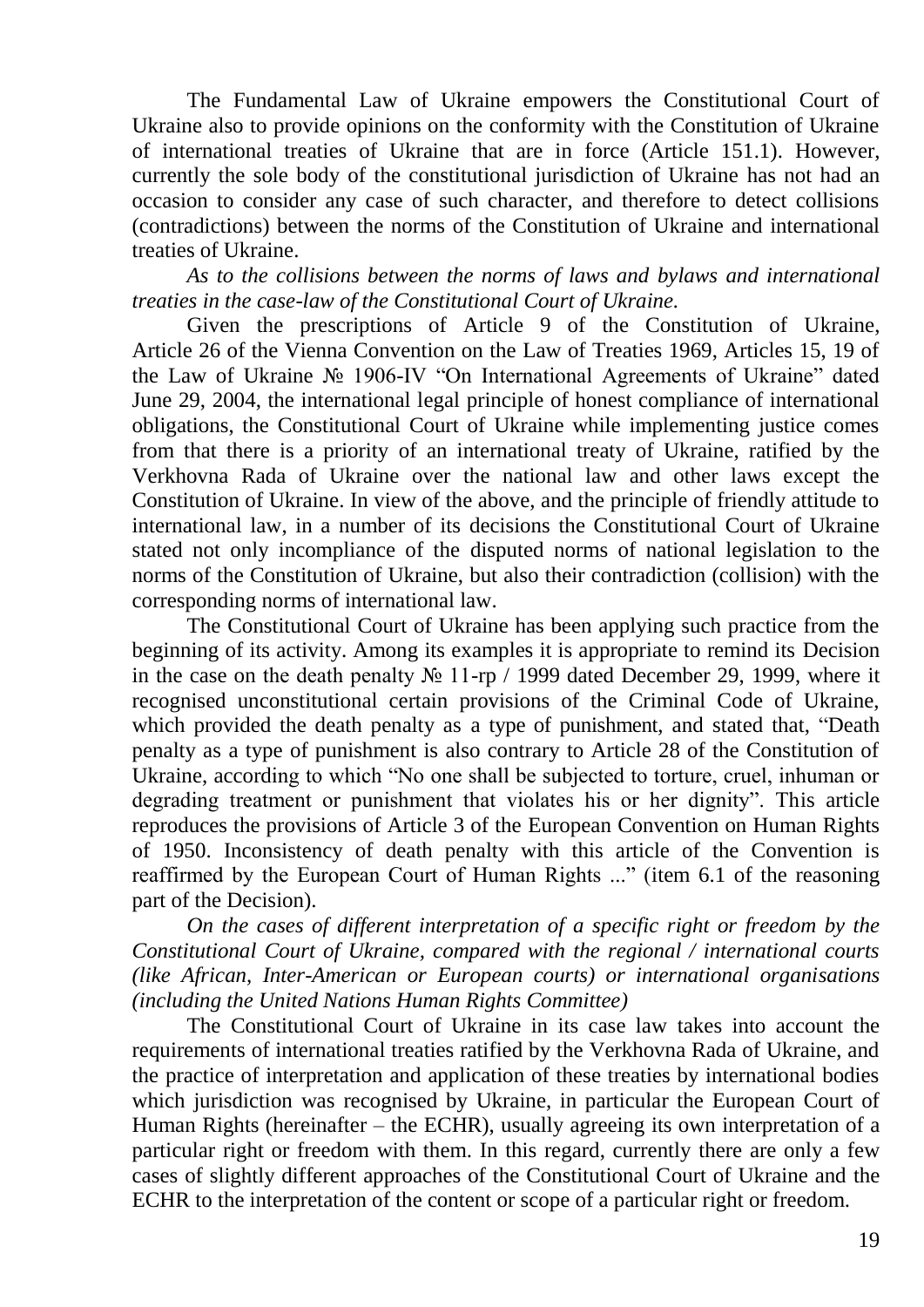For example, such case concerned the right to judicial protection, particularly its component - the right to enforce the judgment without undue delay. In the Decision of the Constitutional Court of Ukraine in the case upon the moratorium on compulsory disposal of property № 11-rp / 2003 dated June 10, 2003 the Cout recognised as constitutional the Law of Ukraine № 2864-III "On introducing moratorium on compulsory disposal of property" dated November 29, 2001, which in practice had prevented the execution of judgments in cases where a state enterprise acted as a debtor. Herewith it was indicated that the contested law did not violate the constitutional requirement of a mandatory nature of courts' decisions, since the decisions of courts on compulsory alienation of property of companies taken before and after the adoption of this law are not cancelled by it, they remain in force, and their execution is suspended until the improvement of the mechanism of the forced sale of property. In other words, the law set the extended period of their execution. At the same time, according to the established case-law of the ECHR, the right of access to court under Article 6 of the Convention for the Protection of Human Rights and Fundamental Freedoms includes the right to enforce the judgment without undue delay. As it is noted in the ECHR judgment in the case "Immobiliare Saffi v. Italy", the delay of implementation for a period which is essential for solving the problems of public nature, under certain circumstances, can be considered reasonable. However, the ECHR did not find such grounds and stated violation of Article 6  $\S$  1 of the Convention in two cases against Ukraine concerning the application of the Law, the provisions of which had been recognised by the Constitutional Court of Ukraine as such that did not violate the principle of compulsory enforcement of courts' decisions. In particular, in the judgment "Sokur v. Ukraine", the ECHR noted that due to the delay of about three years in execution of a decision in the applicant's case, the authorities deprived the provision of Article 6.1 of its practical effect.

#### **III. The law and the state**

### **10. What is the impact of the case-law of your Court on guaranteeing that state powers act within the constitutional limits of their authority?**

According to Article 19.2 of the Fundamental Law of Ukraine, bodies of state power and bodies of local self-government and their officials are obliged to act only on the grounds, within the limits of authority, and in the manner envisaged by the Constitution and the laws of Ukraine. The issue of compliance of laws and other normative and legal acts with this norm of the Constitution of Ukraine has arisen in many cases that were addressed by the Constitutional Court of Ukraine. Many of these cases concerned the resolution of disputes of competence related to the intervention of one of the authorities to the other, and delegation of one's own powers to another body by issuing a relevant legal act. The Constitutional Court of Ukraine decides such disputes within consideration of conformity of laws and other legal acts with the Constitution of Ukraine and official interpretation of the Constitution of Ukraine and the laws of Ukraine. (Article 147.2 of the Constitution of Ukraine). Resolution of such dispute is essentially confined to recognition of the provisions of a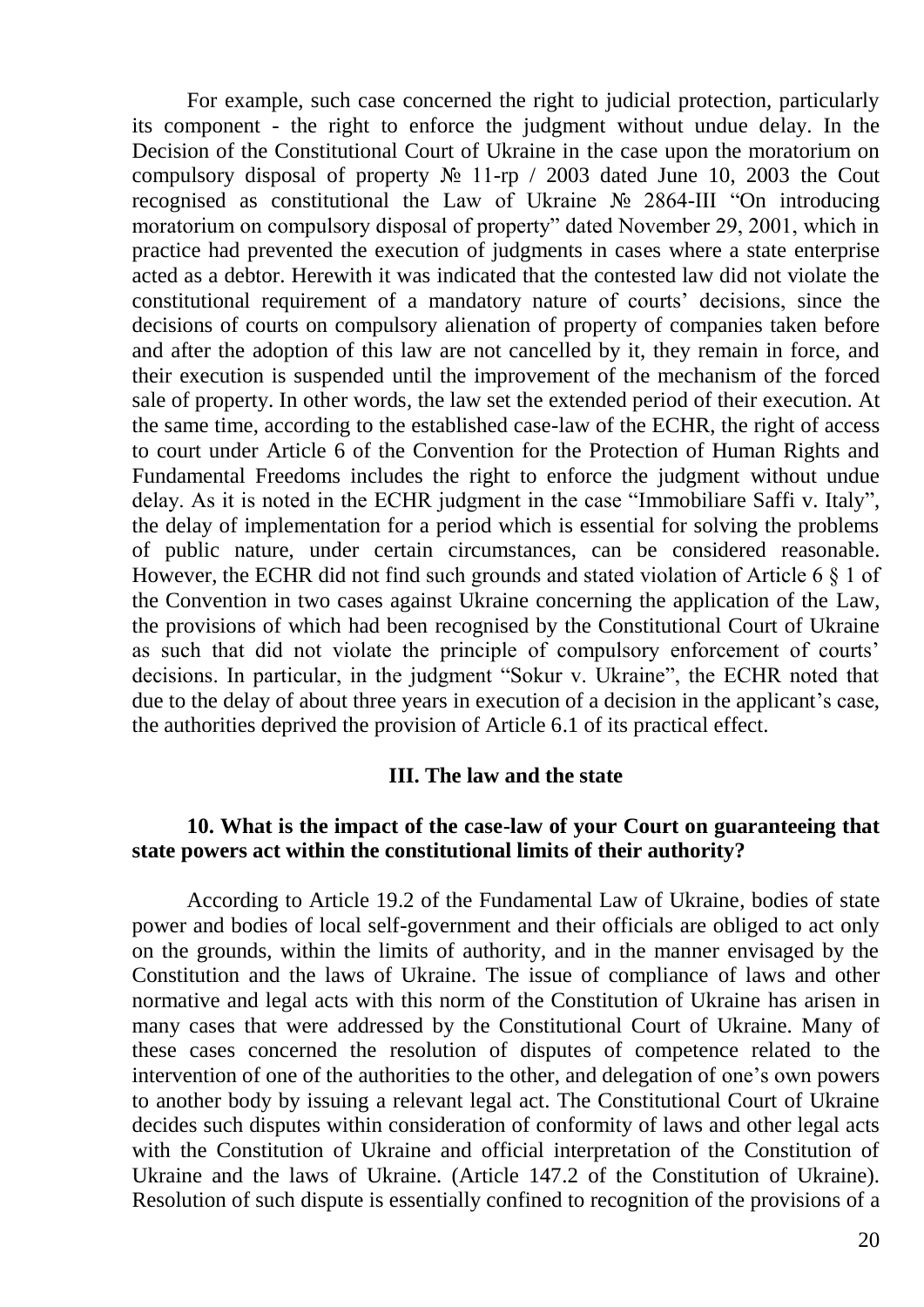legal act that establishes certain powers as unconstitutional or confirmation of constitutionality of these provisions. Accordingly, the provisions of a legal act, issued under the above disputed powers, may be declared constitutional or unconstitutional.

For instance, the Constitutional Court of Ukraine considered a significant number of cases regarding disputes related to the intervention of parliament and government of Ukraine in the competence of each other, as well as the competence of local self-government.

In particular, the most typical examples of resolution of disputes on the interference of the Parliament in the powers of the executive and local authorities are the Decisions in the case upon the housing services  $N_2$  2-rp / 1999 dated March 2, 1999 and in the case on prices and tariffs for housing and municipal, and other services No 2-rp / 2000 dated February 10, 2000, in which the Constitutional Court of Ukraine distinguished the jurisdiction of the relevant authorities in the field of development and implementation of pricing policies, as well as social protection. In these decisions the Court stated that by making direct regulation of prices and tariffs, the Verkhovna Rada of Ukraine, in fact, had interfered in the sphere of jurisdiction of relevant executive authorities and local self-government, having violated the principle of separation of powers.

The example of solving the dispute concerning the interference of the Cabinet of Ministers of Ukraine to the authorities of the Verkhovna Rada of Ukraine may be a Decision in the case № 19-rp / 2009 dated September 8, 2009, in which the Constitutional Court of Ukraine having distinguished the competence of the parliament and government in the sphere of pensions stated that the Cabinet Ministers of Ukraine is not empowered to establish pension payments rate. Having secured in the appropriate norm the limits of pension payments rate for certain categories of citizens, the Cabinet of Ministers of Ukraine intervened in the exclusive jurisdiction of the legislator, thus violating a number of provisions of the Constitution of Ukraine.

In the case law of the Constitutional Court of Ukraine, there are cases of interference of the President of Ukraine in the powers other public authorities, such as the Decision № 8-rp / 2004 dated March 31, 2004 in the case on the introduction of state monopoly in the area of control over production of specific types of products. In this decision the Constitutional Court of Ukraine concluded that the provisions on introduction of state monopoly in sphere of control over production and turnover of alcohol, alcohol drinks, and tobacco products, contained in the rules of the relevant decree of the President of Ukraine, do not meet the requirements of Article 42.3 of the Constitution of Ukraine reading that types and limits of monopolies are determined by law. Having secured relevant norms in the decree, the President of Ukraine intervened in the powers of the Verkhovna Rada of Ukraine.

An example of resolving by the Constitutional Court of Ukraine of a dispute regarding interference of the President of Ukraine in the powers of Cabinet of Ministers of Ukraine may serve the Decision № 7-rp / 2005 dated October 5, 2005 in the case on the oil industry management. The Court stated that empowering the Cabinet of Ministers of Ukraine with the obligation to decide on the transfer as a contribution of the state to the statute fund of the National Joint Stock Company "Naftogaz Ukrainy" of the state-owned share in the Joint Stock Company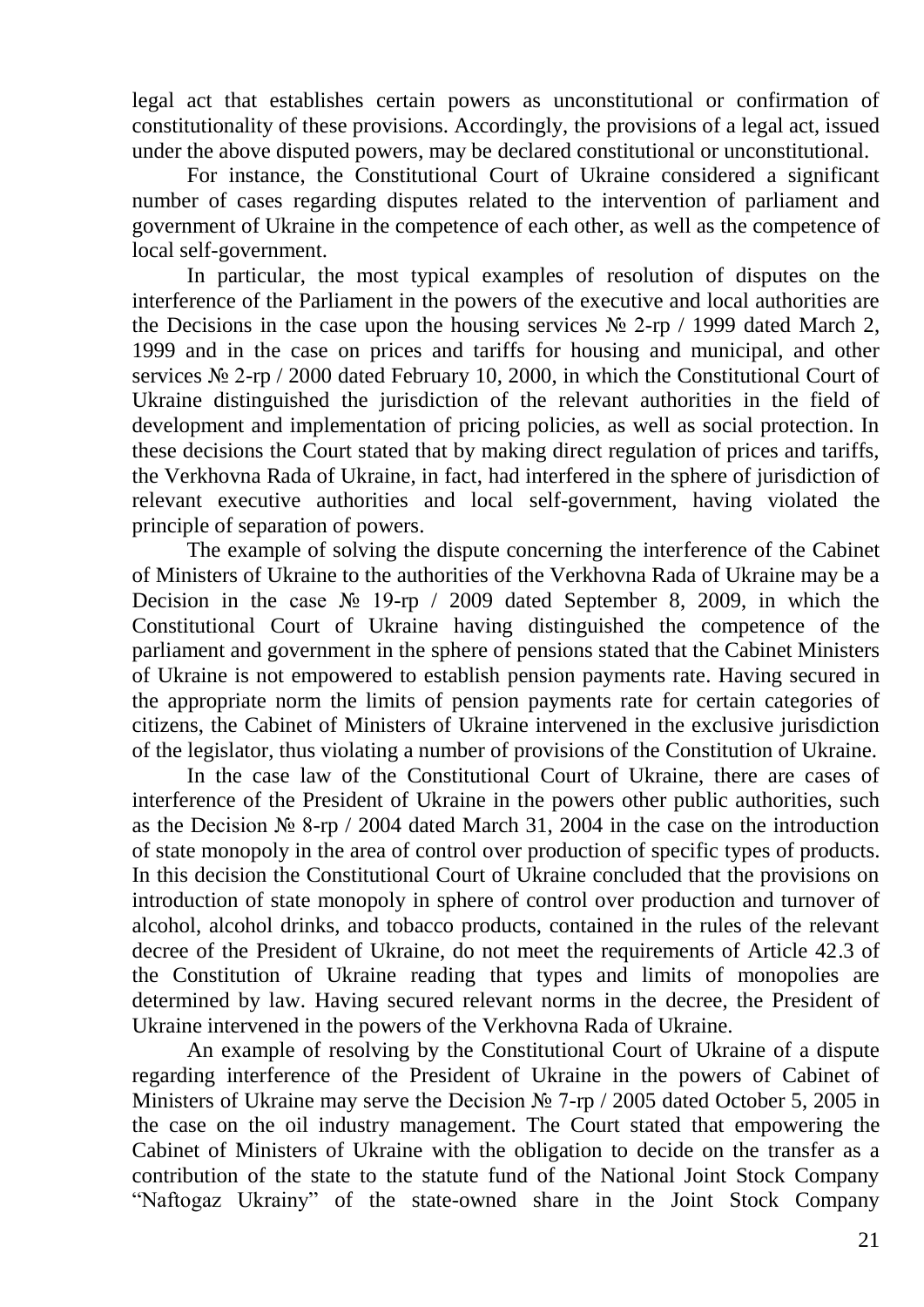"Ukrtatnafta"… and Open Joint Stock Company "Halychyna Oil Refinery"... by a relevant decree, the President of Ukraine actually exercised management of the specific object of state property (state-owned shares) and thus interfered in the management of state property, which is the competence of the Cabinet of Ministers of Ukraine. The relevant norms of the decree of the President of Ukraine were declared unconstitutional.

Opposite to interference in the powers of other governmental agency is the practice of delegating one's own powers to another body, which in certain cases may also be declared unconstitutional. For example, the case law of the Constitutional Court of Ukraine has a number of decisions on the unconstitutionality of the norms of legislation, by which the Parliament delegated its own powers to the government, in particular, determination of the individual elements of legal mechanism of regulation of import duty<sup>44</sup>, establishment of competition rules in the procurement of goods, works and services for public funds<sup> $45$ </sup>. These decisions were motivated by the fact that the Constitution of Ukraine does not provide for the delegation by the Parliament of its legislative powers to other state bodies or their officials.

### **11. Do the decisions of your Court have binding force on other courts? Do other / ordinary courts follow / respect the case-law of your Court in all cases? Are there conflicts between your Court and other (supreme) courts?**

According to the Constitution of Ukraine, decisions of the Constitutional Court of Ukraine are mandatory for execution throughout the territory of Ukraine, final and shall not be appealed (Article 150.2). The above constitutional provision causes the binding power of decisions of the Constitutional Court of Ukraine for courts of general jurisdiction as well. In addition, the procedural codes of Ukraine secure special rules that envisage binding power of decisions of the Constitutional Court of Ukraine for courts of general jurisdiction. According to these norms, unconstitutionality of a law, other legal act or its separate provision, applied by the court in deciding the case, if a court decision is not yet executed, established by the Constitutional Court of Ukraine is a ground for review of court decisions under the new circumstances (item 4 of Article 361.2 of the Code of Civil Procedure of Ukraine, item 4 Article 459.2 of the Code of Criminal Procedure of Ukraine, item 5 Article 112.2 of the Code Economic Procedure of Ukraine, item 5 of Article 245.2 of the Code of Administrative Procedure of Ukraine). The need for such rules is stipulated by the fact that the provisions of the law or other legal act declared unconstitutional can not be considered as legitimate grounds for a judgment and, therefore, based on this the latter is subject to revision under new circumstances. The special norm which provides the binding nature of decisions of the Constitutional

<sup>&</sup>lt;sup>44</sup> Decision of the Constitutional Court of Ukraine № 15-rp / 2009 dated June 23, 2009 in the case on temporary increment to the effective import duty rates.

<sup>45</sup> Decision of the Constitutional Court of Ukraine № 22-rp / 2008 dated October 9, 2008 in the case upon the constitutional petition of the President of Ukraine concerning conformity with the Constitution of Ukraine (constitutionality) of the Resolution of the Cabinet of Ministers of Ukraine "On Procurement of Services Related to the Development of Information and Telecommunication System of the State Register of Voters".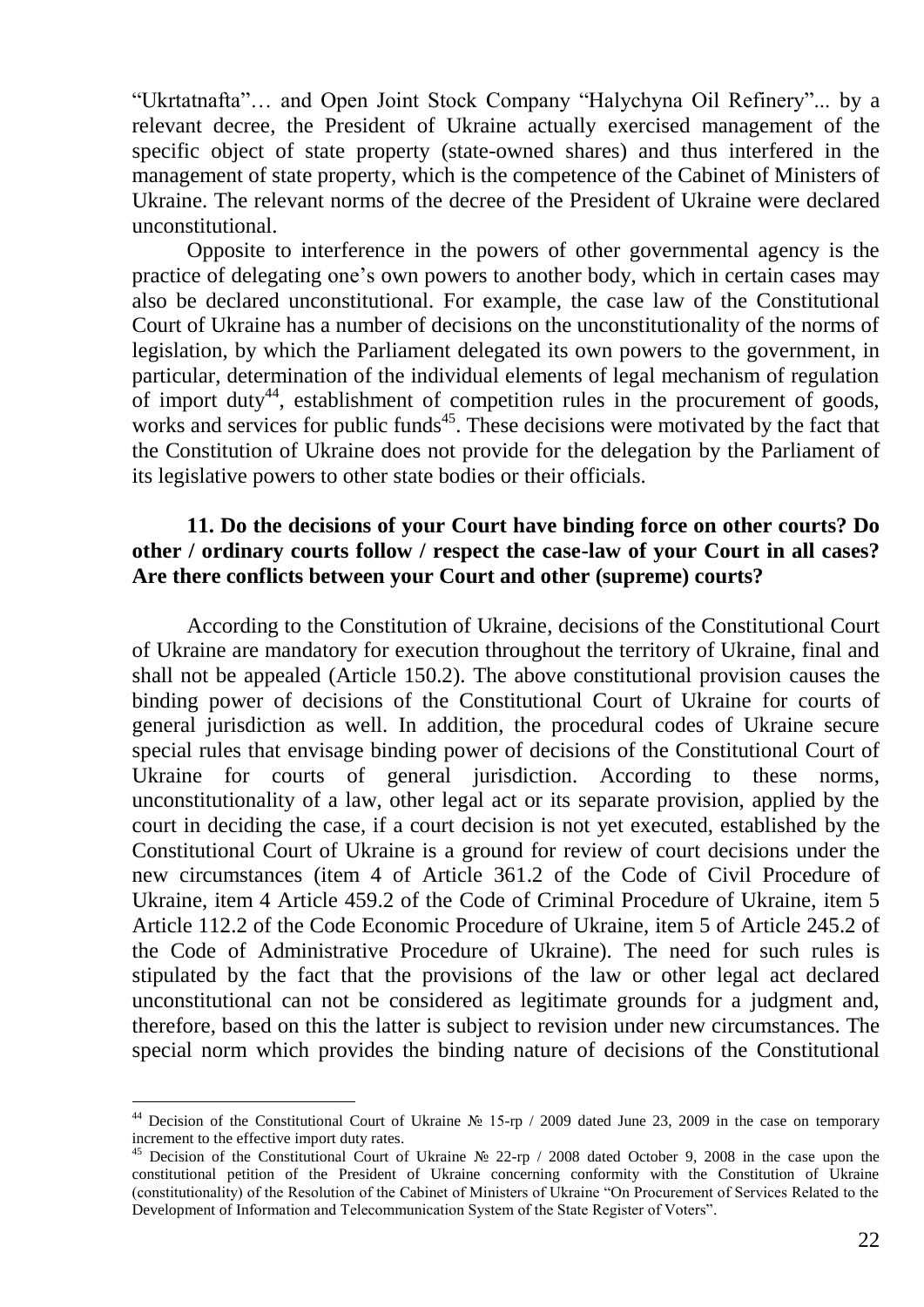Court of Ukraine for other courts, is also Article 74 of the Law of Ukraine "On the Constitutional Court of Ukraine", according to which the latter may determine that its decision have pre-judicial effect for courts of general jurisdiction during consideration of claims related to legal relations that emerged on the basis of an unconstitutional act, which implies mandatory nature of facts established in this decision for other courts while considering relevant cases.

Data of the Single State Register of court decisions (automated system of collection, storage, protection, recording, searching and providing electronic copies of court decisions)<sup>46</sup> testify to the application of the case law of the Constitutional Court of Ukraine by courts of general jurisdiction in resolution of cases of various categories. At the same time, information concerning cases of "disrespect" to the decisions of the sole body of constitutional jurisdiction on the part of courts of general jurisdiction in resolution of individual categories of cases is missing.

Quite clearly distinguishing the competence of the Constitutional Court of Ukraine and courts of general jurisdiction, in particular the highest judicial body of this system – the Supreme Court of Ukraine, the legislation of Ukraine actually prevents conflicts between them. Instead, it creates the basis for their active cooperation. In particular, the Supreme Court of Ukraine is authorised to apply to the Constitutional Court of Ukraine in cases when courts of general jurisdiction in exercising justice have doubts as to constitutionality of laws and other legal acts of the Verkhovna Rada of Ukraine, acts of the President of Ukraine, acts of the Cabinet of Ministers of Ukraine, legal acts of the Verkhovna Rada of the Autonomous Republic of Crimea (Article 150 of the Constitution of Ukraine, Articles 13, 40 of the Law of Ukraine "On the Constitutional Court of Ukraine") as well as in cases of necessity of official interpretation of the Constitution and laws of Ukraine (Article 150 of the Constitution of Ukraine, Articles 13, 41 of the Law of Ukraine "On the Constitutional Court of Ukraine").

Yet, it should be noted that disputes over competence of the Constitutional Court of Ukraine and courts of general jurisdiction, which could have potentially escalated into conflicts between them existed in the past and were the subject of the constitutional proceedings. The example of resolving such dispute is the Decision of the Constitutional Court of Ukraine in the case on jurisdiction of acts on appointment or dismissal of officials № 8-rp / 2002 dated May 7, 2002, which, inter alia, stipulates that administration of justice in regard to the acts of the President and the Parliament on appointment or dismissal of officials means consideration of the case on the constitutionality of these acts in the form of constitutional proceedings, and on their legality - by courts of general jurisdiction in the form of an appropriate legal proceedings.

<sup>46</sup> [electronic resource] – access mode: http://www.reyestr.court.gov.ua/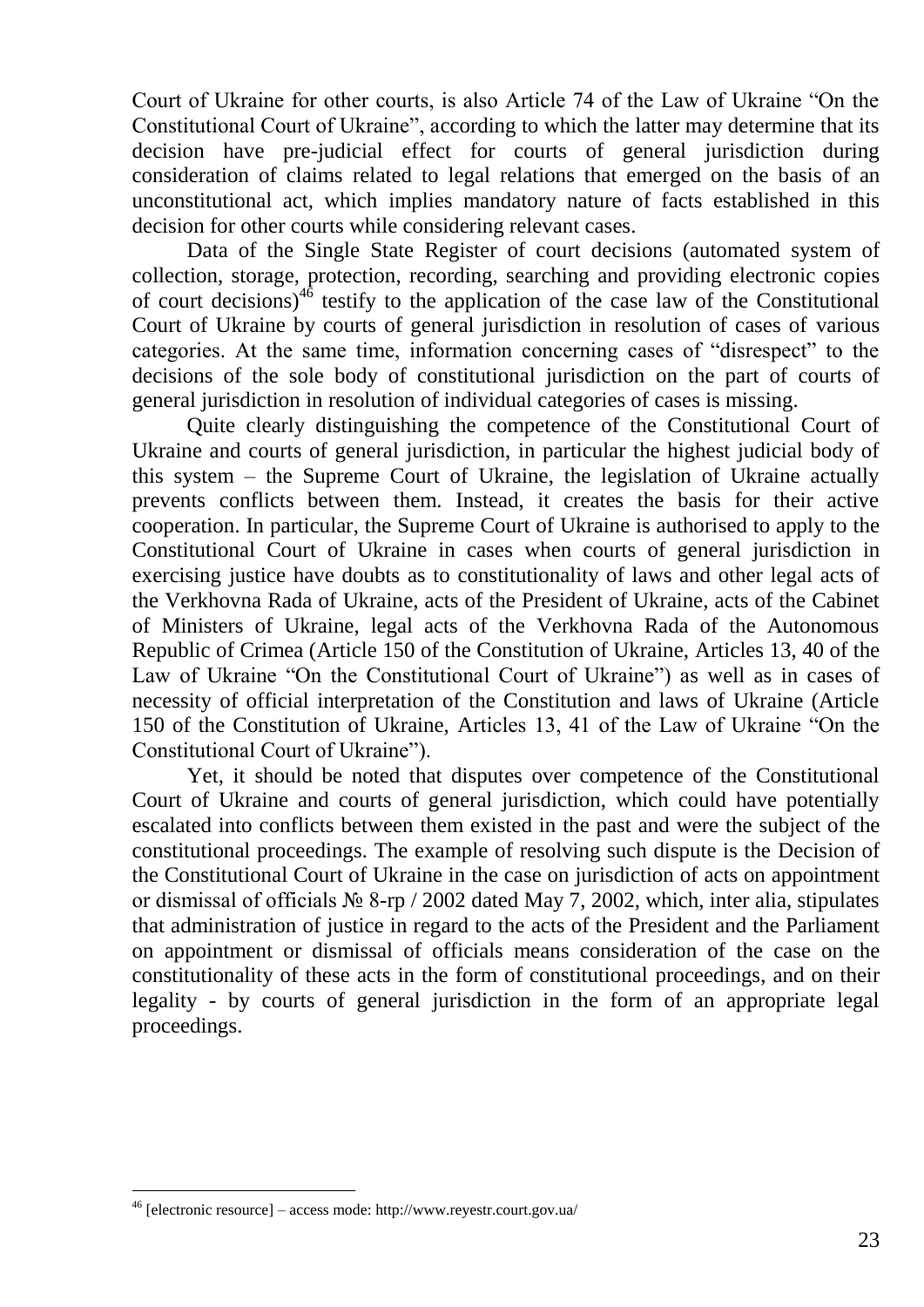**12. Has your Court developed / contributed to standards for law-making and for the application of law? (e.g. by developing concepts like to independence, impartiality, acting in accordance with the law,** *non bis in idem, nulla poena sine lege,* **etc.).** 

*Regarding the development by the Constitutional Court of Ukraine of the concept of independence of courts and judges.*

The doctrine of independence of courts and judges was formulated by the Constitutional Court of Ukraine in many cases in which the applicants contested the constitutionality of legal acts which regulated various aspects of implementation of the judiciary, through interpretation of the provisions of Articles 126.1 and 126.2<sup>47</sup> of the Constitution of Ukraine in the Decision № 19-rp / 2004 dated December 1, 2004, as well as when providing opinions on the conformity to the Constitution of Ukraine of the amendments to it.

For example, in one of its decisions the Constitutional Court of Ukraine pointed out that in the Fundamental Law of Ukraine the independence as part of the constitutional status of an individual and his/her professional activity is defined only in relation to judges (item 2.2.3 of the reasoning part of the Decision  $\mathcal{N}_2$  3-rp / 2013 dated June 3, 2013).

Providing the official interpretation of the provisions of Article 126.1 of the Constitution of Ukraine, the Constitutional Court of Ukraine in its Decision № 19-rp / 2004 dated December 1, 2004 in the case on the independence of judges as part of their status stated that the latter is the constitutional principle of organisation and functioning of the courts, and professional activity of judges who during administration of justice are subject only to the law. Judicial independence lays, first of all, in their autonomy, lack of dependence during execution of justice on any circumstances and other will, except the law. Guaranteed by the Constitution of Ukraine, independence of judges is ensured primarily by special procedure for their election or appointment and dismissal; prohibition for any influence on judges; protection of their professional interests; special procedure of bringing judges to disciplinary liability; providing by the state of personal security of judges and their families; guarantee of funding and proper conditions for functioning of courts and judges and their legal and social protection; prohibition for judges to belong to political parties and trade unions, to engage in any political activity, hold a representative mandate, engage in certain activities; bringing to legal responsibility of the guilty persons for disrespect to judges and the court; judicial self-government. Additional guarantees of independence and integrity of judges, besides those envisaged by the Constitution of Ukraine, may also be established by laws. Herewith guarantees of independence of judges enshrined by the Constitution and laws of Ukraine as necessary conditions of justice by unprejudiced, impartial and fair court shall be actually provided. And in the case of the adoption of new laws or amending the existing ones it is not allowed to reduce the guarantees of independence and

<sup>&</sup>lt;sup>47</sup> Article 126.1, 126.2 of the Constitution of Ukraine state that:

<sup>&</sup>quot;The independence and immunity of judges are guaranteed by the Constitution and the laws of Ukraine. Influencing judges in any manner is prohibited".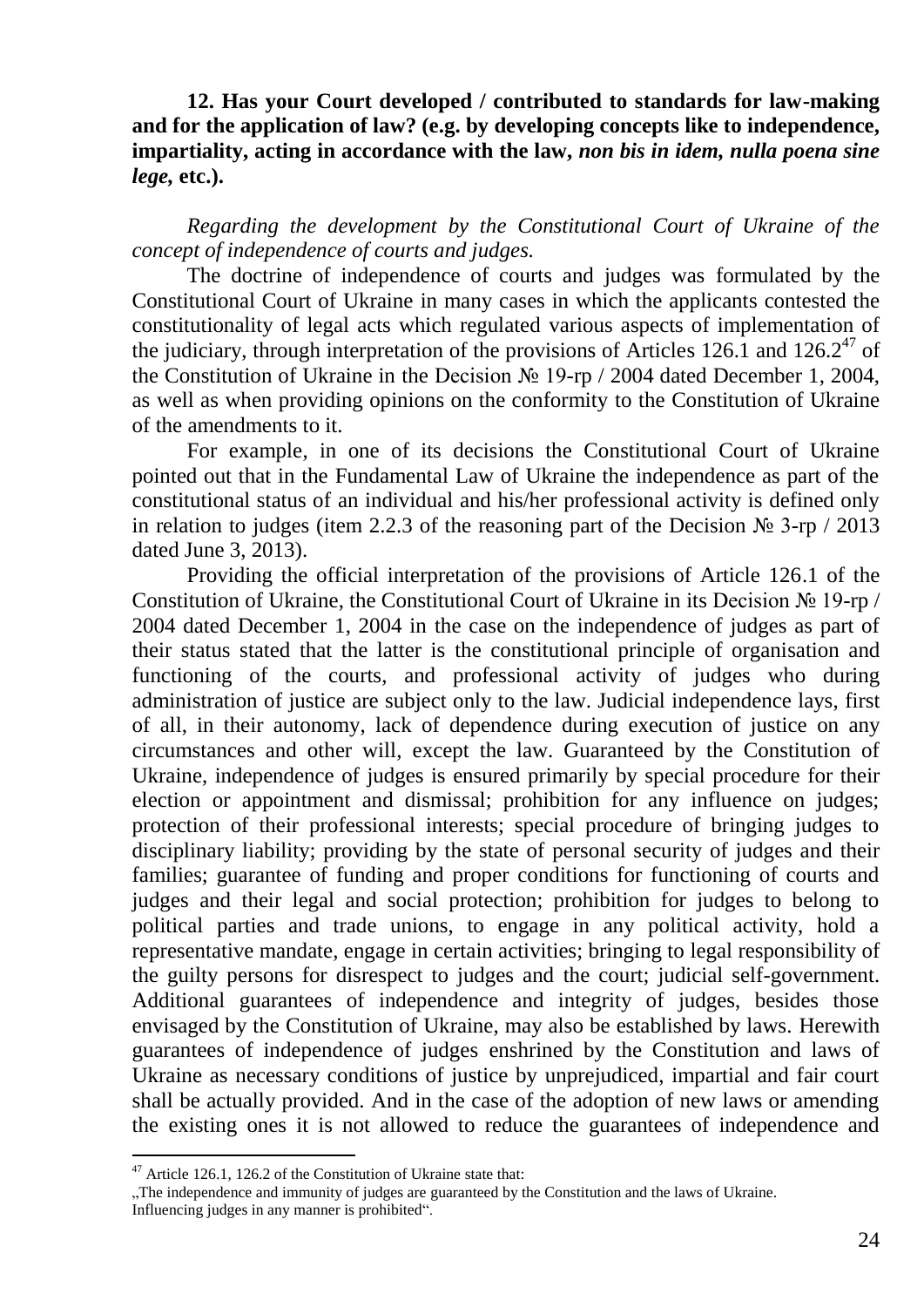immunity of judges (paragraphs one-three, seven of item 4.1 of the reasoning part of the Decision, items 1.1, 1.3 of the operative part of the Decision).

The Constitutional Court of Ukraine has repeatedly stressed that independence of judges is a means of ensuring the constitutional right to judicial protection enshrined in Article 55.1 of the Constitution of Ukraine (Decisions № 19-rp / 2004 dated December 1, 2004, № 3-rp / 2013 dated June 3, 2013, № 4-rp / 2016 dated June 8, 2016, № 5-rp / 2016 dated July 8, 2016). On this occasion it also indicated that any reduction of the level of guarantees of independence of judges runs contrary to the constitutional requirement of strict ensuring of independent judiciary and the human and citizen's right to protect the rights and freedoms by the independent court, since it leads to limitation of the possibilities to implement this constitutional right and therefore does not comply with Article 55.1 of the Constitution of Ukraine (item 3.2 of reasoning part of the Decision № 3-rp / 2013 dated June 3, 2013).

The Constitutional Court of Ukraine believes that important safeguards of independence of judges and courts are their constitutional social (material) guarantees. For example, in its decisions its repeatedly stressed that one of the constitutional guarantees of judicial independence is a special procedure for funding courts and judges aimed to provide proper conditions for exercise of independent justice; an important mechanism for providing such guarantee is the duty of the state to provide funding and proper conditions for functioning of courts and judges in a separate line in the State Budget of Ukraine of expenditures for the maintenance of courts enshrined in Article 130.1 of the Constitution of Ukraine (the Decisions № 6 rp / 1999 dated June 24, 1999, № 4-rp / 2007 dated June 18, 2007, № 7-rp / 2010 dated March 11, 2010, № 3-rp / 2013 dated June 3, 2013, № 5-rp / 2016 dated July 8, 2016). This centralised mode of financing the judiciary from the State Budget of Ukraine to an extent that has to ensure appropriate economic conditions for full and independent administration of justice, financing of court needs (costs for the proceedings, repair and protection of court premises, communal services, purchase of office equipment, postage costs, etc.) is to limit any impact on the court and is aimed at guaranteeing judicial activities based on the principles and regulations of the Constitution of Ukraine (item 2.2 of the reasoning part of the Decision  $\mathcal{N}_2$  6-rp / 1999 dated June 24, 1999 in the case on financing courts). Separate financing of each court of general jurisdiction and the Constitutional Court of Ukraine provides conditions for the constitutional guarantees of autonomy and independence while executing justice since it makes impossible the negative impact on them through the mechanisms of allocation and distribution of costs envisaged by the law on the State Budget of Ukraine; courts of all jurisdictions and levels are legal entities of public law, and therefore have sufficient legal grounds to dispose of these funds independently (item 3.3.3 of the reasoning part of the Decision № 7-rp / 2010 dated March 11, 2010).

Furthermore, according to the legal position of the Constitutional Court of Ukraine, reduction (including through suspension of certain legal acts) of expenditures of the State Budget of Ukraine for financing of courts and judges does not ensure full and proper administration of justice, proper functioning of judicial system, which can lead to less confidence of citizens to the state authority, threat of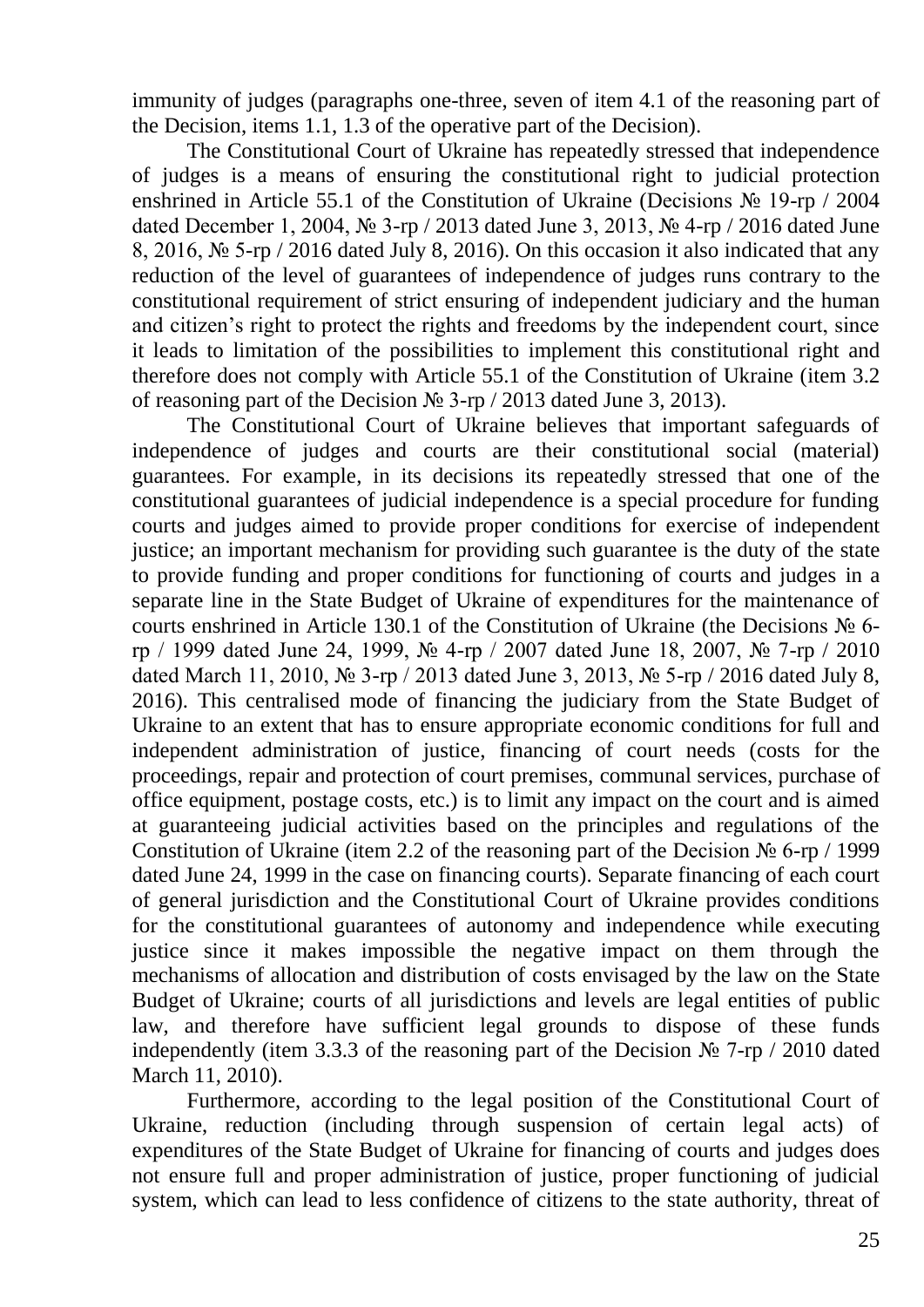realisation of human and citizen's right to judicial protection guaranteed by the Constitution of Ukraine (item 5.4 of the reasoning part of the Decision  $\mathcal{N}_2$  5-rp / 2002 dated March 20, 2002, item 7.1 of the reasoning part of the Decision  $\mathcal{N}_2$  20-rp / 2004 dated December 1, 2004).

The Constitutional Court of Ukraine considers social guarantees of judges after termination of their term of office to be important guarantees of judicial independence. In particular, in a number of its decisions the Constitutional Court of Ukraine stated that the constitutional status of judges envisages that he/she will be granted the status of a retired judge in future, which is also a guarantee of proper administration of justice, gives grounds to expect high standards from a judge and maintain confidence in their competence and impartiality. The right of a retired judge to pensions and monthly lifetime monetary allowance is a guarantee of the independence of acting judges. The monthly lifetime monetary allowance is a special form of social security of judges, which guarantees monthly tax-free payment by the state that serves to ensure their proper material maintenance, including after the release of a judge from his duties. The monthly lifetime monetary allowance of judges is aimed at providing decent living standards relevant to his/her status, as the judge is limited in the right to earn additional material values, particularly to occupy any other paid positions, perform other remunerated work. The constitutional principle of judicial independence also means the constitutional imperative of the protection of material support of judges from its cancellation or reduction of the achieved level without appropriate compensation as a guarantee to prevent influence or interference in the administration of justice. Thus, the constitutional status of judges provides sufficient financial support of a judge both during exercise of powers (judicial compensation), and in the future in view of the achievement of retirement age (pension) or due to termination of powers and acquisition of the status of a retired judge (monthly lifetime monetary allowance). The status of judges and its elements, including material support of judges after termination of powers is not a personal privilege but a means to ensure independence of acting judges and is granted to ensure the rule of law and in the interests of people who appeal to court and expect fair justice. According to Article 130 of the Constitution of Ukraine, the state ensures funding and proper conditions for the operation of courts and the activity of judges. Expenditures for the maintenance of courts are allocated separately in the State Budget of Ukraine. This provision provides the funding of the monthly lifetime monetary allowance of judges from the State Budget of Ukraine, not from the Pension Fund of Ukraine (item 7 of the reasoning part of the Decision № 8-rp / 2005 dated October 11, 2005, item 3.2.2, 3.3.3, 3.3.4 of reasoning part of the Decision № 4-rp / 2007 dated June 18, 2007, item 2.2.5, 2.2.6 of the reasoning part of the Decision  $\mathcal{N}_2$  3-rp / 2013 dated June 3, 2013). These legal positions were also accounted by the Constitutional Court of Ukraine in the Decision № 4-rp / 2016 dated June 8, 2016 in the case on lifelong monthly monetary allowance of retired judges.

In view of the above legal positions, the Constitutional Court of Ukraine in its decisions ruled that the provisions of laws of Ukraine on reducing the size of the monthly lifetime monetary allowance of retired judges were limiting guarantees of judicial independence, and therefore were unconstitutional (Decision № 8-rp / 2005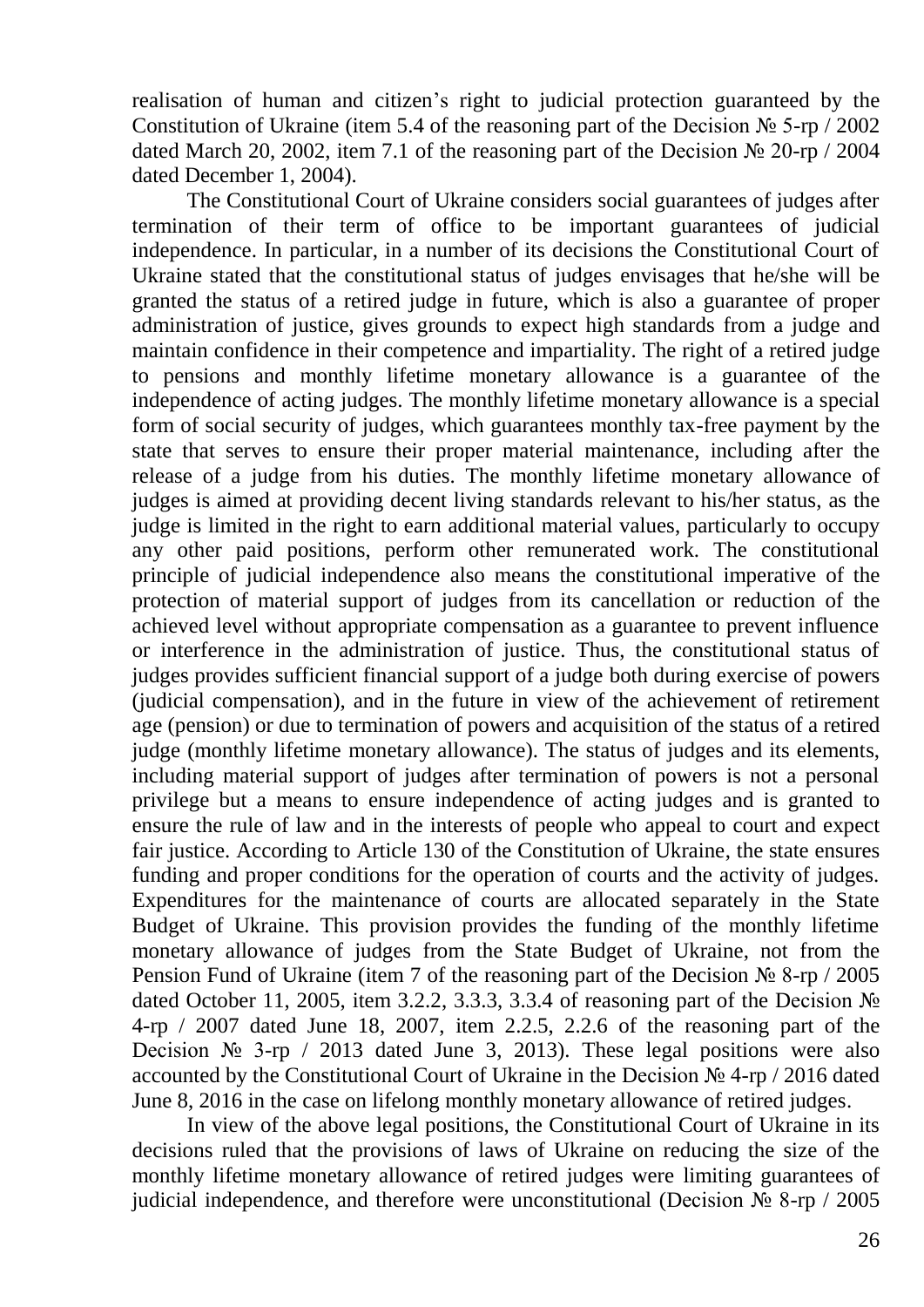dated October 11, 2005, № 3-rp / 2013 dated June 3, 2013, № 4-rp / 2016 dated June 8, 2016). Unconstitutional were also declared the provisions depriving judges of the possibility of further indexation of such maintenance (Decision № 3-rp / 2013 dated June 2013); terminating payments of monthly lifetime monetary allowance for the period of work of retired judges in certain positions (Decisions № 4-rp / 2007 dated June 18, 2007, № 3-rp / 2013 dated June 3, 2013, № 4-rp / 2016 dated June 8, 2016), establishing the maximum amount of the monthly lifetime monetary allowance (Decisions № 4-rp / 2007 dated June 18, 2007, № 4-rp / 2016 dated June 8, 2016).

The Constitutional Court of Ukraine, due to the legal positions set out in its decisions and opinions, was involved to the development of a concept of such an important component of judicial independence as the institute of their immunity. In particular, it explained the concept of integrity of judges and its guarantees, when providing official interpretation of the provisions of Article 126.1 of the Constitution of Ukraine (Decision № 19-rp / 2004 dated December 1, 2004) in which the sole body of constitutional jurisdiction of Ukraine ruled that the immunity of judges is one of the elements of their status, a component of their independence. It is not a personal privilege but a public legal purpose to provide unprejudiced administration of justice, impartial and fair trial. According to the provisions of Article 126.1 of the Constitution of Ukraine, the content of immunity of judges as a condition of their professional duties is not limited by a guarantee, under which a judge shall not be detained or arrested without the consent of the Verkhovna Rada of Ukraine, until a verdict of guilty is rendered by a court, enshrined in Article 126.3. Additional guarantees of immunity of judges may be also established by laws (item 4.2 of the reasoning part of the Decision, item 1.2 the operative part of the Decision). Following, inter alia, the above legal position, in the Opinion  $\mathbb{N}_{2}$  1-v / 2012 dated July 10, 2012, the Constitutional Court of Ukraine recognised as such that do not comply with the Constitution of Ukraine the proposed amendments to it, which provided the abolition of immunity of judges as it could indirectly lead to restriction of the right to judicial protection guaranteed by Article 55 of the Constitution of Ukraine (item 5.2.2 of the reasoning part, item 2 of the operative part of the Opinion).

Thanks to the official interpretation of Article 126.2 of the Constitution of Ukraine, according to which influencing judges in any manner is prohibited, the Constitutional Court of Ukraine also contributed to the standards of enforcement of this guarantee of judicial independence. It held that this provision should be understood as ensuring the independence of judges in connection with the administration of justice, as well as the prohibition against judges of any action, regardless of their form of manifestation on the part of the state bodies and institutions, bodies of local self-government, their officials and officers, individuals and legal entities to prevent the execution of professional duties by judges or persuade them to an unjust decision, etc. (item 2 of the operative part of the Decision № 19-rp / 2004 dated December 1, 2004).

*Concerning the definition of standards of law-making and law enforcement to ensure respect of the principle of nulla poena a sine lege.*

The principle of *nulla poena a sine lege* and its components requirements – *nulla poena sine praevia lege poenali* and *nulla poena sine lege scripta* enshrined in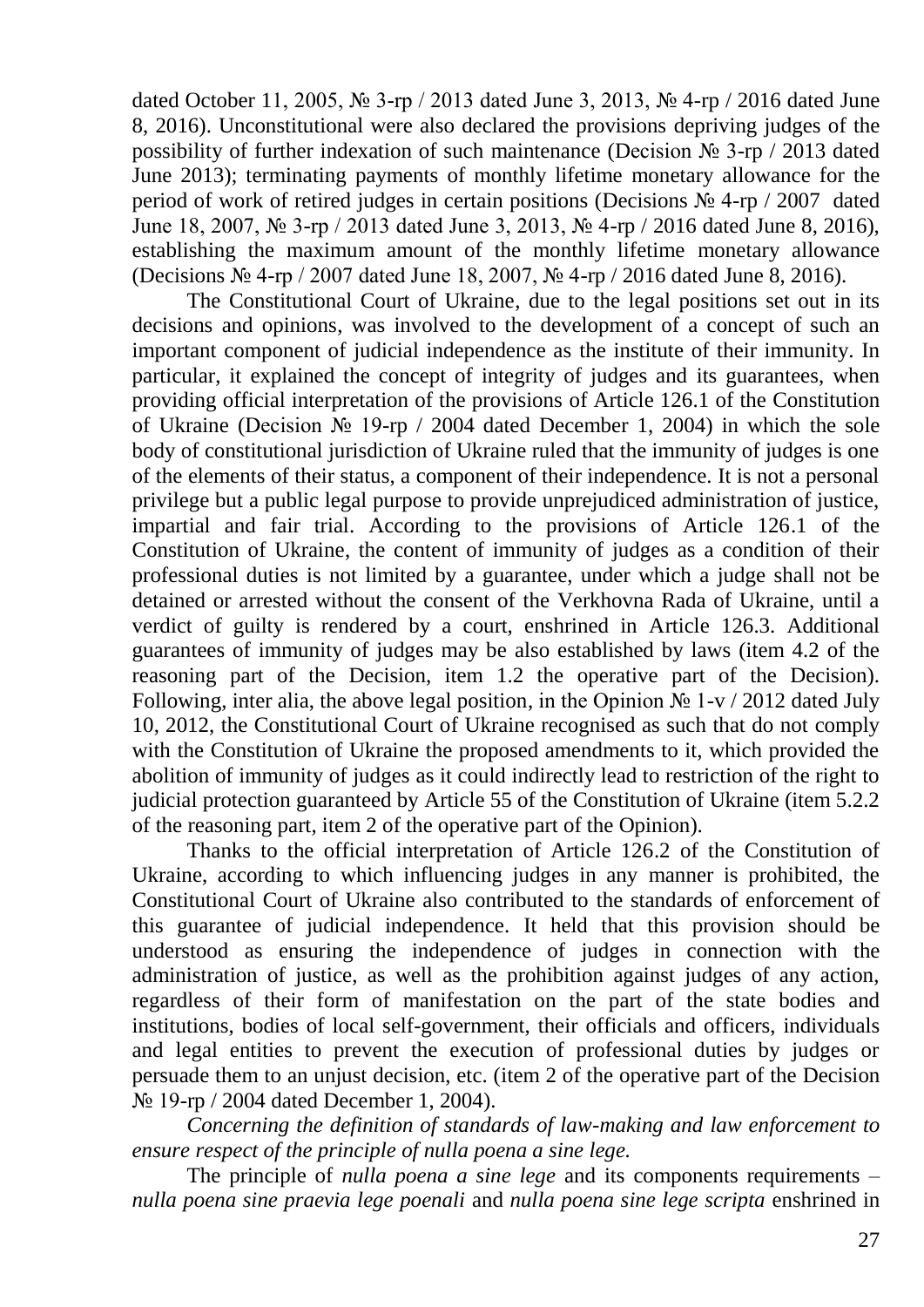Article 58 of the Constitution of Ukraine<sup>48</sup>, has repeatedly been the subject of interpretation by the Constitutional Court of Ukraine, which in this way defined the standards for law-making and law enforcement in terms of this principle in Ukraine.

The first official interpretation of Article 58 of the Constitution of Ukrainewas provided by the Constitutional Court of Ukraine in its Decision № 1-zp / 97 dated May 13, 1997 in the case on incompatibility of a deputy mandate, in which, inter alia, explained that the principle of the irreversibility of the law in time also applies to the Constitution, which according to its preamble, is the fundamental law of the state (item 5.3 of the reasoning part of the Decision).

In the Decision № 1-rp / 99 dated February 9, 1999 in the case on retroactive force of laws and other legal acts, the Constitutional Court of Ukraine concluded that the provisions of Article 58.1 of the Constitution of Ukraine on retroactive force of laws and regulatory acts in cases where they mitigate or annul the responsibility of the person includes individuals and does not apply to legal persons. But this does not mean that this constitutional principle can not be applied to laws and other legal acts that mitigate or annul the responsibility of legal persons. Yet granting the retroactive force to such laws and legal acts may be provided by the direct reference to it in a law or other legal act (item 3.3, 3.4 of the reasoning part of the Decision).

In its turn, the Constitutional Court of Ukraine in the Decision № 6-rp / 2000 dated April 19, 2000 in the case on retroactivity in time of criminal law, based on the provisions of Article 58 of the Constitution of Ukraine, made the following conclusions:

- action as a certain offense may be recognised only by law and not by any other legal act (item 2.3 of the reasoning part of the Decision);

- the essence of retroactivity in time of laws and other legal acts is that their provisions apply to legal relationships which arose before their entry into force under the condition that they cancel or mitigate responsibility of a person; but their implementation using subordinate regulatory acts is impossible in some areas of law, including criminal law (item 2.2 of the reasoning part of the Decision);

- a criminal law, which defines an action as a crime, may contain references to provisions of other normative and legal acts; if these provisions change in the future, the general meaning of a criminal law does not face changes; the opposite would have meant a possibility to change the criminal law by regulations, which would run contrary to the requirements of the Constitution of Ukraine (item 4.6 of the reasoning part of the Decision).

*As to the application of the principle of non bis in idem in the case law of the Constitutional Court of Ukraine.*

The Constitutional Court of Ukraine in its case law has only a few times quoted, however, has not provided interpretation of the principle of non bis in idem,

<sup>48</sup> Article 58 of the Constitution of Ukraine provides that:

<sup>&</sup>quot;Laws and other normative legal acts have no retroactive force, except in cases where they mitigate or annul the responsibility of a person.

No one shall bear responsibility for acts that, at the time they were committed, were not deemed by law to be an offence".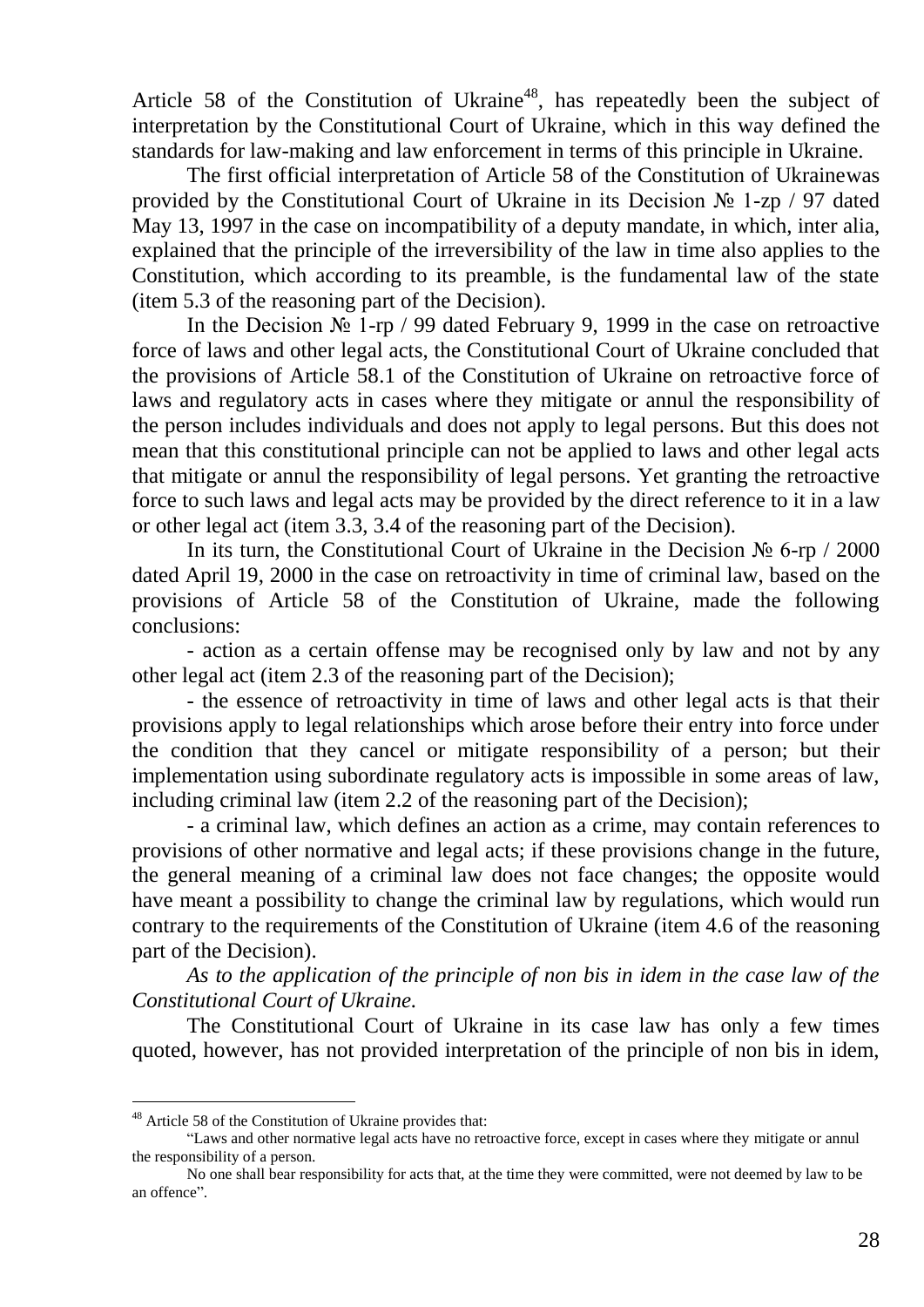enshrined in Article 61.1 of the Constitution of Ukraine, according to which for one and the same offence, no one shall be brought twice to legal liability of the same type (Decisions of the Constitutional Court of Ukraine № 9-rp / 99 dated October 27, 1999 in the case on deputy immunity, № 7-rp / 2001 dated May 30, 2001 in the case on liability of legal persons.

The above are just some examples of numerous decisions of the Constitutional Court of Ukraine, which have contributed to the standards of law-making or law enforcement.

### **13. Do you have case-law relating to respect for the rule of law by private actors exercising public functions?**

So far there has been no such case law of the Constitutional Court of Ukraine.

**14. Are public officials accountable for their actions, both in law and in practice? Are there problems with the scope of immunity for some officials, e.g. by preventing an effective fight against corruption? Do you have case-law related to the accountability of public officials for their actions?** 

Public officials (civil servants and servants of bodies of local self-government) like any other individual in Ukraine shall bear responsibility for unlawful actions committed by them. Responsibility for violation of the law, committed by public officials, has its peculiarities, taking into account specificity of their actions, social value of the official activity.

According to Article 19.2 of the Constitution of Ukraine, bodies of state power and bodies of local self-government and their officials are obliged to act only on the grounds, within the limits of authority, and in the manner envisaged by the Constitution and the laws of Ukraine.

The effective activity of the secretariat of state administration is impossible without strengthening responsibility of civil servants for performing their duties, observance of discipline and legitimacy.

Depending on a type of violation of law, one singles out the following types of legal responsibility:

- 1. disciplinary;
- 2. material;
- 3. constitutional and legislative;
- 4. administrative;
- 5. criminal;
- 6. civil.

#### **Disciplinary liability of civil servants**

The basic law that determines the principles, legislative and organisational basis of ensuring public, professional, politically impartial, effective, citizensoriented public service which functions in the interests of the state and society as well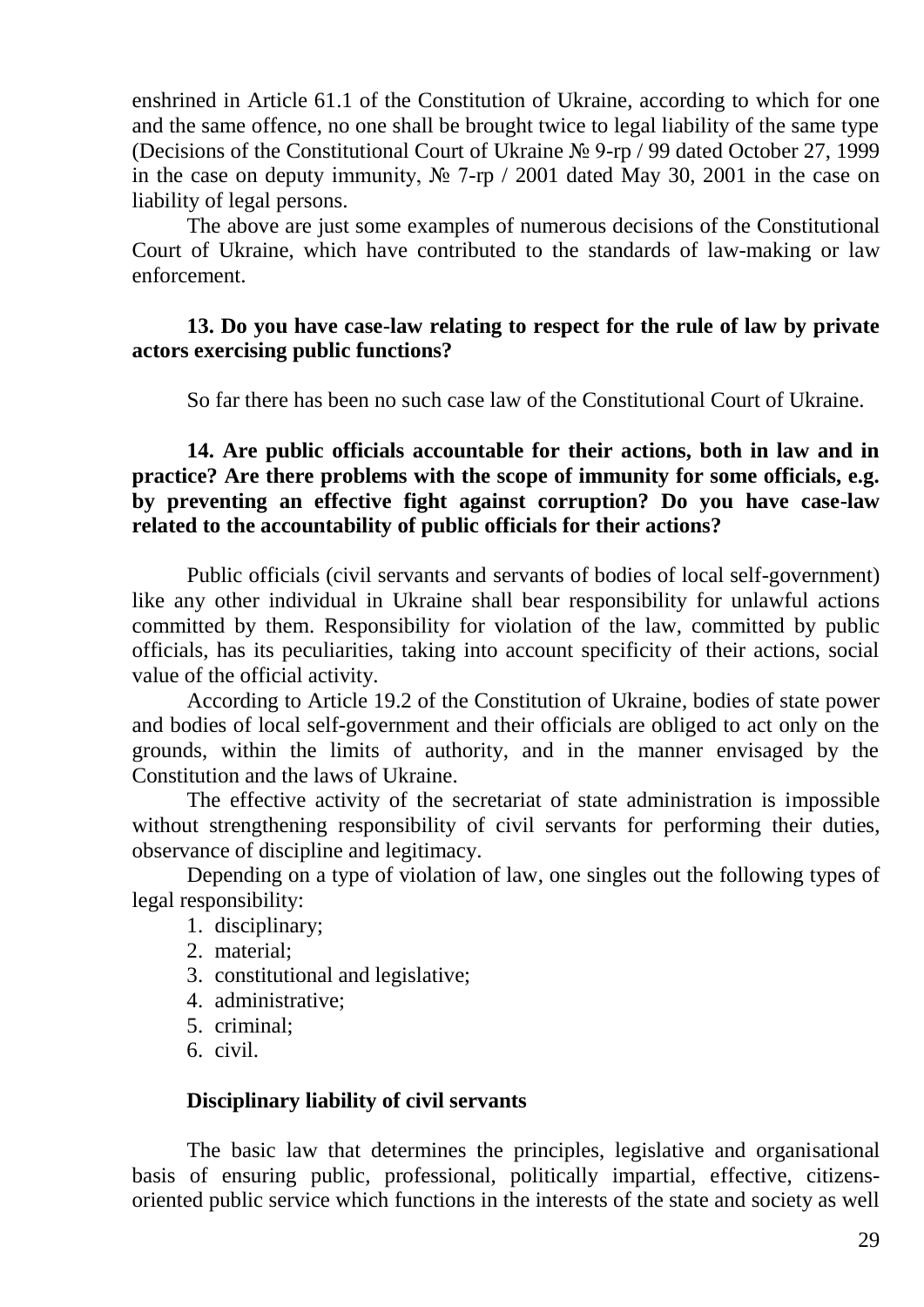as the procedure of implementation by citizens of Ukraine of equal access to civil service based on their personal qualities and achievements is the Law of Ukraine "On Civil Service" № 889-VIII dated December 10, 2015 (hereinafter – Law).

Chapter VIII of the Law (disciplinary and material liability of civil servants) directly envisages:

- basis of the disciplinary liability;
- grounds for bringing a civil servant to disciplinary liability;
- types of disciplinary penalties and general conditions of their application.

Disciplinary liability of civil servants shall be determined as a complex of administrative and legal relationships that appear in view of disciplinary penalties laid on civil servants provided by the legislation for the violation of the service discipline.

For failure to perform or improper performance of functions, determined by this Law and other normative and legal acts in the sphere of civil service, job profile, violation of ethics rules of behaviour and other violation of service discipline, a civil servant is brought to disciplinary liability in the order, prescribed by this Law (Article 64 of the Law).

In particular, the ground to bring a civil servant to disciplinary liability can be commitment of a disciplinary offence. A disciplinary offence is an illegal violation by a civil servant of the norm of legislation and authorities laid on him/her.

Disciplinary penalty is intended to renew the affected public and service relationship and avoid the negative consequences of the offense, education of the servant in the spirit of observance of legality, proper execution of professional functions and prevent violations. In the acting legislation the disciplinary sanctions imposed on civil servants, are provided in Article 66.1 of the Law:

- reprimand;
- reproof;
- notice concerning incomplete service competence;
- dismissal from civil service office.

Disciplinary penalty must match the nature and severity of the disciplinary offense and the degree of guilt of a civil servant. When determining the type of disciplinary penalty it should be taken into account the nature of the offense, the circumstances under which it was committed, the onset of serious consequences, voluntary reimbursement of the damage caused, previous behaviour of the civil servant and his/her attitude to the performance of official duties.

Disciplinary penalties such us reprimand are imposed (applied) by the subject of appointment of the civil servant to the office, other types of disciplinary penalties by the subject of appointment upon the submission of the disciplinary commission. These penalties are applied not later than six months from the day of disclosure of a disciplinary offence, without consideration of the time of incapacity to work or being in vacation, and also are not applied after termination of one year from its commitment.

Civil servant can also use legal assistance of an advocate or other representative authorised by him/her.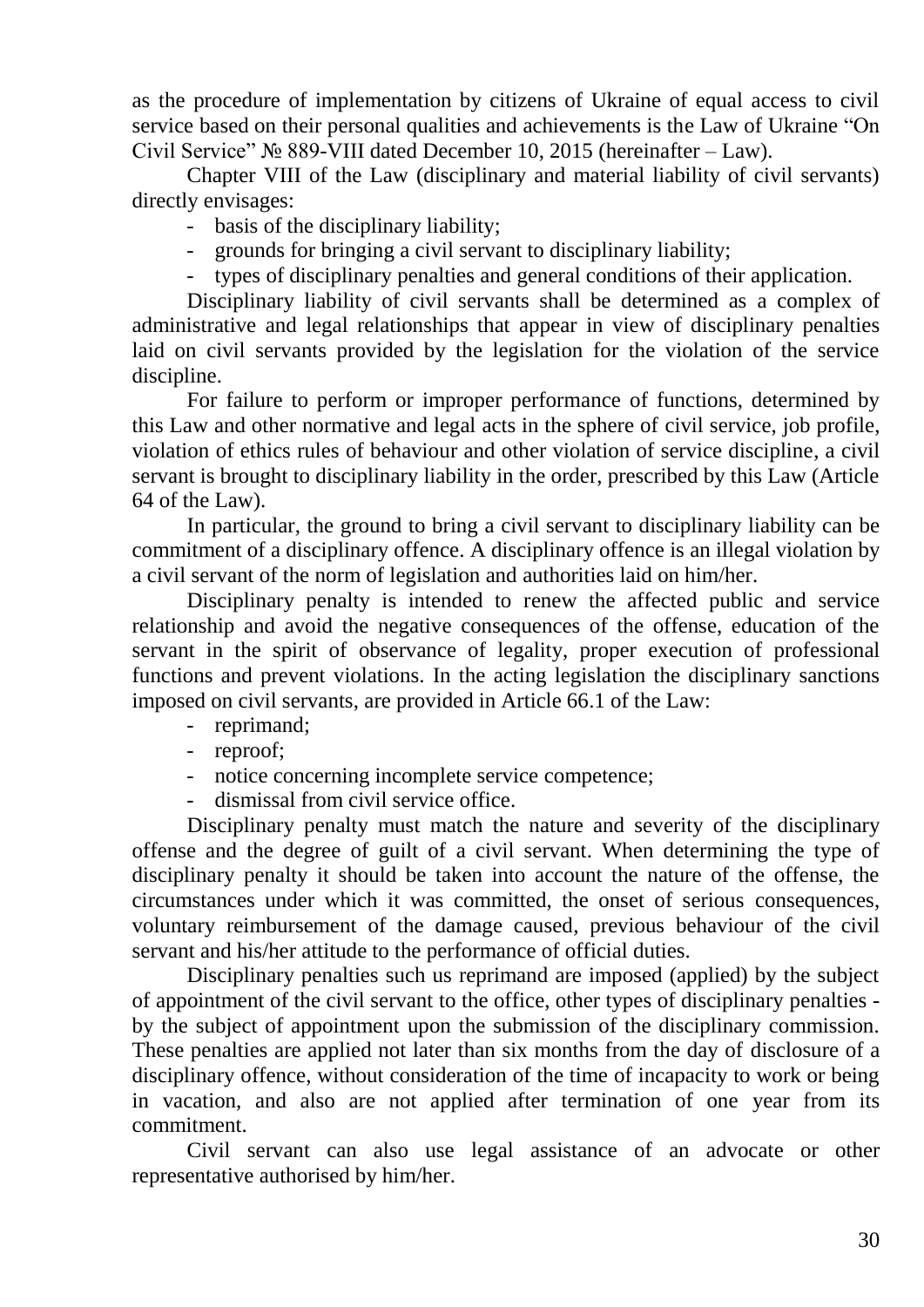## **Material liability of civil servants**

Material and moral damage caused to individuals and legal entities by unlawful decisions, actions or inactions of civil servants during the exercise of their powers shall be compensated at the expense of the state, i.e. material liability executes law renewal function and arises for the offense, which caused material damage.

The state represented by the subject of appointment has the right to recourse (regress) in the amount and manner specified by law. It means that civil servant is obliged to compensate to the state the damage caused by improper performance of official duties. In the case of recourse (regress) a civil servant is liable only for damage intentionally caused by his/her wrongful action or inaction.

Civil servants are also brought to material liability for corruption actions which do not contain offense elements and do not entail criminal liability (e.g. damage caused to the state, enterprise, institution, organisation by illegal use of premises, transport and communication, other state property or funds shall be compensated by guilty persons authorised to perform state functions, on general terms and conditions of the material liability of employees and military personnel.

#### **Constitutional and legal liability of civil servants**

Most of the constitutional and legal norms do not contain sanctions and in case they are violated legal liability arises prescribed by other fields of law (criminal, administrative, labour etc).

Constitutional norms can be divided in two groups:

a) blank sanctions which do not establish specific forms of liability and which refer to the criminal, administrative or other branch legislation for resolution of issue on bringing to legal liability;

b) sanctions providing specific forms of liability.

In the latter case it goes about the special type of judicial liability  $$ constitutional and legal liability.

Constitutional and legal liability is a special type of legal liability that has a complicated political and legal character, arises for the offence of the constitutional and legal delict and is expressed in the specific unfavourable consequences for the subject of constitutional violation in the prescribed constitutional and legal norms.

Yet the constitutional and legal liability of civil servants arises not only for violation of norms of the Constitution of Ukraine but also other laws.

Elimination from performing state functions, such as early termination of deputy powers or discharge from an elected office and prohibition to occupy positions in state bodies and its apparatus are specific measures of state coercion, which are suggested to be combined in the concept of "constitutional and legal" responsibility" because they are based on the constitutional provisions regarding the rules of functioning of the constitutional bodies and implementation of the civil service and do not fall into any other type of responsibility (administrative, disciplinary, criminal, civil and legal).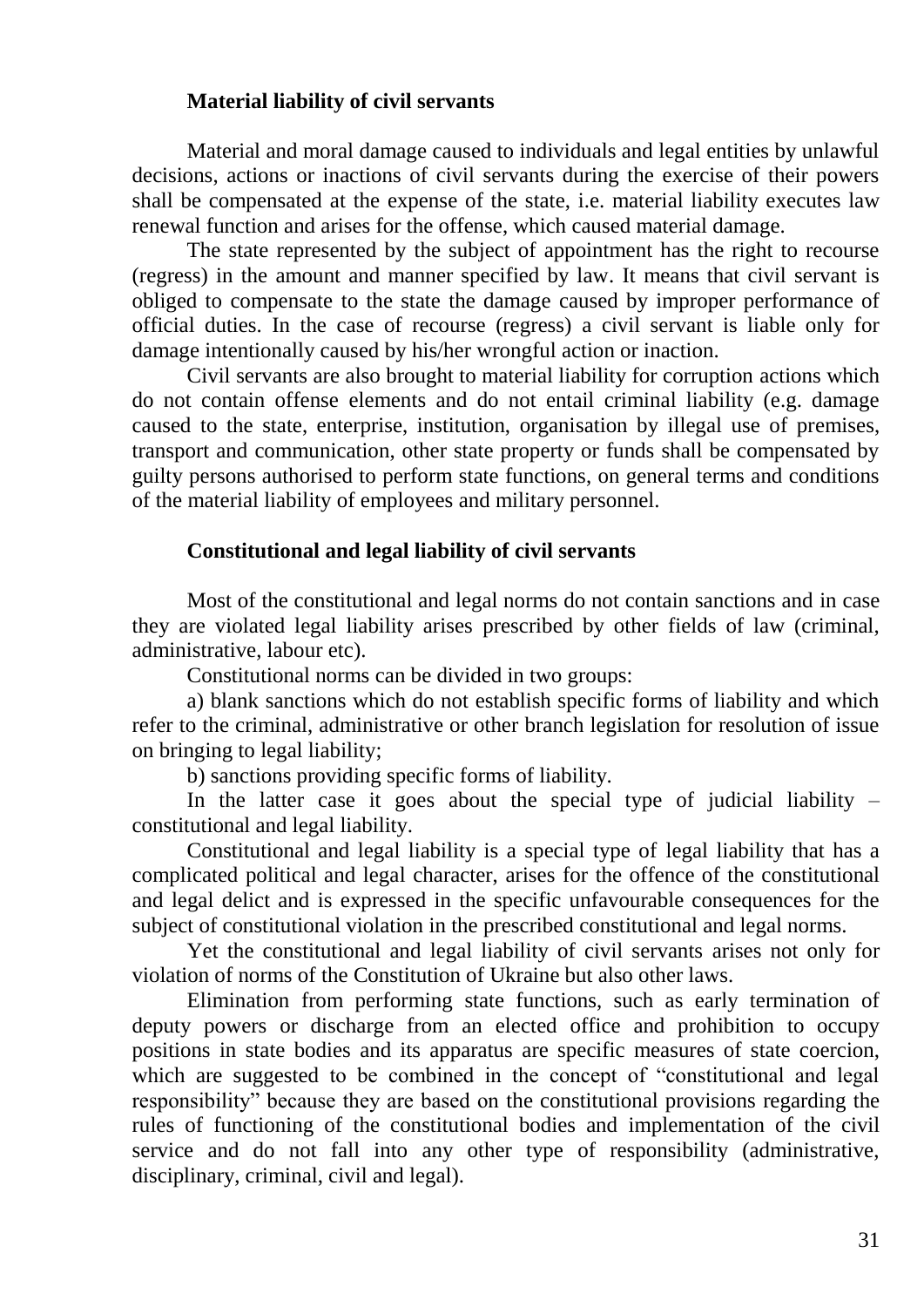# **Administrative liability of civil servants**

Administrative liability is a type of legal responsibility, the content of which implies obligatory application by a competent subject of measures of influence envisaged by the legislation for the administrative offence committed by the offender following the prescribed procedure.

Apart from the Code of Ukraine on Administrative Offences (Chapter 13-A), administrative liability of civil servants is defined by the Law of Ukraine "On prevention of corruption".

This law defines legal and organisational basis of the system of preventing corruption in Ukraine, the content and the procedure o application of preventive anticorruption mechanisms, rules to eliminate the consequences of corruption violations.

The subjects to whom the provisions of this law are applied are:

1) Individuals, empowered to perform functions of the state or local selfgovernment:

a) President of Ukraine, Chairperson of the Verkhovna Rada of Ukraine, his First Deputy and Deputy, Prime Minister of Ukraine, First Vice Prime Minister of Ukraine, Vice Prime Ministers of Ukraine, ministers and other heads of central bodies of executive power how are not the part of the Cabinet of Ministers of Ukraine, and their deputies, Head of the Security Service of Ukraine, Prosecutor General of Ukraine, Head of the National Bank of Ukraine, Head and other members of the Accounting Chamber Ukraine, Ukrainian Parliament Commissioner for Human Rights, Chairman of the Verkhovna Rada of the Autonomous Republic of Crimea, Chairman of the Council of Ministers of the Autonomous Republic of Crimea;

b) People's Deputies of Ukraine, deputies of the Verkhovna Rada of the Autonomous Republic of Crimea, deputies of local councils, village, town and city heads.

c) civil servants, officials of local self-government;

d) military officials of the Armed Forces of Ukraine, State Service of the Special Communications and Information Protection of Ukraine and other military units established under laws, except for military servicemen of military regular service;

e) judges of the Constitutional Court of Ukraine, other professional judges, members, disciplinary inspectors of High Qualification Commission of Judges of Ukraine, officials of the Secretariat of this Commission, Head, Deputy Head, secretaries of sections of the High Council of Justice, and other members of the High Council of Justice, people's assessors and jurors (while performing these functions)

f) officers and officials of the State Penitentiary Service, tax police entities and officials of civil protection units, the State Bureau of Investigation, the National Anti-Corruption Bureau of Ukraine;

g) officials and officers of the bodies of prosecutor's office, Security Service of Ukraine, State Bureau of Investigation, National Anti-Corruption Bureau of Ukraine, diplomatic service, state forest protection, state protection of natural areas, central body of executive power, which provides development and implementation of state tax policy and public policy in the sphere of customs;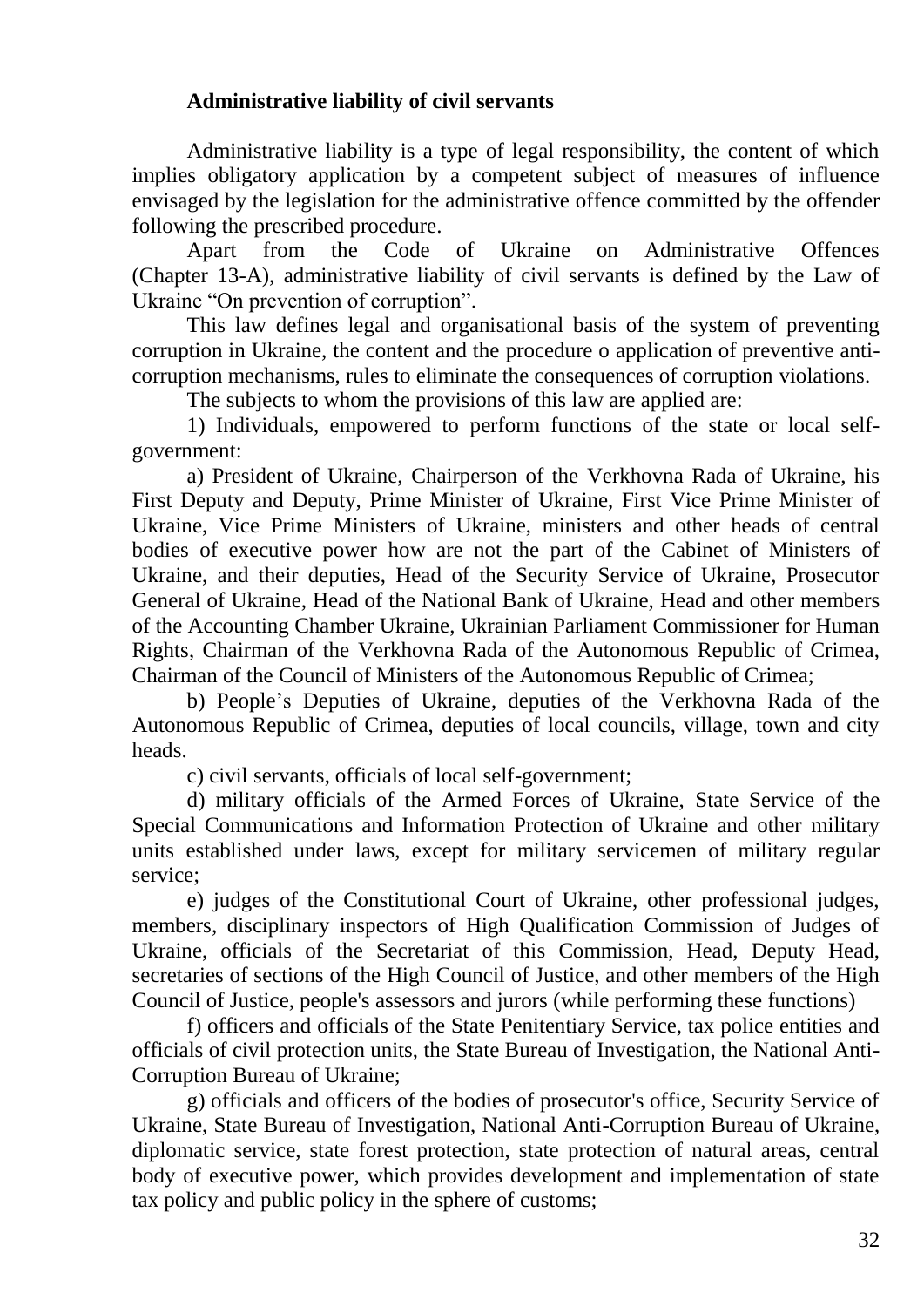h) members of the National Agency for prevention of corruption;

i) members of the Central Election Commission;

j) the policemen;

k) officials and officers of other state authorities, authorities of the Autonomous Republic of Crimea;

For purposes of this Law, persons who are equal to those authorised to perform state functions or those of local self-government are defined:

a) officials of legal entities of public law, who are not specified in Article paragraph 1.1. of this Article;

b) persons who are not civil servants, officials of local self-government, but provide public services (auditors, notaries, appraisers of assets, experts, arbitration managers, independent brokers, members of labour arbitration, arbitrators in the exercise of these functions, other persons specified by law);

c) representatives of public association, research institutions, educational institutions, experts of the relevant qualification who are part of the selection commissions established under the Law of Ukraine "On Civil Service";

3) persons who permanently or temporarily occupy positions related to the implementation of organisational and administrative or administrative and economic duties, or specially authorised to perform such duties in legal entities of private law regardless of organisation and legal form, as well as other persons who are not officials and are performing work or providing services under the contract with the enterprise, organisation in cases prescribed by this law.

## **Criminal liability of civil servants**

According to Article 19 of the Constitution of Ukraine, bodies of state power and bodies of local self-government and their officials are obliged to act only on the grounds, within the limits of authority, and in the manner envisaged by the Constitution and the laws of Ukraine. These provisions apply to all officials without exception.

Chapter XVII of the Special part of the Criminal Code of Ukraine stipulates the criminal liability for acts (Articles 364-370), which generic object are public relations in the sphere of professional activities related to public services.

These acts belong to the so-called common types of crimes committed in the area of service activity – professional crimes, the immediate target of which are public relations which ensure normal official activity in certain levels of state and public apparatus, and system management of enterprises, institutions and organisations. However, many norms of the Criminal Code Ukraine establish liability for so-called special types of official crimes (e.g., Articles 162, 210, 238, 351, 371- 373, 375), commitment of which is also caused by the official position of the subject, but their main object is other public relations (personal human and citizens' rights and freedoms, economic activities, property, interests of justice, etc.).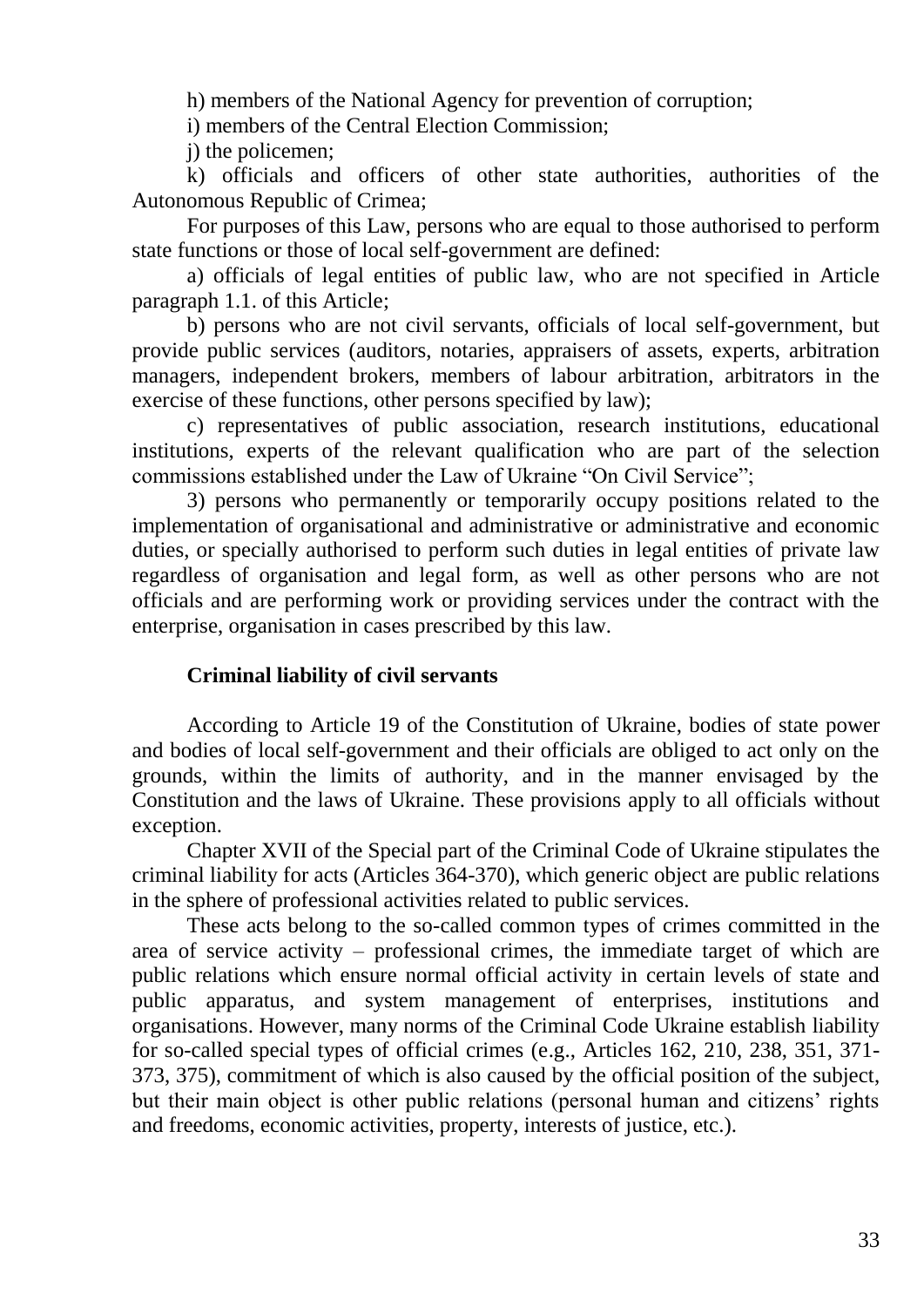#### **Civil liability of civil servants**

Pursuant to Article 56 of the Constitution of Ukraine, everyone has the right to compensation, at the expense of the state or bodies of local self-government, for material and moral damages inflicted by unlawful decisions, actions or omission of bodies of state power, bodies of local self-government, their officials and officers during the exercise of their authority.

This right is an important guarantee of the realisation of the principle of state responsibility before people for its activity (Article 3 of the Constitution of Ukraine). However, this rule is only a general legal principle that is further developed in Articles 1173–1177 of the Civil Code of Ukraine.

Analysing these articles, it should be emphasised that liability for damage caused to natural or legal person by unlawful decisions, action or inaction of state authority, authority of the Autonomous Republic of Crimea or local self-government in the exercise of their powers, by officials and officers of these bodies, and the damage resulting from the adoption by these bodies of a legal act that was declared illegal and cancelled, is compensated by the state, the Autonomous Republic of Crimea or local self-government, regardless of the guilt of these bodies and their officials or officers.

After reimbursement of the damage inflicted by the official or officer, the state shall have the right for counterclaim to this official only in case his/her actions are were recognised to be criminal by the court verdict that has become effective (Article 1191.3 of the Code).

*In view of the above it can be concluded that public officials are accountable for their actions both under law and in practice, and Ukraine's current legislative framework makes it possible to combat corruption effectively and to promote effective system of public administration.*

#### **IV. The law and the individual**

## **1. Is there individual access to your Court (direct / indirect) against general acts/individual acts? Please briefly explain the modalities/procedures.**

According to Article 147 of the Constitution of Ukraine, the Constitutional Court of Ukraine decides on the issues of conformity of laws and other legal acts to the Constitution of Ukraine and provides the official interpretation of the Constitution of Ukraine and the laws of Ukraine.

According to Article 43 of the Law of Ukraine "On the Constitutional Court of Ukraine" citizens of Ukraine, foreigners, stateless persons and legal entities have the right to apply to the Constitutional Court of Ukraine with a constitutional appeal for the official interpretation of the Constitution of Ukraine and laws of Ukraine. The grounds for a constitutional appeal concerning official interpretation of the Constitution of Ukraine and laws of Ukraine shall be inconsistent application of provisions of the Constitution of Ukraine or laws of Ukraine by courts of Ukraine, other state bodies, if the subject of the right to constitutional appeal considers it may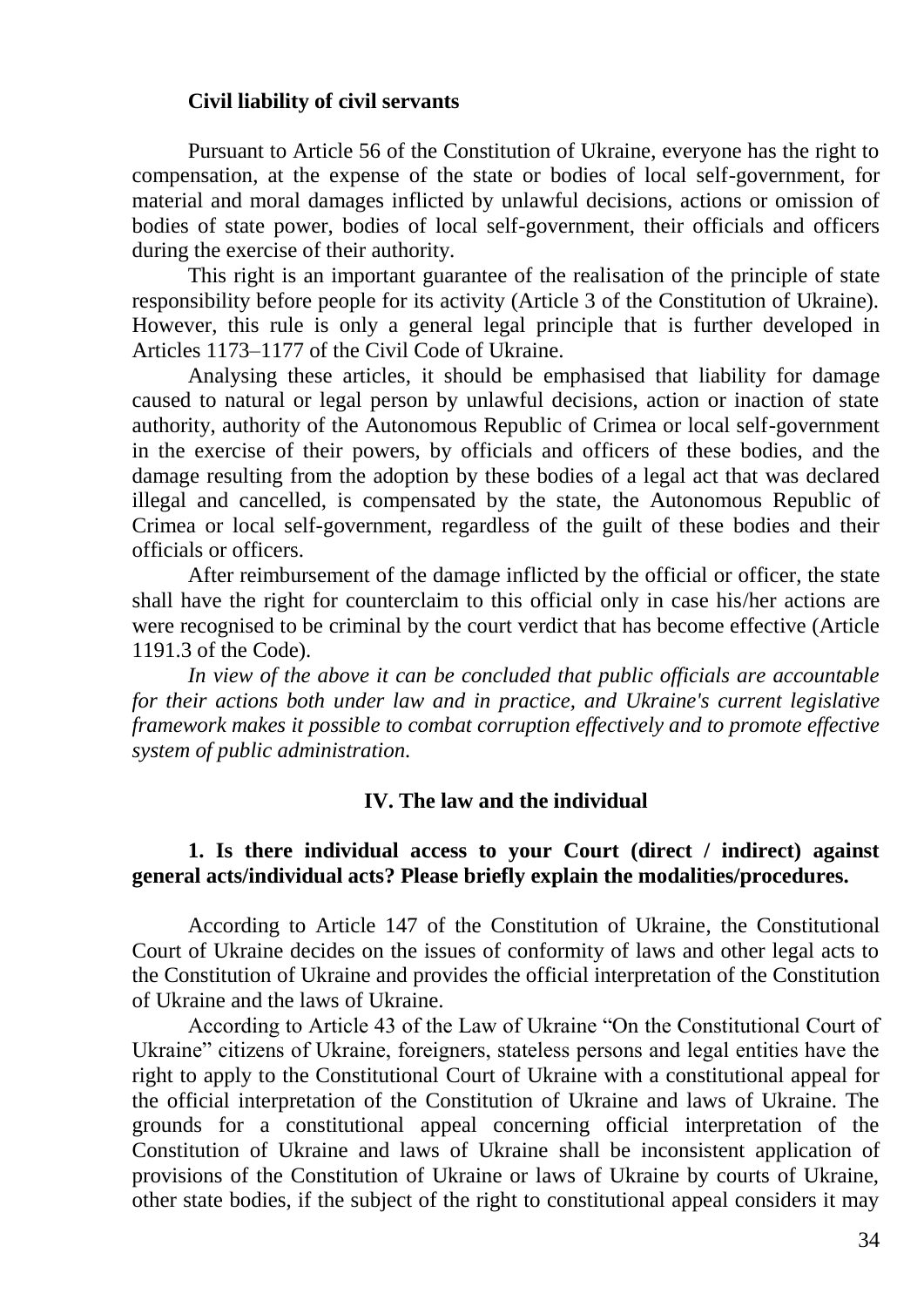lead or has led to violation of his/her constitutional rights and freedoms (Article 94 of the Law).

Article 42 of the Law stipulates that the constitutional appeal shall be a written application to the Constitutional Court of Ukraine on the necessity of official interpretation of the Constitution of Ukraine and laws of Ukraine in order to ensure implementation or protection of the constitutional human and citizen's rights and freedoms as well as the rights of a legal entity.

With the entry into force of the amendments to the Constitution of Ukraine introduced by the Law of Ukraine "On Amendments to the Constitution of Ukraine" (on justice) № 1401-VIII dated June 2, 2016, the Constitutional Court of Ukraine was deprived of the right to the official interpretation of the laws of Ukraine. Instead, according to these amendments the powers of the Constitutional Court of Ukraine were supplemented by a new institute of constitutional complaint.

Thus, the Constitutional Court of Ukraine will resolve the issues on the conformity to the Constitution of Ukraine (constitutionality) of laws of Ukraine upon the constitutional complaint of a person who believes that the law applied in the final judgment in his/her case contradicts the Constitution of Ukraine. The constitutional complaint can be filed in case all other domestic remedies were exhausted (Article  $151<sup>1</sup>$  of the Constitution of Ukraine).

It should be also noted that citizens' appeals (applications, complaints, letters, information, offers, etc.) that are not related to constitutional proceedings, but concern the activity of the Constitutional Court of Ukraine and the resolution of which is attributed to its powers are considered in the order and terms defined by the Law of Ukraine "On Citizens' Appeals" № 393/96-VR dated October 2, 1996.

Citizens' appeals (applications, complaints, letters, information, offers, etc.) which are not related to the activity of the Constitutional Court of Ukraine and the resolution of which is not within its powers shall be sent to the relevant state bodies, institutions and officials, and the author is informed thereon in written. If the appeal does not contain necessary data to provide a meaningful answer, it should be returned to the citizen with the appropriate explanations.

# **2. Has your Court developed case-law concerning access to ordinary/lower courts (e.g. preconditions, including, costs, representation by a lawyer, time limits)?**

Justice in Ukraine is administered exclusively by the courts, and the Supreme Court of Ukraine is the highest judicial body of general jurisdiction of Ukraine, which ensures the unity of jurisprudence in the order and manner prescribed by the procedural law (Article 124 of the Constitution of Ukraine, Article 38 of the Law of Ukraine "On the Judicial System and Status of Judges" № 2453-VI dated July 7, 2010).

One of the powers of the Supreme Court of Ukraine is to appeal to the Constitutional Court of Ukraine on the constitutionality of laws and other regulations, as well as the official interpretation of the Constitution of Ukraine.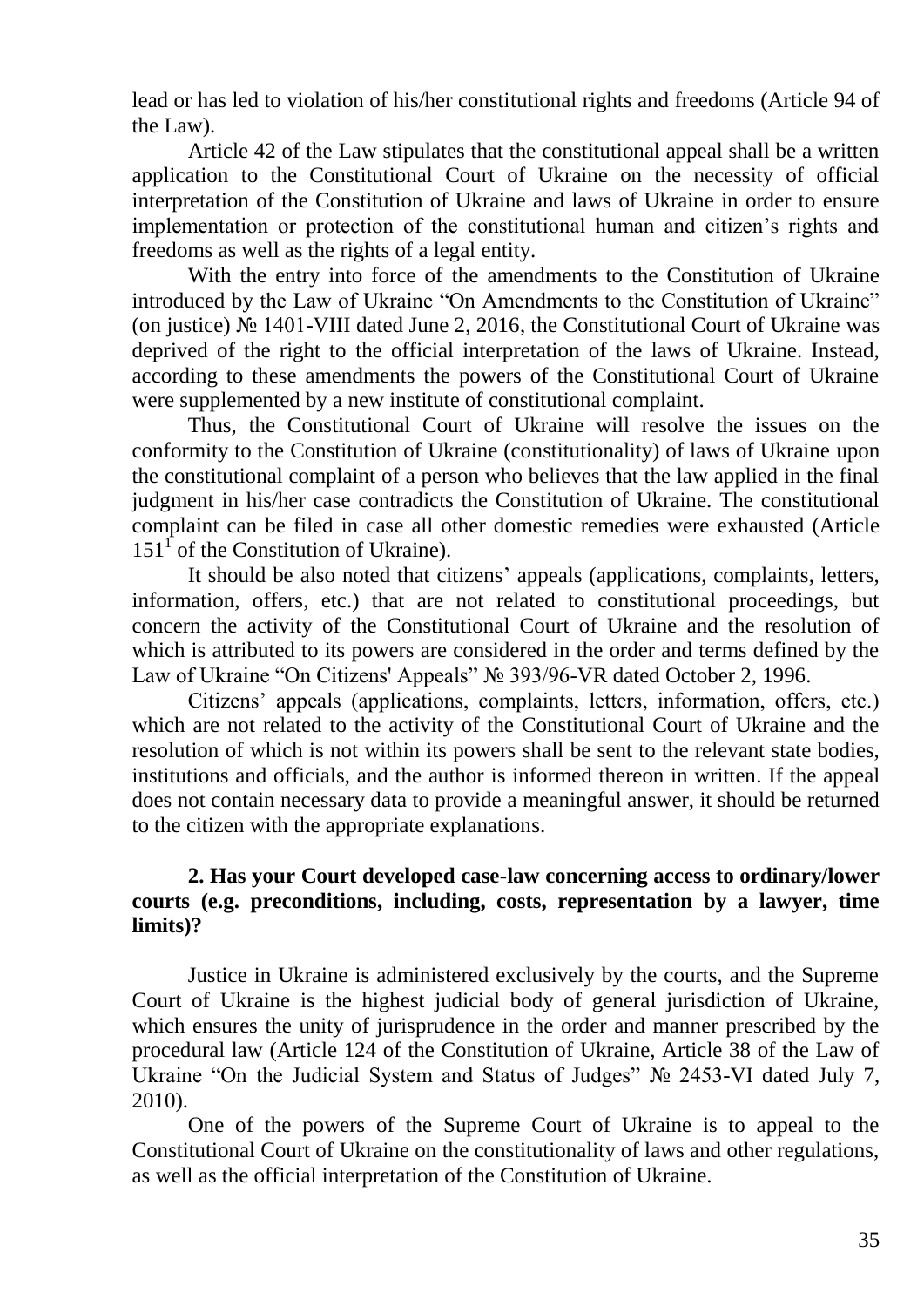The Supreme Court of Ukraine has repeatedly appealed to the Constitutional Court of Ukraine with a submission on the official interpretation of the Constitution and laws of Ukraine, as well as on compliance with the Constitution of Ukraine (constitutionality) of various regulations. Based on these applications, the Constitutional Court of Ukraine adopted decisions which are final, not subject to appeal and equally binding.

It should be also noted that the Constitutional Court of Ukraine as a legal entity has the right to appeal and has appealed to the courts of general jurisdiction to resolve the issues within the competence of the courts.

### **3. Has your Court developed case-law on other individual rights related to the rule of law?**

The Constitutional Court of Ukraine in its decisions often refers to the principle of rule of law. The characteristic of the requirements of the principle of rule of law was firstly provided in the Decision of the Constitutional Court of Ukraine № 15-rp/2004 dated November 2, 2004 in the case concerning more lenient punishment.

According to the understanding of the Constitutional Court of Ukraine, the rule of law is the supremacy of statute law in society. The rule of law requires that the state implements it in law-making and law enforcement activities, in particular in the laws that by their content should be permeated with ideas of social justice, freedom, equality and so on. One of the manifestations of the rule of law is that law is not limited by legislation only as one of its forms, but includes other social regulators, including morality, traditions, customs, etc., which legitimised by society and caused by historically achieved cultural level of society. All these elements of law are combined by quality that corresponds to the ideology of justice, the idea of law, which was largely reflected in the Constitution of Ukraine.

Such understanding of law provides no basis for its identification with the a law, which can sometimes be unfair, including the restriction of freedom and equality of individuals. Justice is one of the basic principles of law, it is crucial in defining it as a regulator of social relations, one of the human dimensions of law. Typically justice is seen as an attribute of law, expressed in particular in the equal scale of legal behaviour and proportionality in legal responsibility to an infringement.

In the field of implementation of law, justice is manifested, in particular, in equality of everyone before the law, compliance of crime with punishment, purposes of the legislator and means, elected to achieve them.

Therefore, the Constitutional Court of Ukraine, describing the rule of law principle, considers law not as a statute or a system of normative acts, but as the embodiment of justice.

In its Decision № 3-rp/2003 dated January 30, 2003 in the case on consideration by the court of individual resolutions of investigator and prosecutor, the Constitutional Court of Ukraine, guided by the rule of law principle, held that justice is inherently acknowledged only if it meets the requirements of justice and provides effective restoration of rights.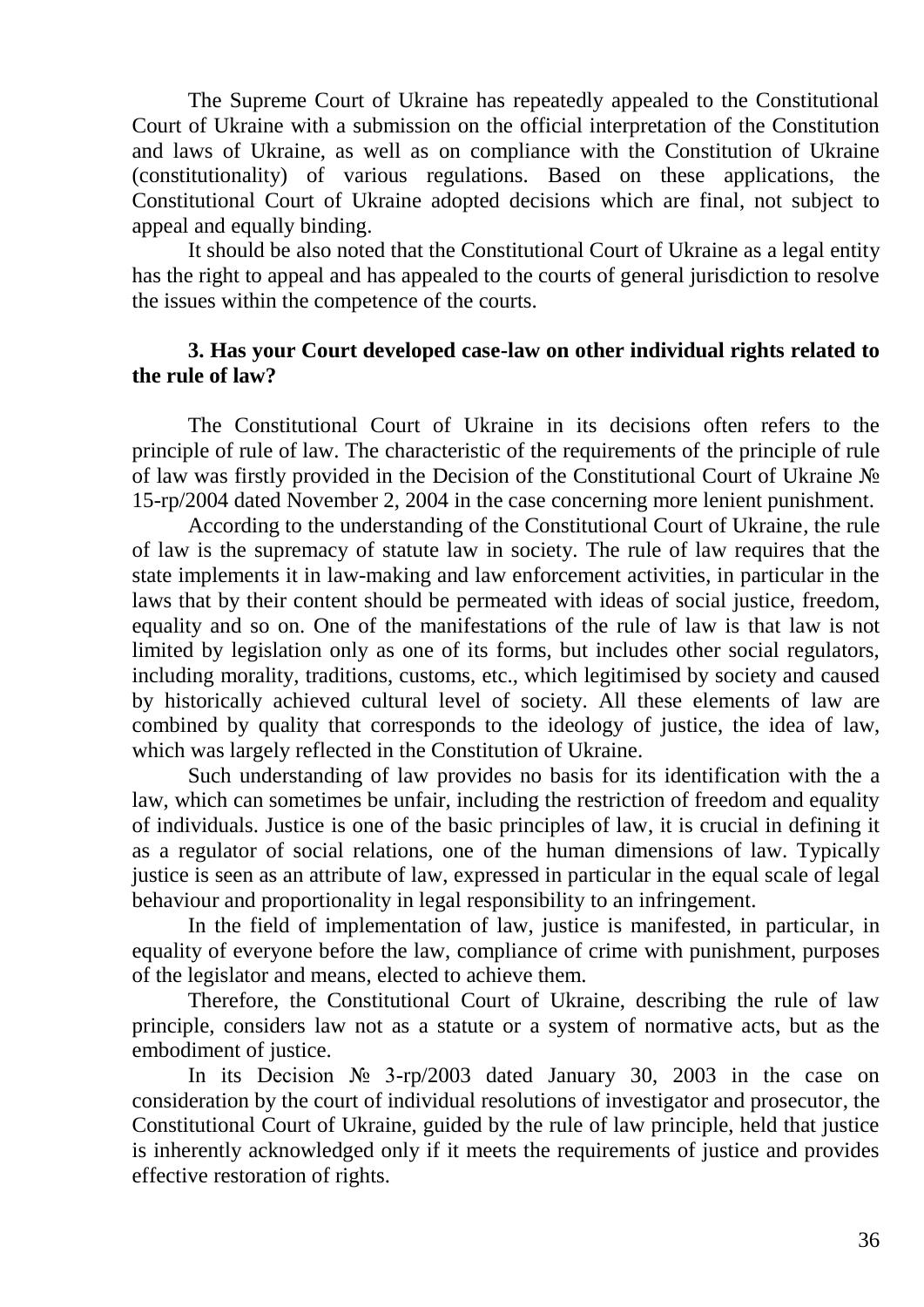Based on the motivation of the decisions of the Constitutional Court of Ukraine, one could argue that the rule of law determines the direction of the judiciary to achieve justice and to provide effective protection. Both the trial and the outcome of legal proceedings should be fair and effective.

# **4. Is the rule of law used as a general concept in the absence of specific fundamental rights or guarantees in the text of the Constitution in your country?**

Article 8.1 of the Constitution of Ukraine stipulates that the principle of rule of law is recognised and effective in Ukraine.

Based on this principle and on constitutional guarantees of the judicial protection of constitutional rights and freedoms, judicial activity should be aimed at protecting these rights and freedoms from any infringements by ensuring timely and qualitative consideration of specific cases. It should be borne in mind that, under Article 22 of the Constitution human and citizens' rights and freedoms contained therein are not exhaustive.

The rule of law means that the Court should not apply the provisions of a legal act, including the law, if its application is contrary to the constitutional principles of law or violates human and citizens' rights and freedoms. The Court should not also allow interpretation of the law that would unfairly restrict these rights and freedoms.

For example, in its Decision №15-rp/2004 dated November 2, 2004 in the case concerning more lenient punishment, the Constitutional Court of Ukraine noted that the rule of law, as one of the basic principles of a democratic society provides judicial control over interference with the right to freedom of everyone.

The court, guided by the rule-of-law principle, ensures the protection of human and citizen's rights and freedoms guaranteed by the Constitution and Ukrainian legislation as well as the rights and freedoms of legal entities, social interests and those of the state.

The Constitutional Court of Ukraine in the said decision held that Article 69 of the Criminal Code of Ukraine violates one of the fundamental principles of the rule of law, i.e. justice because it makes impossible either equal application of punishment that is lower than the lower limit under the Special Part of the Code or the application of another, more lenient punishment not specified in the article as a punishment for a specific type of crime, to minor crimes which degree of social hazard is much less than that of felonies, serious crimes and medium offences.

The law may not put persons committing petty crimes in a more disadvantageous position than those who have committed graver crimes. Inability to apply more lenient punishment means the lack of opportunity for the court to implement the principle of justice by way of sentence customisation.

The principle of fairness were complied with in Article 44 of the Criminal Code of Ukraine of 1960, which provided that the court, considering the exceptional circumstances of the case and the personality of the perpetrator and recognising the need of application of the punishment that is lower than the lower limit prescribed by law for such offense, or the application of another, more lenient punishment could allow such mitigation with obligatory indication of motives. Application by the court